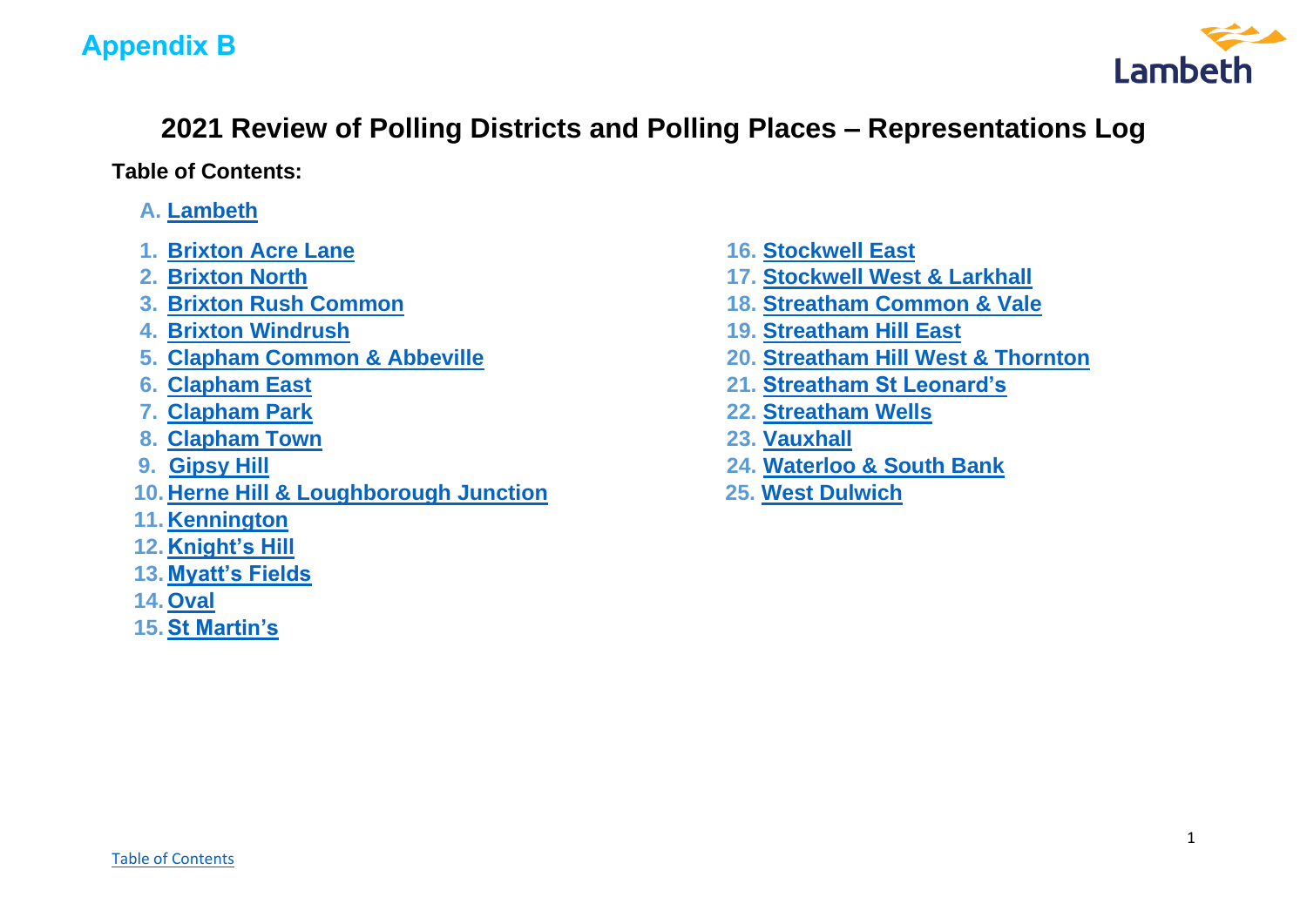

### <span id="page-1-0"></span>A. Lambeth

| <b>Name</b>            | Date     | <b>Polling Place</b> | <b>Representation</b>                                                                                                                                                                                                                                                                                                    | <b>Representation Comments</b> |
|------------------------|----------|----------------------|--------------------------------------------------------------------------------------------------------------------------------------------------------------------------------------------------------------------------------------------------------------------------------------------------------------------------|--------------------------------|
| Cllr Jackie<br>Meldrum | 30/11/21 | <b>Borough Wide</b>  | I suggest the design of Low Traffic Neighbourhoods (LTN) are<br>taken into account when locating polling stations.<br>Most polling stations are on main roads but sometimes the<br>parking is not.<br>The longer round route drive for those who drive, and particularly<br>in bad weather, may well reduce cab turnout. |                                |

#### 1. Brixton Acre Lane Ward

| <b>Name</b>                     | Date     | <b>Polling Place</b>                              | <b>Representation</b>                                                                                                                                                                                                                                                                                           | <b>Representation Comments</b>                                                                                                                                                                                                                                                                                                                                                                                                |
|---------------------------------|----------|---------------------------------------------------|-----------------------------------------------------------------------------------------------------------------------------------------------------------------------------------------------------------------------------------------------------------------------------------------------------------------|-------------------------------------------------------------------------------------------------------------------------------------------------------------------------------------------------------------------------------------------------------------------------------------------------------------------------------------------------------------------------------------------------------------------------------|
| <b>Cllr Martin</b><br>Tiedemann | 19/11/21 | <b>BAL 4 - Sudbourne</b><br><b>Primary School</b> | Sudbourne Primary School. As I raised in a previous review, I<br>had been assured that the Civic Centre would be considered<br>once built. I am disappointed this is not the case. However, there<br>are locations such as the Corpus Christi Church Hall that can be<br>used without impacting on that school. | Sudbourne Primary School has served<br>as a polling station within the current<br>Brixton Hill ward for many years.<br>Repeated representations have been<br>made against using the school, including<br>during this review. Further research<br>identified that the hall at Corpus Christi<br>Church can accommodate a double<br>polling station. This location is therefore<br>recommended as a double station for<br>BAL4. |

#### <span id="page-1-1"></span>2. Brixton North Ward

| <b>Name</b>    | Date     | <b>Polling Place</b>                                                                                 | Representation                                                                                                                                                                                                                                             | <b>Representation Comments</b>                                                                                                                                                                                                                 |
|----------------|----------|------------------------------------------------------------------------------------------------------|------------------------------------------------------------------------------------------------------------------------------------------------------------------------------------------------------------------------------------------------------------|------------------------------------------------------------------------------------------------------------------------------------------------------------------------------------------------------------------------------------------------|
| MP Helen Hayes | 30/11/21 | <b>BNT1 – Stockwell</b><br><b>Primary School</b><br><b>BNT2 – Stockwell</b><br><b>Primary School</b> | It is proposed that the polling station for BNT1 and BNT2 should<br>be Stockwell Primary School, BNT3 should be served by the<br>premises at 336 Brixton Road, BNT4 by St John's Angell Town<br>Primary School and BNT5 by The Grove Adventure Playground. | Consideration was given to use Grove<br>Adventure Playground instead of<br>Loughborough Primary as there is a<br>long history of voting at Loughborough<br>Primary and residents are used to voting<br>there. The draft scheme also identified |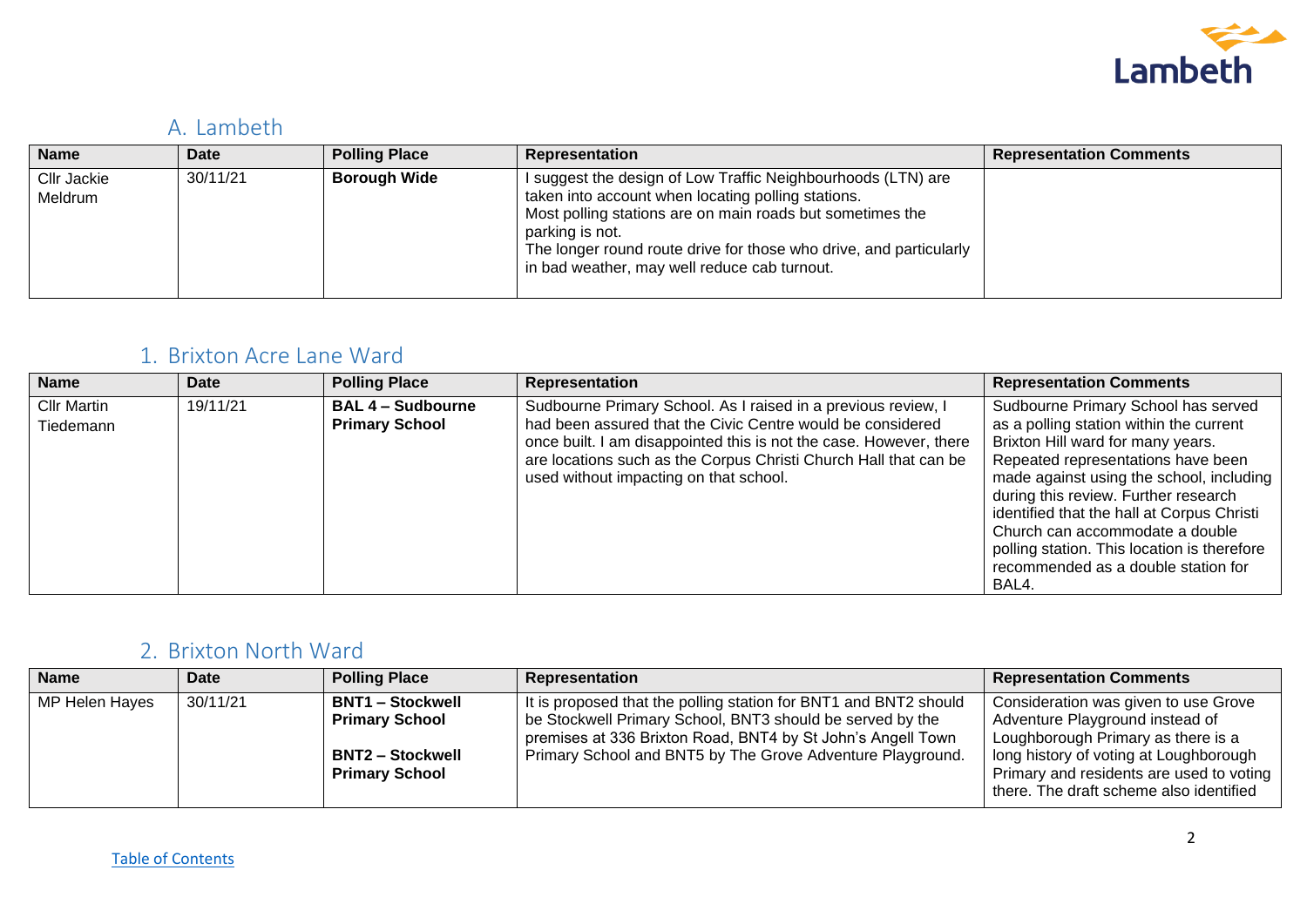

| <b>BNT3 – We are 336</b>                      | I make no comment on the proposals for BNT1, BNT2 and BNT3<br>which are not in my constituency. I strongly support the use of St                                                                                                                                                                                                                                    | Marcus Lipton Youth Centre as an<br>alternative option for this polling district. |
|-----------------------------------------------|---------------------------------------------------------------------------------------------------------------------------------------------------------------------------------------------------------------------------------------------------------------------------------------------------------------------------------------------------------------------|-----------------------------------------------------------------------------------|
| $BNT4 - St John's$<br><b>Angell Town C.E.</b> | John's Angell Town as the polling station for BNT4.                                                                                                                                                                                                                                                                                                                 | Further assessment of both venues<br>concluded that Marcus Lipton Youth           |
| <b>Primary School</b>                         | I believe that consideration should be given to moving the polling<br>station for BNT5 from The Grove Adventure Playground to                                                                                                                                                                                                                                       | Centre would be more advantageous on<br>accessibility grounds.                    |
| <b>BNT5 – Grove</b>                           | Loughborough Primary School. There is a long history of                                                                                                                                                                                                                                                                                                             |                                                                                   |
| <b>Adventure Playground</b>                   | Loughborough Primary School being used as a polling station<br>and the majority of local residents in the new BNT5 polling district<br>are used to voting there. For residents coming from the south of<br>BNT5, Loughborough Primary School is significantly more visible<br>than The Grove Adventure Playground, being located on a main<br>road and a bus route. |                                                                                   |

#### <span id="page-2-0"></span>3. Brixton Rush Common Ward

| <b>Name</b>                     | Date     | <b>Polling Place</b>                      | Representation                                                                                                                                                                                                                                                                                                                                                                                                                             | <b>Representation Comments</b>                                                                                                                                                                                                                                                                                                                                                                                               |
|---------------------------------|----------|-------------------------------------------|--------------------------------------------------------------------------------------------------------------------------------------------------------------------------------------------------------------------------------------------------------------------------------------------------------------------------------------------------------------------------------------------------------------------------------------------|------------------------------------------------------------------------------------------------------------------------------------------------------------------------------------------------------------------------------------------------------------------------------------------------------------------------------------------------------------------------------------------------------------------------------|
| <b>Cllr Martin</b><br>Tiedemann | 19/11/21 | <b>BRC5 - Holmewood</b><br><b>Nursery</b> | BRC5 Holmewood Nursery. I recognise this is the harder location<br>to replace but it has the potentially greatest impact. The nursery<br>is also facing severe financial pressures and a day off given their<br>funding model without recompense has an impact. Roupell Park<br>Community Hall by Hyperion House is worth considering. It might<br>be possible to use Christ Church itself (not the school) or Brixton<br>Hill URC church. | Suggestions were taken into<br>consideration. Roupell Park Community<br>Hall, Christ Church, and Brixton Hill<br>URC were reviewed as potential<br>alternatives.<br>This polling district has been revised as<br>a result of changes to BRC4 polling<br>district, with final recommended<br>boundaries as shown in the map of the<br>scheme report. Roupell Park Community<br>Centre will serve as the new polling<br>place. |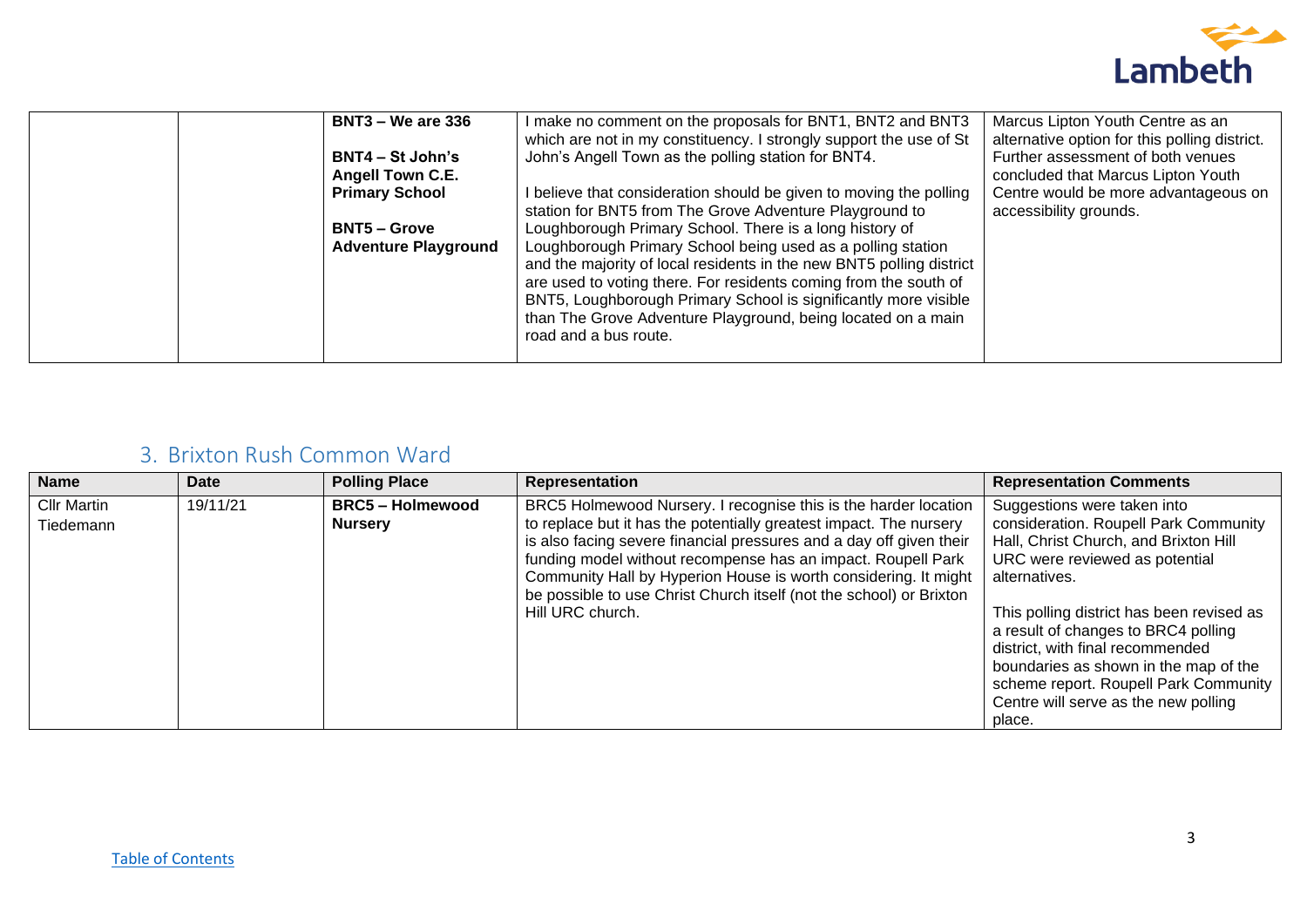

# <span id="page-3-0"></span>4. Brixton Windrush Ward

| <b>Name</b>                    | <b>Date</b> | <b>Polling Place</b>                                                                                           | <b>Representation</b>                                                                                                                                                                                                                                                                                                                                                                                                                                                                                                                                                                                                                                                                                                                                                                                                                                                                                                                                                                                                                                                                                                                                                                                                                | <b>Representation Comments</b>                                                                                                                                                                                                                                                                                                                                                                                                                                                                                                                                                                                     |
|--------------------------------|-------------|----------------------------------------------------------------------------------------------------------------|--------------------------------------------------------------------------------------------------------------------------------------------------------------------------------------------------------------------------------------------------------------------------------------------------------------------------------------------------------------------------------------------------------------------------------------------------------------------------------------------------------------------------------------------------------------------------------------------------------------------------------------------------------------------------------------------------------------------------------------------------------------------------------------------------------------------------------------------------------------------------------------------------------------------------------------------------------------------------------------------------------------------------------------------------------------------------------------------------------------------------------------------------------------------------------------------------------------------------------------|--------------------------------------------------------------------------------------------------------------------------------------------------------------------------------------------------------------------------------------------------------------------------------------------------------------------------------------------------------------------------------------------------------------------------------------------------------------------------------------------------------------------------------------------------------------------------------------------------------------------|
| MP Helen Hayes                 | 30/11/21    | <b>BWR1-Brixton Library</b><br><b>BWR2 - Hill Mead</b><br><b>Primary School</b><br><b>BWR3-Brixton Library</b> | It is proposed that Brixton Library should be the polling station for<br>the BWR1 and BWR3 polling districts and that the BWR2 polling<br>district is served by Hillmead School. I strongly support the<br>designation of Hillmead School as the polling station for BWR2<br>and Brixton Library as the polling station for BWR3. However, I<br>believe that BWR1 requires its own polling station and that<br>consideration should be given to using Brixton Recreation Centre<br>for this purpose.<br>Although Brixton Library is located within the BWR1 polling<br>district, it is some distance away from the majority of the<br>residential population in that polling district, and the other side of<br>both the railway line and Coldharbour Lane. Prevailing commuter<br>patterns in the Brixton area are northwards into central London<br>via the tube station.<br>Locating the polling station for the majority of BWR1 residents to<br>the south of Brixton tube station will suppress turnout for<br>residents who commute via the tube station. I strongly urge the<br>Council to open Brixton Rec as a polling station for BWR1, which<br>could be done with minimal cost or impact on the operation of the<br>Rec. | The suitability and location of Brixton<br>Library were further investigated and<br>found to be within 10 minutes or less<br>walking distance for all residents in<br>BWR1. Given that polling stations are<br>open from 7am to 10pm on polling day,<br>the Council could not find evidence that<br>voter turnout would decrease by<br>designating a polling place south of<br>Brixton tube station.<br>In addition, estimated commuter<br>patterns do not form part of the statutory<br>criteria used in the review.<br>Brixton Library is recommended as the<br>polling place for BWR1 polling district<br>only. |
| <b>Cllr Scarlett</b><br>O'Hara | 07/11/21    | <b>BWR1-Brixton Library</b><br><b>BWR2 - Hill Mead</b><br><b>Primary School</b><br><b>BWR3-Brixton Library</b> | I recommend that there is a polling station in:<br>Brixton Library - a prominent and convenient location<br>for the area around Rushcroft Rd, Electric Avenue,<br>Electric Lane, Vining St and part of Coldharbour Lane<br>near Brixton Road, Salturn Rd<br>Dexters/Big Kid Foundation on Railton Rd - good<br>2.<br>location for Railton Rd, Montego Rd, Marcus Garvey<br>Way, Bob Marley Way, Leeson Rd and the Brixton end of<br>Mayall Rd.<br>3.<br>Hill Mead Primary - familiar location to residents on<br>Moorlands Estate and near the Guinness Estate/Electric<br>Quarter and Loughborough Park.                                                                                                                                                                                                                                                                                                                                                                                                                                                                                                                                                                                                                            | All suggestions were taken into<br>consideration and investigated.<br>Many were found not suitable in terms of<br>location, however Dexters Adventure<br>Playground was deemed suitable and a<br>large enough venue to accommodate<br>future population growth by becoming a<br>double station if needed in the future.                                                                                                                                                                                                                                                                                            |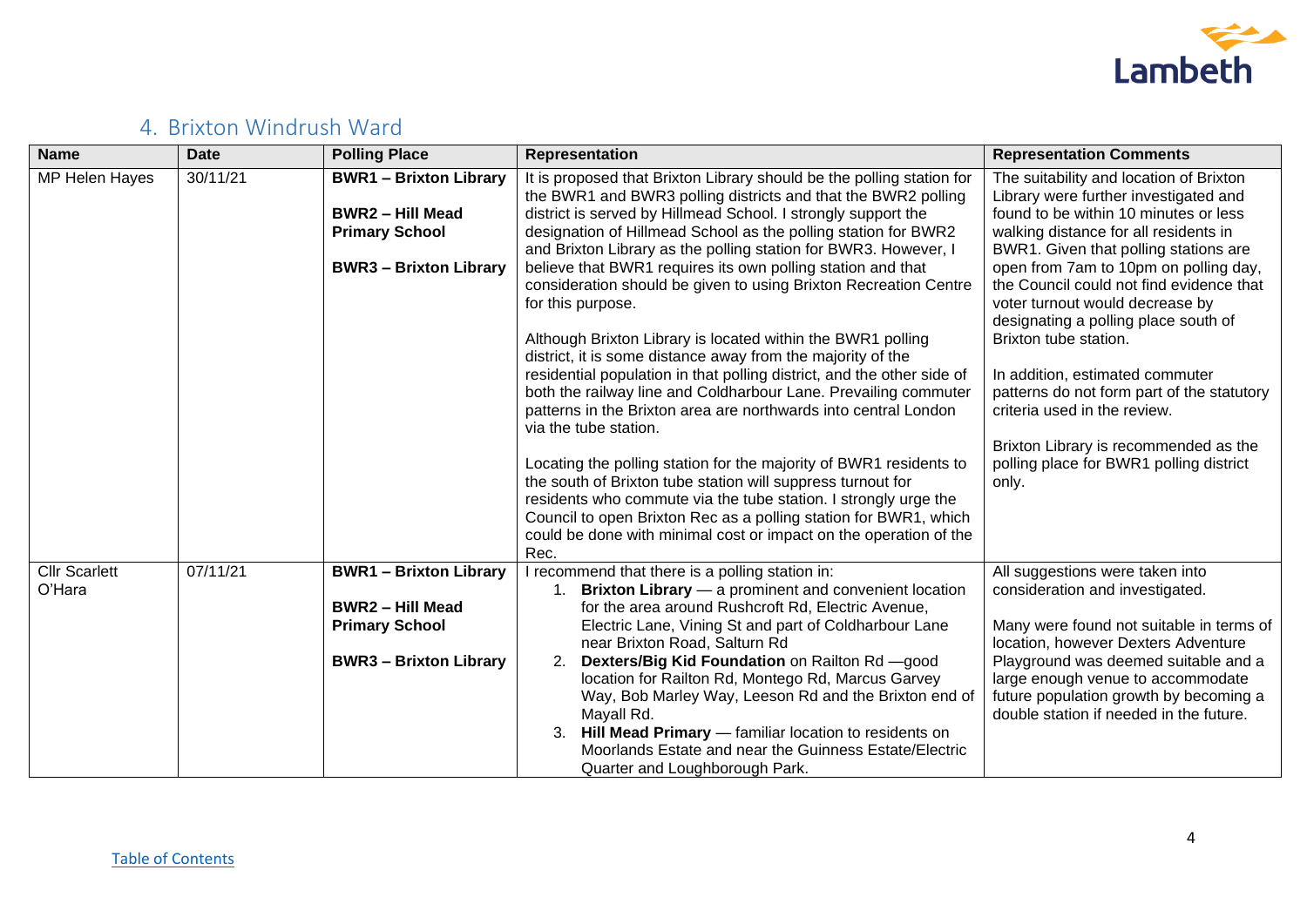

| <b>Brixton Community Base on Talma Rd — near to</b><br>Talma Rd, Jelf Rd, Rattray Rd, Probert Rd, Bankton Rd,<br>Dalberg Rd and Kellett Rd.<br><b>Karibu Centre</b> on Gresham Rd - good for Gresham Rd<br>and Canterbury Crescent and Canterbury Estate. |  |
|-----------------------------------------------------------------------------------------------------------------------------------------------------------------------------------------------------------------------------------------------------------|--|
|-----------------------------------------------------------------------------------------------------------------------------------------------------------------------------------------------------------------------------------------------------------|--|

# <span id="page-4-0"></span>5. Clapham Common & Abbeville Ward

No representations have been made for this ward.

### <span id="page-4-1"></span>6. Clapham East Ward

No representations have been made for this ward.

# <span id="page-4-2"></span>7. Clapham Park Ward

| <b>Name</b>              | <b>Date</b> | <b>Polling Place</b>         | <b>Representation</b>                                                | <b>Representation Comments</b>           |
|--------------------------|-------------|------------------------------|----------------------------------------------------------------------|------------------------------------------|
| <b>Cllr Martin</b>       | 19/11/21    | <b>CPK2 - Richard Atkins</b> | <b>Cllr Martin Tiedemann</b>                                         | All suggestions were taken into          |
| Tiedemann                |             | <b>Primary School</b>        | I make the following submission to the review of polling stations.   | consideration. All Saints Church and     |
|                          |             |                              |                                                                      | Clapham Park Cube were reviewed as       |
| Cllr Adrian Garden       |             | <b>CPK3 - Richard Atkins</b> | I would like to once again object to the use of primary schools      | potential alternatives.                  |
|                          |             | <b>Primary School</b>        | and nurseries as polling stations where there are adequate           |                                          |
| <b>Cllr Edward Davie</b> |             |                              | alternatives. In every case in my current ward the whole school      | <b>Richard Atkins Primary School was</b> |
|                          |             |                              | has been closed for the day causing inconvenience for parents        | initially proposed as a double polling   |
|                          |             |                              | but, more seriously, safeguarding concerns. On most polling days     | station for CPK2 and CPK3 polling        |
|                          |             |                              | when I have knocked on local doors I have encountered small          | districts. However, upon investigation,  |
|                          |             |                              | children left home alone. Although parents must take                 | Clapham Park Cube was deemed             |
|                          |             |                              | responsibility, they are left in an impossible position if unable to | suitable as a double polling station and |
|                          |             |                              | take time off work or afford childcare, especially when the nursery  | recommended to serve CPK2 & CPK3.        |
|                          |             |                              | is closed. This particularly affects migrants, who are more likely   |                                          |
|                          |             |                              | to be in precarious low paid employment and less likely to have      |                                          |
|                          |             |                              | extended family support groups to take on unexpected childcare.      |                                          |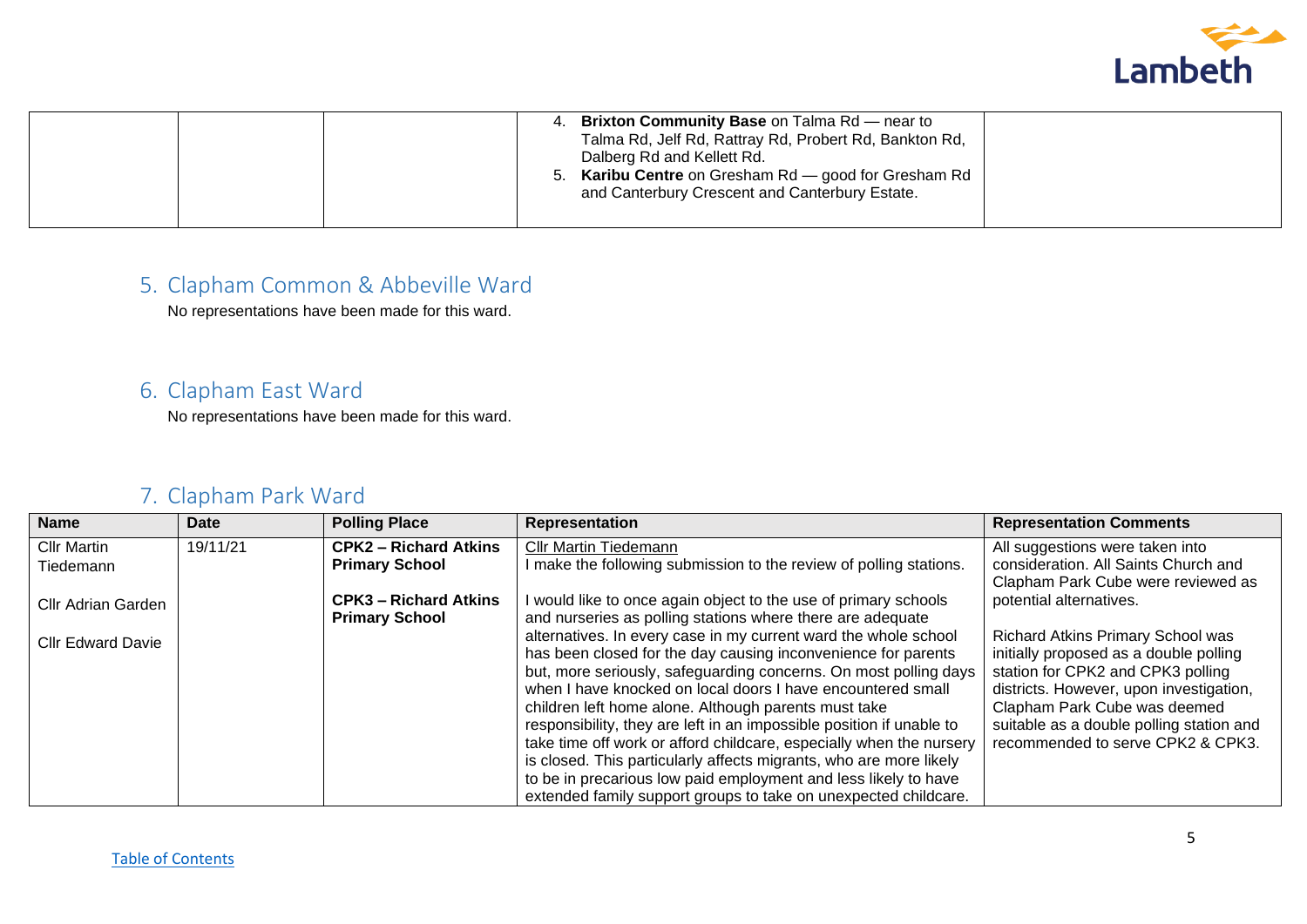

|  | Regarding specific proposals:<br>CPK2 and CPK3 Richard Atkins school, which has a high<br>proportion of migrant children and children from a deprived<br>background. This is a few metres from All Saints Church on<br>Lyham Road which has a hall. If it is the case that two polling<br>districts are sharing this location and the church is too small for<br>both, the Clapham Park Cube could also be a suitable location<br>with the opportunity to reorganise CPK2 and 3 accordingly.<br><b>Cllr Edward Davie</b><br>Agree – have had many complaints about the disruption using<br>schools and nurseries causes, not least when we had a string of<br>by-elections and other polls in Thornton. Especially important to<br>minimise disruption to education as we try and catch children up<br>after worst of Covid lockdowns etc.<br>We have new Clapham Park Cube community centre which<br>would make a better polling station than Glenbrook Primary to<br>name one example.<br>Cllr Adrian Garden<br>I fully support Cllr Tiedemann's submission. If disturbing schools'<br>activities can possibly be avoided, all steps should be taken to |  |
|--|-----------------------------------------------------------------------------------------------------------------------------------------------------------------------------------------------------------------------------------------------------------------------------------------------------------------------------------------------------------------------------------------------------------------------------------------------------------------------------------------------------------------------------------------------------------------------------------------------------------------------------------------------------------------------------------------------------------------------------------------------------------------------------------------------------------------------------------------------------------------------------------------------------------------------------------------------------------------------------------------------------------------------------------------------------------------------------------------------------------------------------------------------------------|--|
|  | achieve that                                                                                                                                                                                                                                                                                                                                                                                                                                                                                                                                                                                                                                                                                                                                                                                                                                                                                                                                                                                                                                                                                                                                              |  |

# <span id="page-5-0"></span>8. Clapham Town Ward

| <b>Name</b>          | Date     | <b>Polling Place</b>                                 | Representation                                                                                                                                                                                                         | <b>Representation Comments</b>                                                                                                                                                                                        |
|----------------------|----------|------------------------------------------------------|------------------------------------------------------------------------------------------------------------------------------------------------------------------------------------------------------------------------|-----------------------------------------------------------------------------------------------------------------------------------------------------------------------------------------------------------------------|
| A Powers<br>Resident | 16/11/21 | <b>CTN3 - Macaulay C.E.</b><br><b>Primary School</b> | It would be good if my children's school was not always used as<br>a polling station - there must be other venues (church halls etc)<br>that can be used instead which won't disrupt children's valuable<br>education. | The school will need to continue to be<br>used as a polling station as we were<br>unable to find an alternative when<br>drafting the initial scheme. No<br>alternatives have been put forward<br>during consultation. |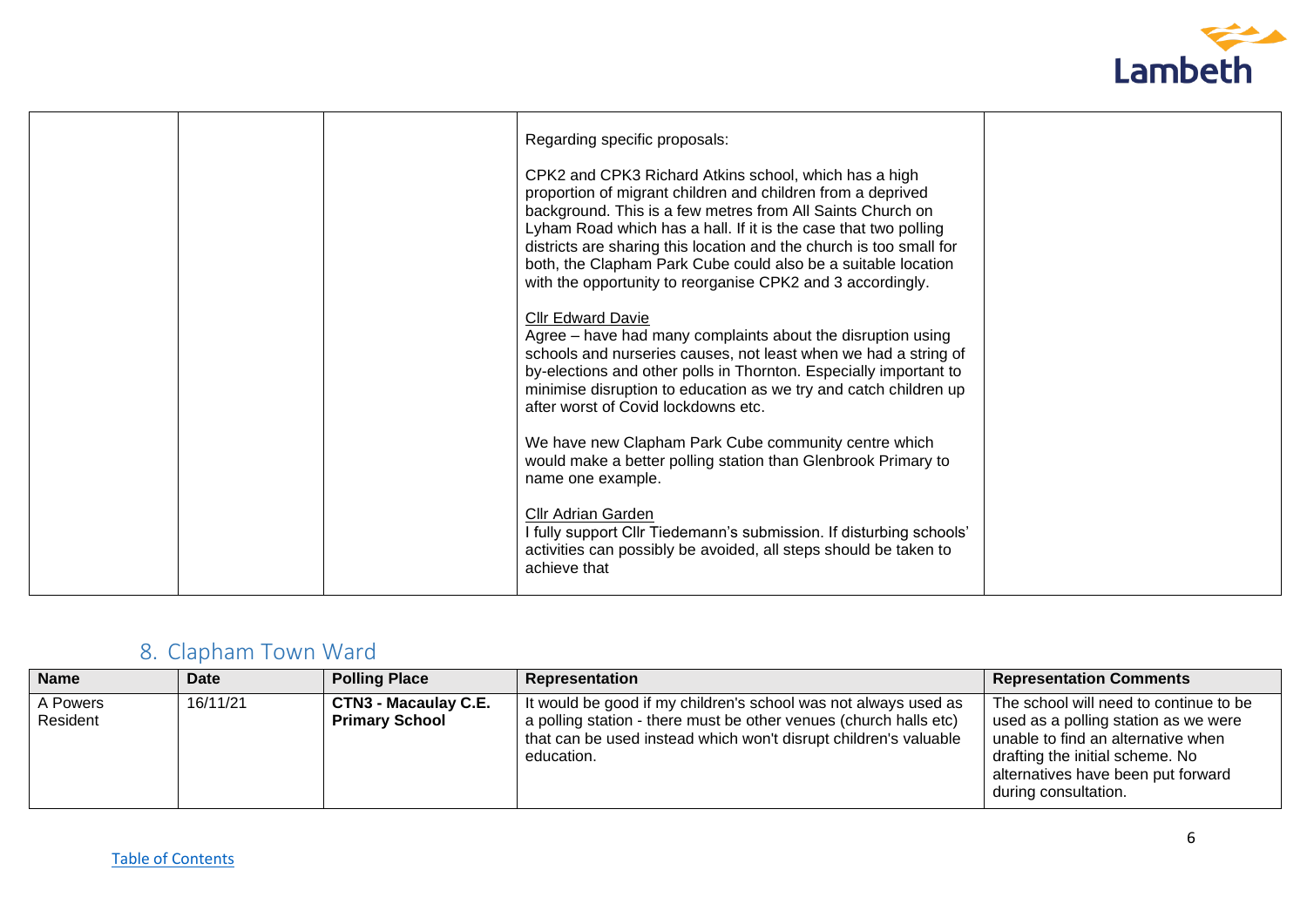

# <span id="page-6-0"></span>9. Gipsy Hill Ward

| <b>Name</b>           | <b>Date</b> | <b>Polling Place</b>                                                                                                                                                                                                          | Representation                                                                                                                                                                                                                                                                                                                                                                                                                                                                                                                                                                                                                                                                                                                                                                                                                                                                                                                                                                                                                               | <b>Representation Comments</b>                                                                                                                                                                                                                                                                                                                                                                                                                                                                                                                                                                                                                                                                                                                                                                |
|-----------------------|-------------|-------------------------------------------------------------------------------------------------------------------------------------------------------------------------------------------------------------------------------|----------------------------------------------------------------------------------------------------------------------------------------------------------------------------------------------------------------------------------------------------------------------------------------------------------------------------------------------------------------------------------------------------------------------------------------------------------------------------------------------------------------------------------------------------------------------------------------------------------------------------------------------------------------------------------------------------------------------------------------------------------------------------------------------------------------------------------------------------------------------------------------------------------------------------------------------------------------------------------------------------------------------------------------------|-----------------------------------------------------------------------------------------------------------------------------------------------------------------------------------------------------------------------------------------------------------------------------------------------------------------------------------------------------------------------------------------------------------------------------------------------------------------------------------------------------------------------------------------------------------------------------------------------------------------------------------------------------------------------------------------------------------------------------------------------------------------------------------------------|
| MP Helen Hayes        | 30/11/21    | <b>GHL1 - Emmanuel</b><br><b>Youth and</b><br><b>Community Centre</b><br><b>GHL2 - Kingswood</b><br><b>Primary School</b><br>(Upper Site)<br><b>GHL3 - Berridge Road</b><br><b>Estate Community</b><br><b>Resource Centre</b> | It is proposed that the polling station for GHL1 will be Emmanuel<br>Youth and Community Centre, GHL2 should be served by the<br>Berridge Road Estate Community Resource Centre, and GHL3<br>should be served by Paxton Primary School. I strongly support<br>these proposals.                                                                                                                                                                                                                                                                                                                                                                                                                                                                                                                                                                                                                                                                                                                                                               |                                                                                                                                                                                                                                                                                                                                                                                                                                                                                                                                                                                                                                                                                                                                                                                               |
| West Norwood<br>Forum | 28/11/21    | <b>GHL1 - Emmanuel</b><br><b>Youth and</b><br><b>Community Centre</b><br><b>GHL4 - Paxton Primary</b><br><b>School</b>                                                                                                        | The larger than Lambeth typical size of the ward, and the<br>number, steepness and height of the hills from Gipsy Hill south to<br>Crystal Palace, necessitates at least five polling stations in this<br>ward.<br>We welcome the inclusion of the Emmanuel Youth and<br>Community Centre instead of Elm Wood Primary School. We do<br>hope that Christchurch Gipsy Hill, Highland Road, SE19 will be<br>used again instead of Paxton Primary School; it is not clear why<br>this change in polling station was made.<br>The Central Hill Estate is located towards the centre of the ward<br>in a populous area. Of the two new venues in this area being<br>investigated, we favour the Community Youth Hub over the Day<br>Centre (because of location), and in addition to, not instead of,<br>Christchurch Gipsy Hill.<br>This will enable five polling stations to be provided across the<br>ward, with redrawn polling districts. We trust that this will enable<br>the review to achieve the 10 minutes walking distance target. Our | It should be noted that the new Gipsy<br>Hill ward is a two-member ward with a<br>relatively low electorate. A large section<br>in the south-west of the ward is<br>occupied by Norwood Park, with the<br>remainder covering a significantly<br>smaller geographical area than<br>neighbouring and nearby new wards,<br>including Knight's Hill, West Dulwich,<br>Streatham St Leonard's and Streatham<br>Common and Vale wards.<br>It is acknowledged that features such as<br>hills should be considered when<br>selecting polling places. This forms part<br>of the Electoral Commission's guidance<br>and was taken into account when<br>designating Gipsy Hill polling stations for<br>the initial scheme, all of which were<br>assessed as being within a suitable<br>walking distance. |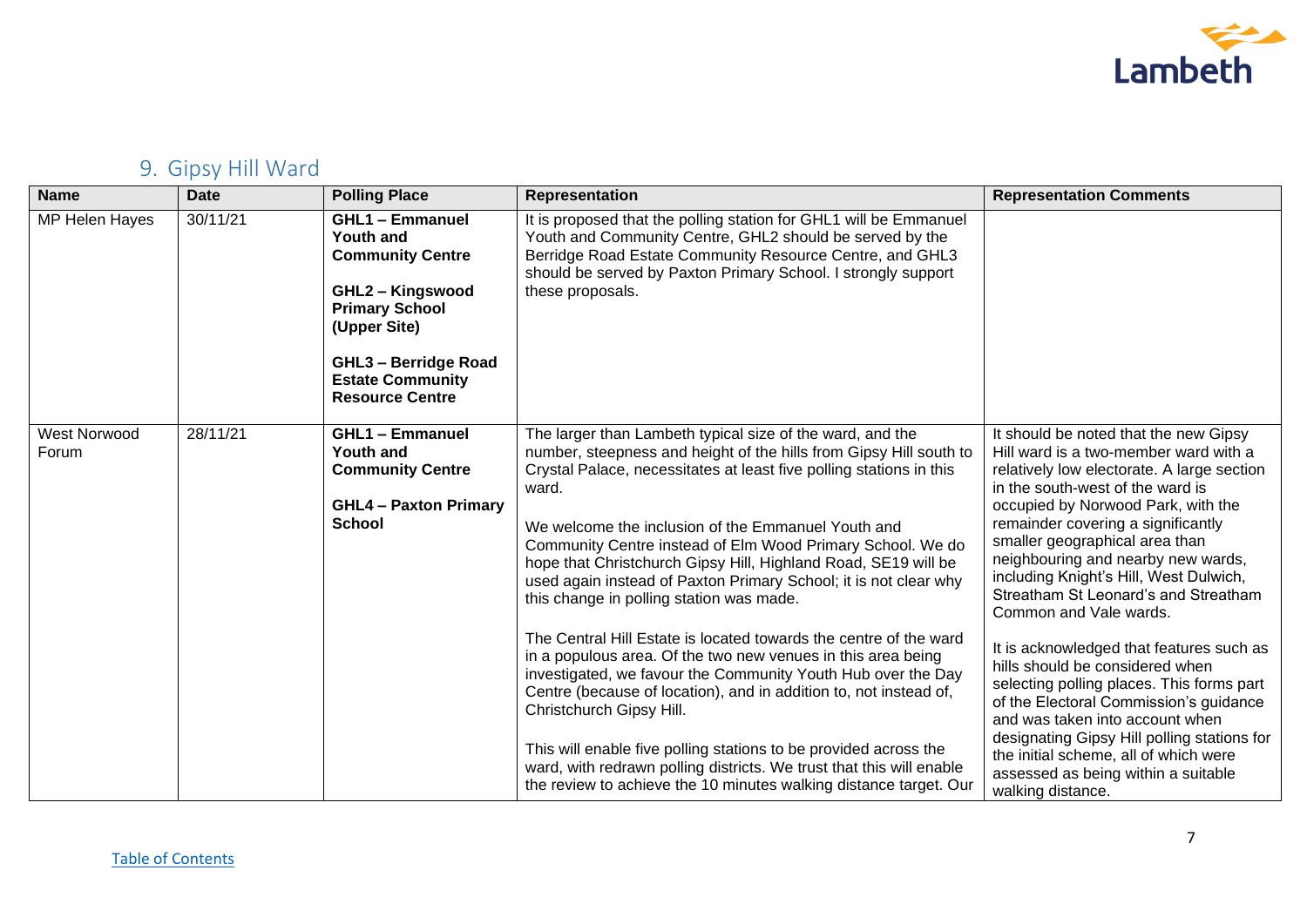

| On the above basis, the Council did not<br>previously recommended venue of Upper Norwood Library Hub,<br>39 Westow Hill, SE19 1TQ should also be considered if the<br>find evidence to support five polling<br>above spread of stations does not achieve the required short<br>stations being needed for this ward in<br>principle. However, it did look at all the<br>walking distance for all.<br>suggested alternative venues, most of<br>which were either unable or in unable |
|------------------------------------------------------------------------------------------------------------------------------------------------------------------------------------------------------------------------------------------------------------------------------------------------------------------------------------------------------------------------------------------------------------------------------------------------------------------------------------|
|------------------------------------------------------------------------------------------------------------------------------------------------------------------------------------------------------------------------------------------------------------------------------------------------------------------------------------------------------------------------------------------------------------------------------------------------------------------------------------|

# <span id="page-7-0"></span>10. Herne Hill & Loughborough Junction Ward

| <b>Name</b>         | <b>Date</b> | <b>Polling Place</b>                                                                            | Representation                                                                                                                                                                                                                                                                                                                                                                                                                                                                                                                                                                                                                                                | <b>Representation Comments</b>                                                                                                                                                                                        |
|---------------------|-------------|-------------------------------------------------------------------------------------------------|---------------------------------------------------------------------------------------------------------------------------------------------------------------------------------------------------------------------------------------------------------------------------------------------------------------------------------------------------------------------------------------------------------------------------------------------------------------------------------------------------------------------------------------------------------------------------------------------------------------------------------------------------------------|-----------------------------------------------------------------------------------------------------------------------------------------------------------------------------------------------------------------------|
| MP Helen Hayes      | 30/11/21    | HHL1 - St Matthew's<br><b>Church Hall</b><br><b>HHL2 - St Saviour's</b><br><b>Church Hall</b>   | It is proposed that the polling station for HHL1 should be St<br>Matthew's Church Lilford Road, that HHL2 should be served by<br>St Saviour's Church Hall, HHL3 should be served by Jessop<br>Primary School and HHL4 should be served by St Jude's Primary<br>School.                                                                                                                                                                                                                                                                                                                                                                                        |                                                                                                                                                                                                                       |
|                     |             | <b>HHL3 - Jessop Primary</b><br>School<br><b>HHL4 - St Jude's</b><br><b>Primary C.E. School</b> | I strongly support these proposals which reflect the historic<br>location of polling stations in this part of the borough, with a high<br>level of familiarity and accessibility for local residents.                                                                                                                                                                                                                                                                                                                                                                                                                                                         |                                                                                                                                                                                                                       |
| D Blair<br>Resident | 12/11/21    | <b>HHL4 - St Jude's</b><br><b>Primary C.E. School</b>                                           | Good afternoon,<br>Hope all are well at LES.<br>The commission review and consultation proposals all seem very<br>considered and will help to even out the polling stations electors<br>and balance up the Ward share of councillors/electorate.<br>I couldn't work out where the proposed areas were on the Polling<br>District Review 2021 map, but thought the map was lovely.<br>Working at a double polling station, at the busiest times, we are<br>flat out, (as are most others) though controlled, and smoothly run<br>due to the PC's commitment and training. At St Jude's the<br>location is well suited to purpose and I haven't anything to add | The school will need to continue to be<br>used as a polling station as we were<br>unable to find an alternative when<br>drafting the initial scheme. No<br>alternatives have been put forward<br>during consultation. |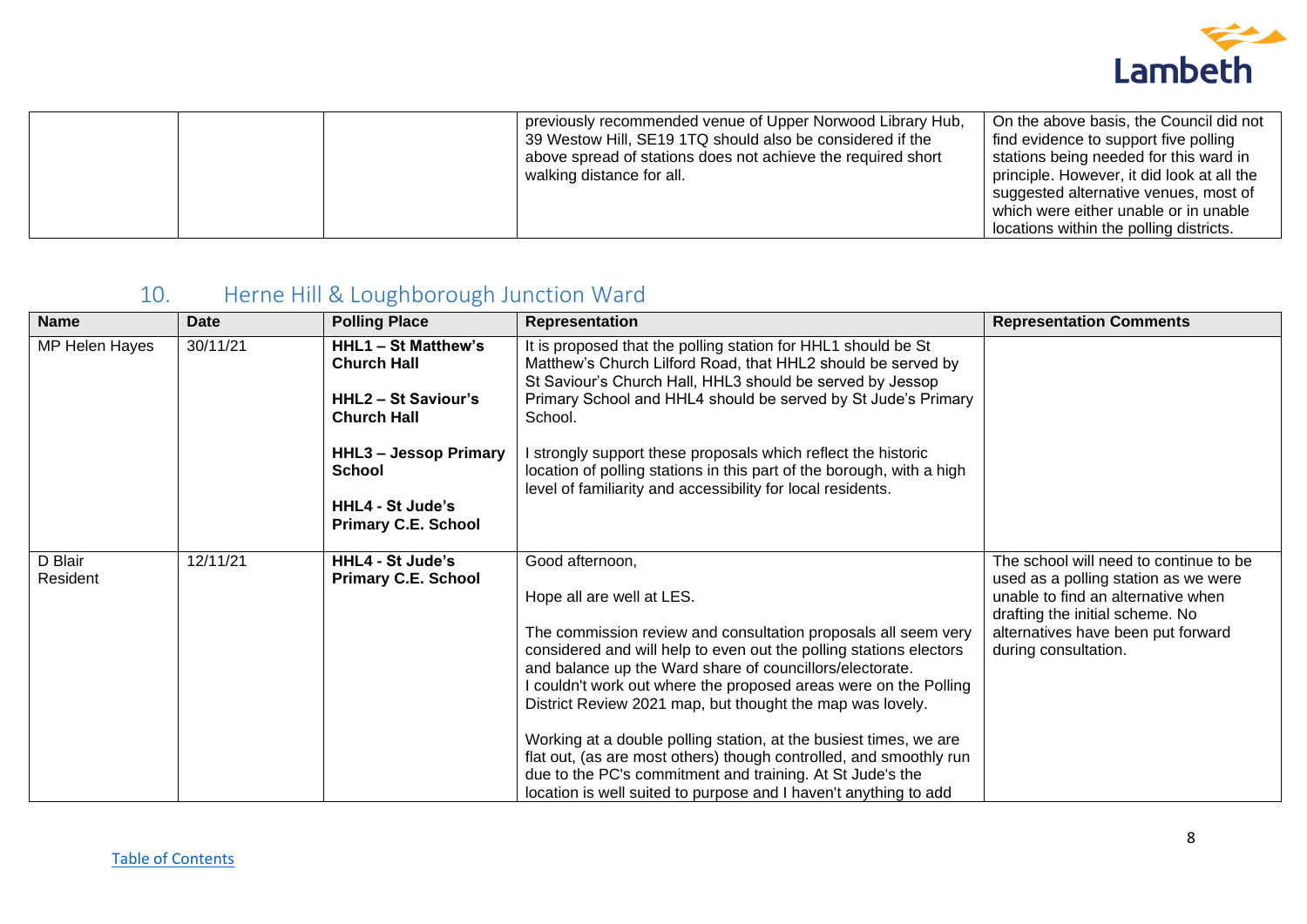

|  | about location or alternative sites and to mind, no electors have<br>made comment over the years.<br>The possibility of using a pub was interesting and that a range of<br>folk may object but surely the pub would be closed? |  |
|--|--------------------------------------------------------------------------------------------------------------------------------------------------------------------------------------------------------------------------------|--|
|  | Best wishes,                                                                                                                                                                                                                   |  |
|  | D Blair                                                                                                                                                                                                                        |  |

# <span id="page-8-0"></span>11. Kennington Ward

No representations have been made for this ward.

# <span id="page-8-1"></span>12. Knight's Hill Ward

| <b>Name</b>    | <b>Date</b> | <b>Polling Place</b>       | <b>Representation</b>                                                | <b>Representation Comments</b>              |
|----------------|-------------|----------------------------|----------------------------------------------------------------------|---------------------------------------------|
| MP Helen Hayes | 30/11/21    | KNH1 - St Peter's          | It is proposed that the polling station for KNH1 should be in the    | It is agreed that an additional polling     |
|                |             | <b>Church Crypt</b>        | crypt of St Peter's Church, KNH2 should be served by West            | district and polling place should be        |
|                |             |                            | Norwood Health and Leisure Centre, KNH3 should be served by          | added to the ward, taking the total to six. |
|                |             | <b>KNH2 - West Norwood</b> | West Norwood Fire Station, KNH4 by Crown Lane Primary                | This was on the basis of excessive          |
|                |             | <b>Health and</b>          | School and KNH5 by St Luke's Primary School.                         | walking distances from the north-eastern    |
|                |             | <b>Leisure Centre</b>      |                                                                      | part of the initially proposed KNH1         |
|                |             |                            | I strongly support all of these proposals with the exception of the  | polling district to St Peter's Church       |
|                |             | <b>KNH3 - West Norwood</b> | proposal to designate the West Norwood Health and Leisure            | Crypt.                                      |
|                |             | <b>Fire Station</b>        | Centre as the polling station for KNH2. The majority of residents    |                                             |
|                |             |                            | in the new KNH2 polling district have a long history of voting at St | We updated the KNH2 polling district,       |
|                |             | <b>KNH4 - Crown Lane</b>   | Luke's Church which is located at the junction of two main roads     | taking in the north-east section of the     |
|                |             | <b>Primary School</b>      | in the heart of West Norwood town centre. The Leisure Centre is      | ward and with electors voting at West       |
|                |             |                            | located down a cul-de-sac, and it is not such a prominent or well-   | Norwood Health & Leisure Centre.            |
|                |             | KNH5 - St Luke's C.E.      | known location as the church. I strongly urge the Council to         | St Luke's Church is retained as a polling   |
|                |             | <b>Primary School</b>      | continue to use St Luke's Church as the polling station for KNH2.    | station within an updated KNH3 polling      |
|                |             |                            |                                                                      | district, with boundaries pushed further    |
|                |             |                            |                                                                      | south.                                      |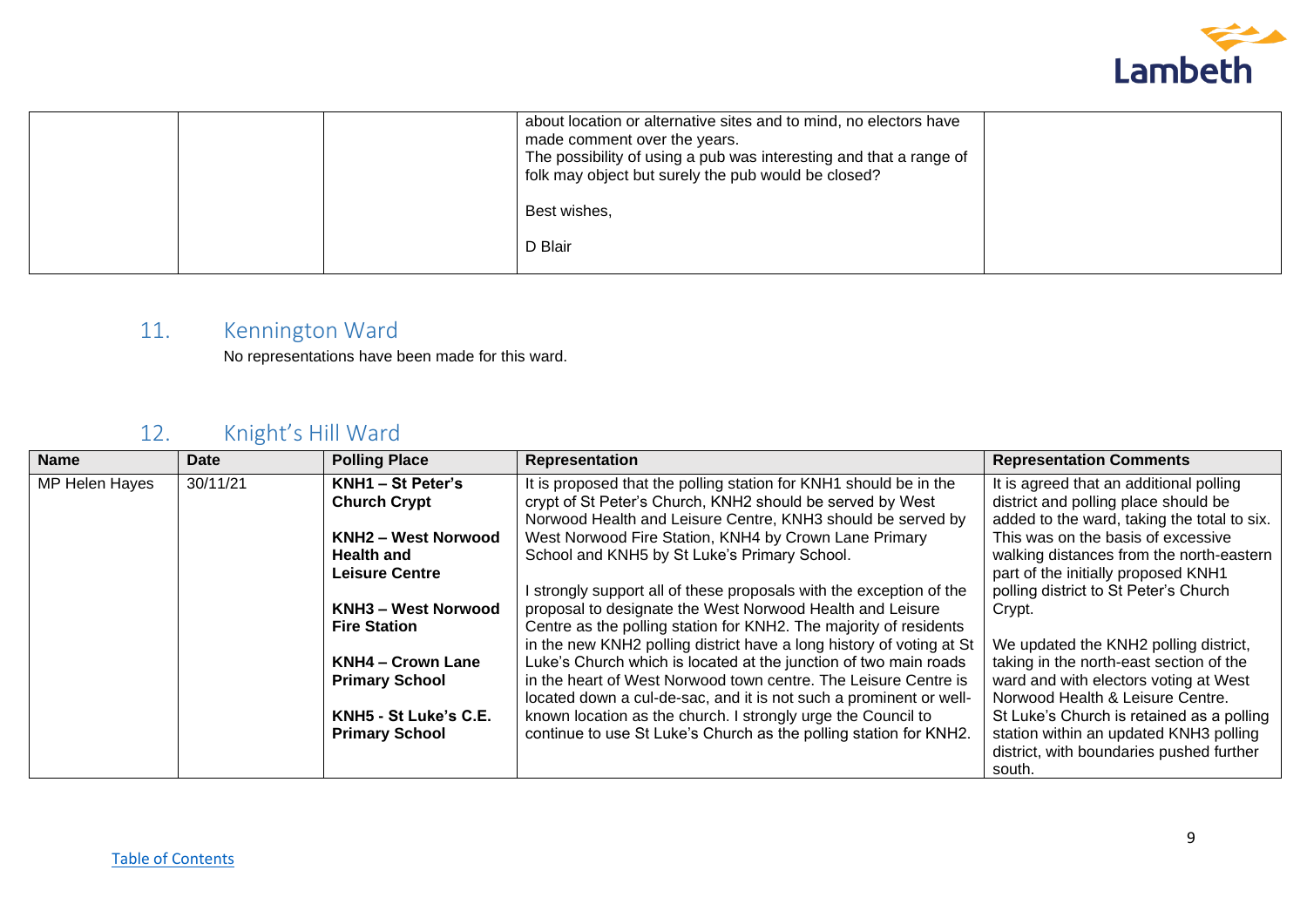

| <b>Cllr Jackie</b><br>Meldrum | 30/11/21 | KNH1 - St Peter's<br><b>Church Crypt</b><br><b>KNH2 - West Norwood</b><br><b>Health and</b><br><b>Leisure Centre</b><br>KNH3 - West Norwood<br><b>Fire Station</b><br><b>KNH4 - Crown Lane</b><br><b>Primary School</b><br>KNH5 - St Luke's C.E.<br><b>Primary School</b>        | For KNH2 please do not move the polling station from St Luke's<br>church to the WNHLC. This would be a big change for voters. St<br>Luke's church is a highly visible venue and has car parking.<br>The WNHLC is hidden away off Devane Way. The main walking<br>routes are through Hainthorpe estate and not well signposted.<br>Would it also be possible to move the border of St Julian's Farm<br>Rd to south of the houses so that both sides of the section LCR-<br>Thurlestone Rd is in KNH1? It's easier if a whole street is in one<br>Polling District. 3 PDs is very confusing.<br>Is there a small section of Truslove Rd not in KNH4? Can the<br>boundary of KNH2 and KNH5 be shifted south to Ernest Ave &<br>Waring St? There are very low numbers of voters affected.<br>The older people in Joe Hunte Ct would prefer to vote next door<br>at the Fire Station in KNH3 rather than walk all the way to Crown<br>Lane KNH4.                                                                                                                                                                                    | It is agreed that an additional polling<br>district and polling place should be<br>added to the ward, taking the total to six.<br>This was on the basis of excessive<br>walking distances from the north-eastern<br>part of the initially proposed KNH1<br>polling district to St Peter's Church<br>Crypt.<br>We updated the KNH2 polling district,<br>taking in the north-east section of the<br>ward and with electors voting at West<br>Norwood Health & Leisure Centre.<br>St Luke's Church is retained as a polling<br>station within an updated KNH3 polling<br>district, with boundaries pushed further<br>south. Most district boundaries have<br>been amended.       |
|-------------------------------|----------|----------------------------------------------------------------------------------------------------------------------------------------------------------------------------------------------------------------------------------------------------------------------------------|--------------------------------------------------------------------------------------------------------------------------------------------------------------------------------------------------------------------------------------------------------------------------------------------------------------------------------------------------------------------------------------------------------------------------------------------------------------------------------------------------------------------------------------------------------------------------------------------------------------------------------------------------------------------------------------------------------------------------------------------------------------------------------------------------------------------------------------------------------------------------------------------------------------------------------------------------------------------------------------------------------------------------------------------------------------------------------------------------------------------------------|-------------------------------------------------------------------------------------------------------------------------------------------------------------------------------------------------------------------------------------------------------------------------------------------------------------------------------------------------------------------------------------------------------------------------------------------------------------------------------------------------------------------------------------------------------------------------------------------------------------------------------------------------------------------------------|
| West Norwood<br>Forum         | 28/11/21 | KNH1 - St Peter's<br><b>Church Crypt</b><br><b>KNH2 - West Norwood</b><br><b>Health and</b><br><b>Leisure Centre</b><br><b>KNH3 - West Norwood</b><br><b>Fire Station</b><br><b>KNH4 - Crown Lane</b><br><b>Primary School</b><br>KNH5 - St Luke's C.E.<br><b>Primary School</b> | A key steer from the Forum was and is for polling stations to be<br>no more than 10 minutes away from home for all electors, to be<br>at prominent locations, on public transport routes (and provide<br>cycle parking facilities). It is welcomed that the recommendations<br>do aim "to provide a polling station within 10 minutes walking<br>distance for voters as far as possible", although some detailed<br>comments do seem to show that polling districts have been<br>drawn before determining suitable polling stations. We continue<br>to urge the Council to identify polling stations within 10 minutes<br>walking distance for all and then draw the polling districts.<br>The Forum asked that school premises not be used where<br>alternative places were available, because of the disruption to<br>education. The review states that this principle has been used,<br>but a number of schools are still recommended for use in our<br>area and elsewhere - presumably because alternatives have not<br>been identified. We are re-recommending again a number of<br>alternatives to schools for our area. | All suggestions for alternative venues<br>were taken into consideration.<br>West Norwood Forum suggested a<br>minimum of eight polling places should<br>be allocated for this ward, based on its<br>geography.<br>Whilst features such as hills and other<br>geographical barriers are taken into<br>consideration when selecting polling<br>places, this would not necessarily<br>require a significant increase in the<br>overall number provided. In this<br>instance, allocating eight or nine polling<br>places to Knight's Hill ward is not in<br>keeping with the rest of the borough or<br>the general review principles and<br>therefore not considered appropriate. |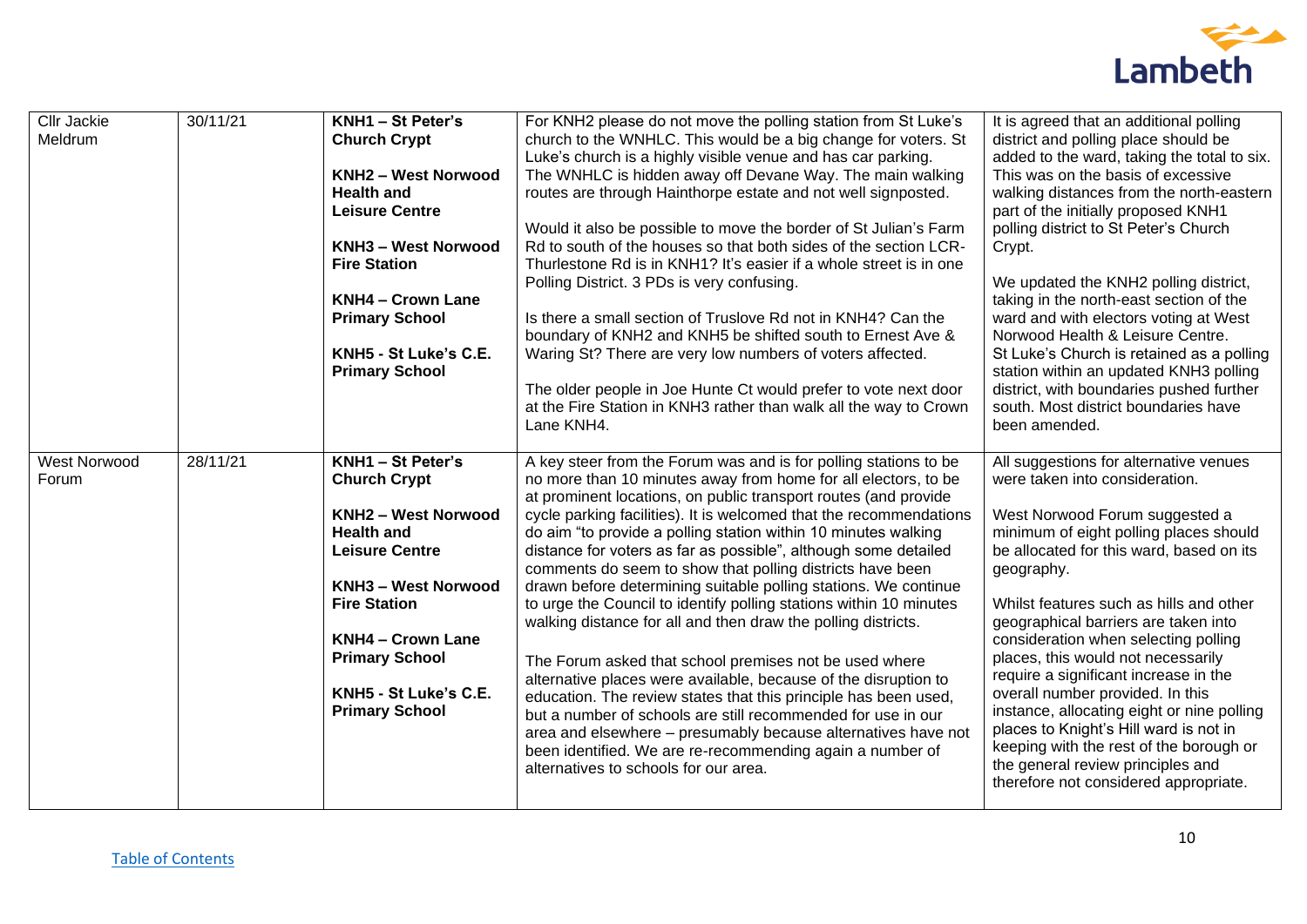

| Knights Hill Ward<br>It is also noted that several of the<br>alternative venues suggested by West<br>Norwood Forum are clustered closely to<br>The geographical spread of the proposed polling stations needs<br>each other. This required the most<br>to be greatly improved and the numbers increased, as is<br>suitable venues to be selected to the<br>recognised in the report. We recommended 10 new venues in<br>exclusion of others as detailed below.<br>this ward for consideration; many, but not all, are mentioned and<br>It is agreed an additional polling district<br>rejected in the report (reasons are not given).<br>and polling place should be added to the<br>ward, taking the total to six. This is due<br>Furthermore, the larger than Lambeth typical size of the ward,<br>to excessive walking distances from the<br>and the number, steepness and height of the hills climbing south<br>north-eastern part of the initially<br>and west to Crown Point and Leigham Court Road, requires at<br>proposed KNH1 polling district to St<br>least eight polling stations in this ward. If the opportunity is taken<br>Peter's Church Crypt.<br>to not operate any double stations, this will enable eight or nine<br>(see below) stations to be provided across the ward.<br>The final recommended boundaries<br>create an updated KNH2 polling district,<br>We recommend that the following are either considered or<br>taking in the north-east section of the<br>reconsidered in order to provide the necessary geographical<br>ward, with those electors voting at West<br>spread and reduce journey times to the target level:<br>Norwood Health & Leisure Centre.<br>The South London Theatre, The Old Fire Station, 2A<br>Norwood High Street, SE27 9NS (the nearby West<br>Norwood Library & Picturehouse (Community Room)<br>would be an alternative)<br>Cheviot Gardens Community Room, Cheviot Road, SE27<br>0LN (or Trinity Baptist Church, 2 Thornlaw Road, SE27<br>0SA)<br>Chapel House Day Nursery, 48 Chapel Road, Norwood,<br>London SE27 0UR<br>Worldwide Mission Fellowship Church, 61-65 Elder Road<br><b>SE27 9NB</b><br>Macintosh Court, 269 Leigham Court Road SW16 2SB<br>(or if this station is not suitable, use St. Julians School,<br>Leigham Court Road (which is still due to be used as a<br>single polling station for Streatham Wells Ward)) |  |  |  |
|-----------------------------------------------------------------------------------------------------------------------------------------------------------------------------------------------------------------------------------------------------------------------------------------------------------------------------------------------------------------------------------------------------------------------------------------------------------------------------------------------------------------------------------------------------------------------------------------------------------------------------------------------------------------------------------------------------------------------------------------------------------------------------------------------------------------------------------------------------------------------------------------------------------------------------------------------------------------------------------------------------------------------------------------------------------------------------------------------------------------------------------------------------------------------------------------------------------------------------------------------------------------------------------------------------------------------------------------------------------------------------------------------------------------------------------------------------------------------------------------------------------------------------------------------------------------------------------------------------------------------------------------------------------------------------------------------------------------------------------------------------------------------------------------------------------------------------------------------------------------------------------------------------------------------------------------------------------------------------------------------------------------------------------------------------------------------------------------------------------------------------------------------------------------------------------------------------------------------------------------------------------------------------------------------------------------------------------------------------------------------------------------------------|--|--|--|
|                                                                                                                                                                                                                                                                                                                                                                                                                                                                                                                                                                                                                                                                                                                                                                                                                                                                                                                                                                                                                                                                                                                                                                                                                                                                                                                                                                                                                                                                                                                                                                                                                                                                                                                                                                                                                                                                                                                                                                                                                                                                                                                                                                                                                                                                                                                                                                                                     |  |  |  |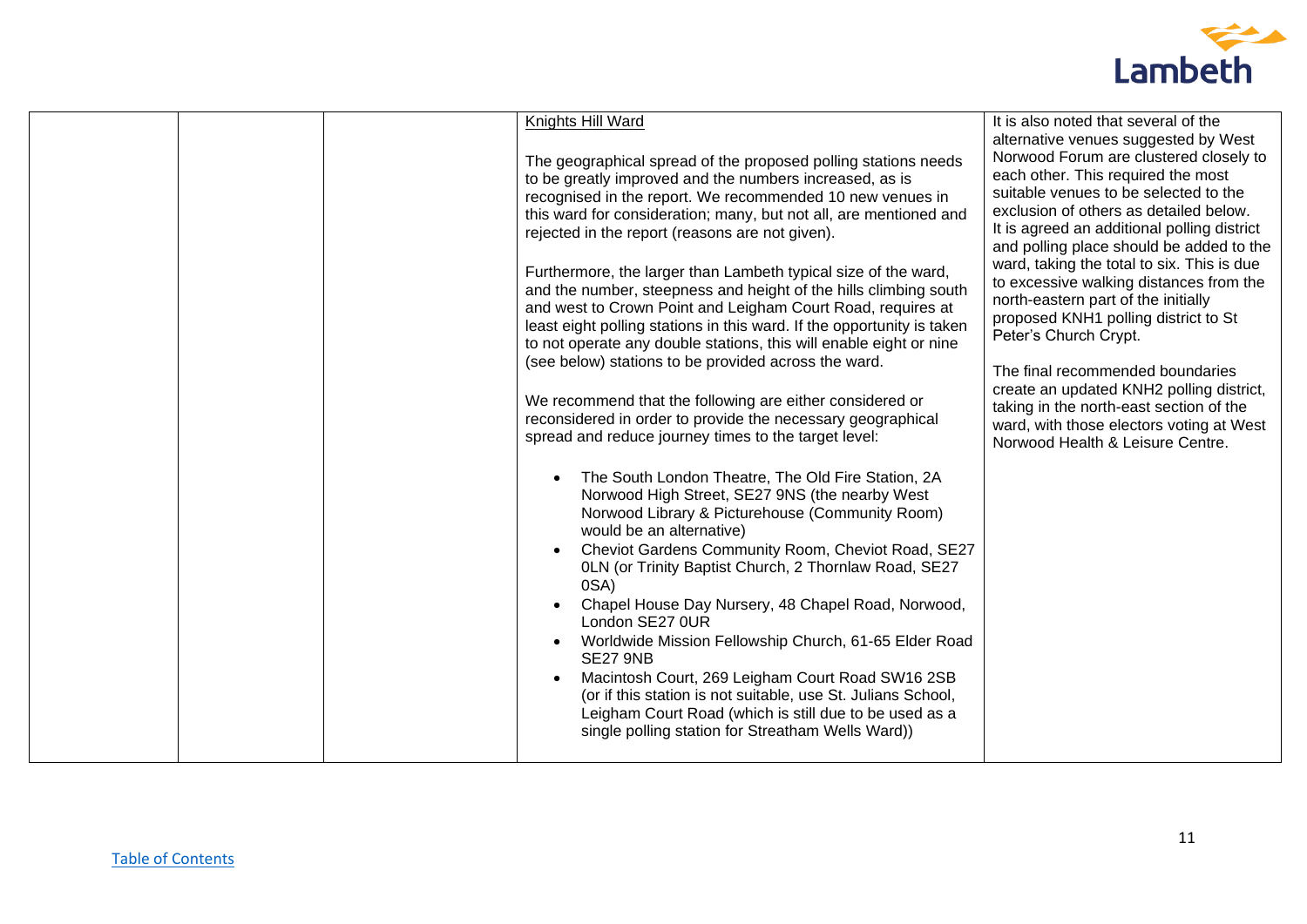

|  | The inclusion of these polling stations, and the retention of the<br>recommended:<br>St. Peter's Church Crypt, Leigham Court Road (as a<br>single station)<br>West Norwood Health and Leisure Centre (or remain at<br>St. Luke's Church Lower Hall (where the accommodation<br>has recently been improved))<br>West Norwood Fire Station, Knights Hill<br>should enable ending the use of St. Luke's Primary School<br>(double station), and possibly Crown Dale Primary School. With<br>an extensive redrawing of the polling districts, a reduction in<br>walking times to 10 minutes maximum should be achieved. If this<br>proves not to be the case, we suggest the number of polling<br>stations will need to be increased to nine and Crown Dale<br>Primary School retained as no other suitable venue has been<br>located in this area. |
|--|-------------------------------------------------------------------------------------------------------------------------------------------------------------------------------------------------------------------------------------------------------------------------------------------------------------------------------------------------------------------------------------------------------------------------------------------------------------------------------------------------------------------------------------------------------------------------------------------------------------------------------------------------------------------------------------------------------------------------------------------------------------------------------------------------------------------------------------------------|
|--|-------------------------------------------------------------------------------------------------------------------------------------------------------------------------------------------------------------------------------------------------------------------------------------------------------------------------------------------------------------------------------------------------------------------------------------------------------------------------------------------------------------------------------------------------------------------------------------------------------------------------------------------------------------------------------------------------------------------------------------------------------------------------------------------------------------------------------------------------|

# <span id="page-11-0"></span>13. Myatt's Fields Ward

No representations have been made for this ward.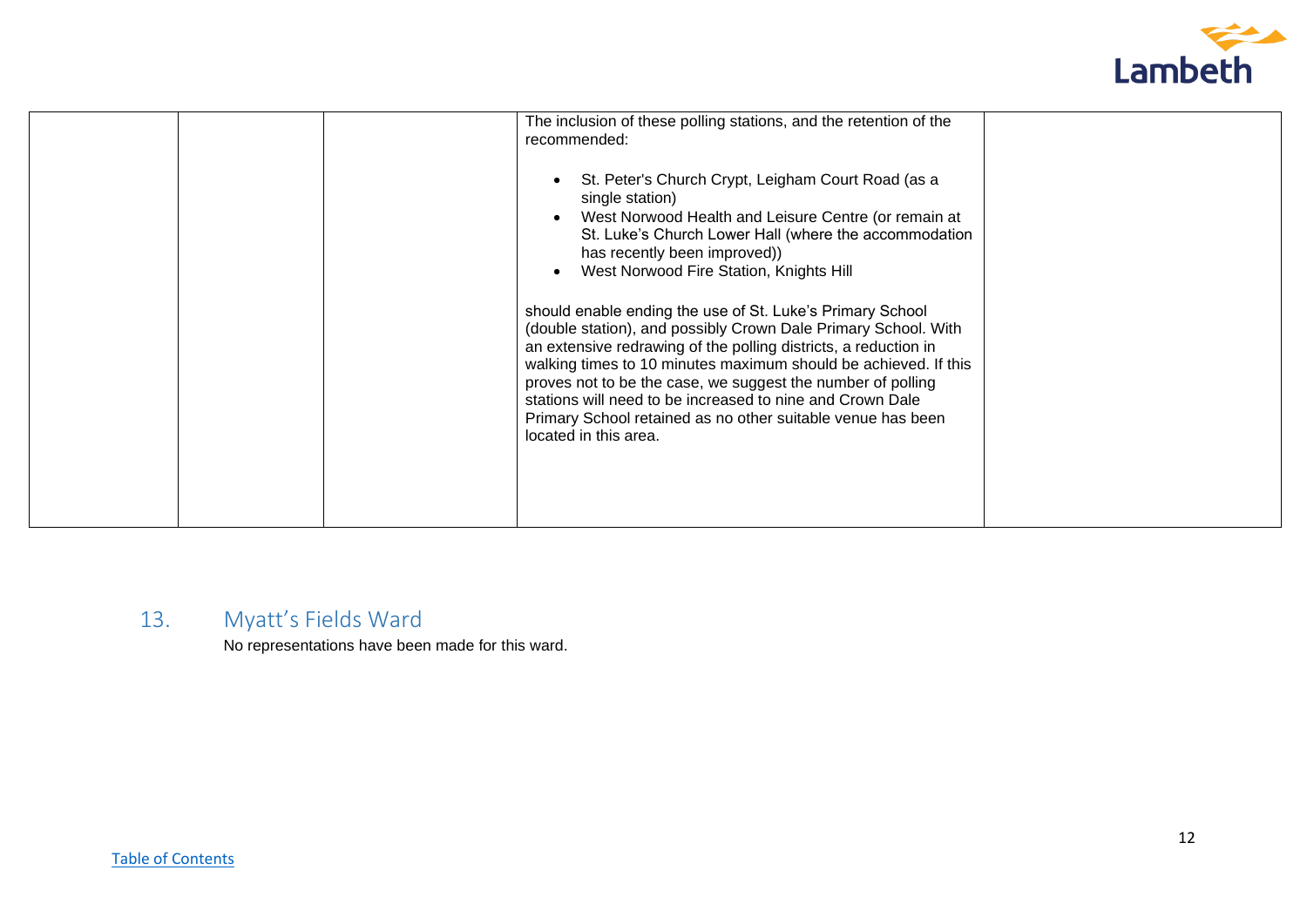

# <span id="page-12-0"></span>14. Oval Ward

| <b>Name</b>            | <b>Date</b> | <b>Polling Place</b>                                                                             | <b>Representation</b>                                                                                                                                                                                                                                                                                                                                                                                                                                                                                                                                                                                                                                                                                                                                                                                                                                                                                                                                                                                                                                                                                                                                                                                                                                                                                                                                                                                                                                                                                                                                                                                                                                                                                                                                             | <b>Representation Comments</b>                                                                                                                                                                                                                                                                                                                                                                                 |
|------------------------|-------------|--------------------------------------------------------------------------------------------------|-------------------------------------------------------------------------------------------------------------------------------------------------------------------------------------------------------------------------------------------------------------------------------------------------------------------------------------------------------------------------------------------------------------------------------------------------------------------------------------------------------------------------------------------------------------------------------------------------------------------------------------------------------------------------------------------------------------------------------------------------------------------------------------------------------------------------------------------------------------------------------------------------------------------------------------------------------------------------------------------------------------------------------------------------------------------------------------------------------------------------------------------------------------------------------------------------------------------------------------------------------------------------------------------------------------------------------------------------------------------------------------------------------------------------------------------------------------------------------------------------------------------------------------------------------------------------------------------------------------------------------------------------------------------------------------------------------------------------------------------------------------------|----------------------------------------------------------------------------------------------------------------------------------------------------------------------------------------------------------------------------------------------------------------------------------------------------------------------------------------------------------------------------------------------------------------|
| P Mawdsley<br>Resident | 21/11/21    | <b>OVL3 - Ashmole</b><br><b>Primary School</b><br><b>OVL4 - Ashmole</b><br><b>Primary School</b> | am writing in response to the proposed arrangement of polling<br>districts and polling stations in the new Oval ward, and in<br>particular the polling station arrangements for the new OVL4<br>polling district. I have no objection to the proposed boundaries of<br>the polling districts.<br>Under the draft proposals, OVL4 does not have a polling station<br>within its boundaries and voters will instead be asked to vote at<br>the Ashmole Primary School, which is in the far north corner of<br>the adjacent OVL3 district, quite a considerable distance from the<br>OVL4 district. This polling station location is inconvenient for the<br>voters in the OVL4 district and I am concerned it will reduce their<br>participation in the electoral process. I would ask that you<br>consider the following alternatives:<br>Using the Bolney Meadow Community Hall as a polling<br>station for OVL4. This location has been used for many<br>previous elections, but is not mentioned at all as having<br>been considered in the latest review.<br>If some reason the Bolney Meadow hall is no longer<br>available, using the OVL2 polling station in the South<br>Lambeth Tate Library as a joint polling station for the<br>OVL4 polling district. The South Lambeth Library polling<br>station is on the border of the OVL4 district and is closer<br>to almost every property in the OVL4 than the Ashmole<br>School polling station. The attached map shows two<br>circles of the same size centred on two polling stations<br>showing clearly how the Library is a better choice of<br>polling station.<br>I hope you will take these two alternative suggestions into<br>consideration as I firmly believe they will improve participation in | Bolney Meadow is to be proposed and<br>used as the polling station for OVL4 in<br>order to lessen the burden on Ashmole<br>Primary, making it a double station, and<br>give electors within the southern side of<br>Oval Ward a more accessible polling<br>station.<br>The use of Ashmole Primary School as<br>a polling station for OVL3 is still required<br>as there are no other suitable<br>alternatives. |
|                        |             |                                                                                                  | elections by the voters in the OVL4 district.                                                                                                                                                                                                                                                                                                                                                                                                                                                                                                                                                                                                                                                                                                                                                                                                                                                                                                                                                                                                                                                                                                                                                                                                                                                                                                                                                                                                                                                                                                                                                                                                                                                                                                                     |                                                                                                                                                                                                                                                                                                                                                                                                                |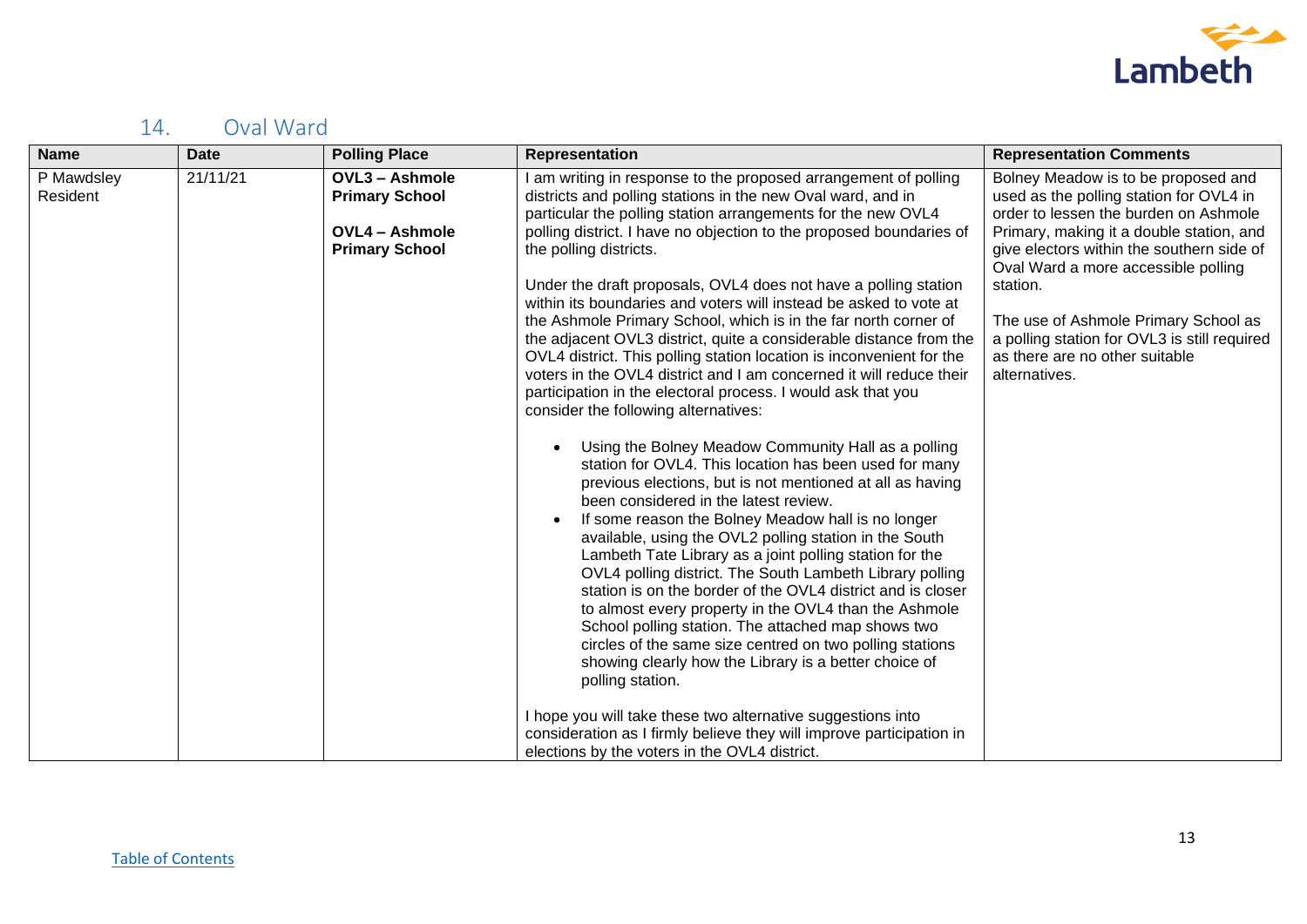

| S Bewley | 29/11/21 | <b>OVL4 - Ashmole</b> | I've read the consultation on polling stations in the new Oval ward   | Bolney Meadow is to be proposed and          |
|----------|----------|-----------------------|-----------------------------------------------------------------------|----------------------------------------------|
| Resident |          | <b>Primary School</b> | and object to the polling station proposal for the OVL4 district.     | used as the polling station for OVL4 in      |
|          |          |                       |                                                                       | order to lessen the burden on Ashmole        |
|          |          |                       | The stated "purpose is to create polling districts for the 25 new     | Primary, making it a double station, and     |
|          |          |                       | wards and to assign a suitable polling place for each polling         | give electors within the southern side of    |
|          |          |                       | district". Given this, it is bizarre that no good reason (indeed no   | Oval Ward a more accessible polling          |
|          |          |                       | reason at all) was given for the new district not to have a polling   | station.                                     |
|          |          |                       | station within its boundaries. Going to the Ashmole Primary           |                                              |
|          |          |                       | School to vote risks disenfranchising many voters, given it is        | The use of Ashmole Primary School as         |
|          |          |                       | some considerable distance from the OVL4 district. Why make           | a polling station for OVL3 is still required |
|          |          |                       | 'mega' triple polling stations for some districts, and single polling | as there are no other suitable               |
|          |          |                       | stations for others?                                                  | alternatives.                                |
|          |          |                       | Given "the suitability of polling stations [is] to be assessed" why   |                                              |
|          |          |                       | wouldn't you continue with the Bolney Meadow Hall? It has been        |                                              |
|          |          |                       | a proven, excellent, accessible polling station for many elections,   |                                              |
|          |          |                       | located right in the densely populated centre of the district and     |                                              |
|          |          |                       | serving the requisite number (between 1000 to 2500                    |                                              |
|          |          |                       | electors). Alternatively, what would be wrong with sharing the        |                                              |
|          |          |                       | South Lambeth Library as the OVL4 polling station, given the          |                                              |
|          |          |                       | large space, and that it is being used for OVL2? It is also nearer    |                                              |
|          |          |                       | for virtually every tenant and resident in OVL4 district than         |                                              |
|          |          |                       | Ashmole school albeit voters have to cross a main                     |                                              |
|          |          |                       | thoroughfare. Or even sharing the SWL3 Mursell Estate Tenants'        |                                              |
|          |          |                       | Hall polling station (or their sharing Bolney) for the same           |                                              |
|          |          |                       | reasons?                                                              |                                              |
|          |          |                       |                                                                       |                                              |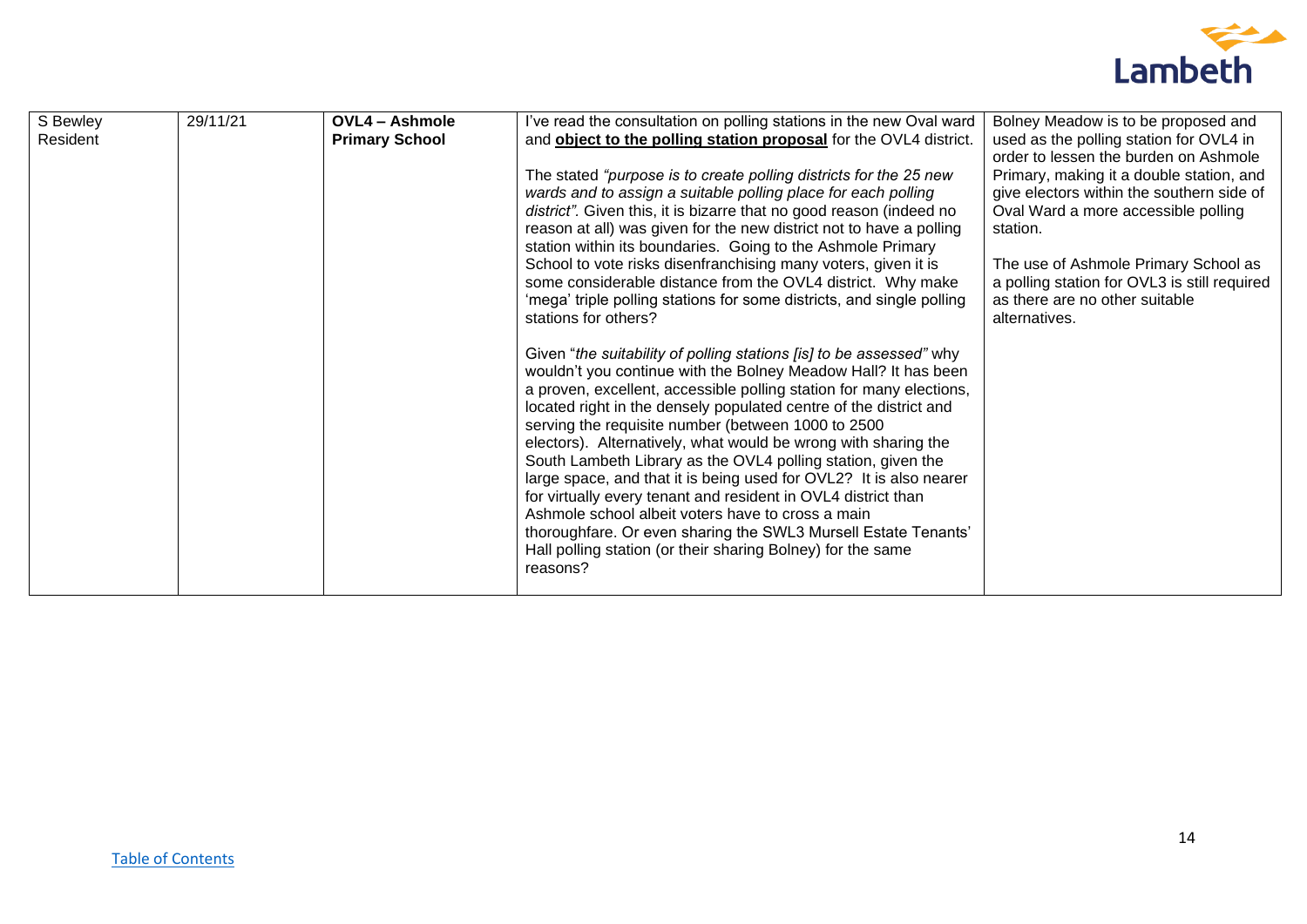

| <b>B</b> Leapman | 28/11/21 | <b>OVL2 - Tate South</b> | I am writing to object to the proposed location of the polling            | Bolney Meadow is to be proposed and          |
|------------------|----------|--------------------------|---------------------------------------------------------------------------|----------------------------------------------|
|                  |          | Library                  | station for the OVL4 polling district, as outlined in your document       | used as the polling station for OVL4 in      |
|                  |          |                          | "London Borough of Lambeth - Review of Polling Districts and              | order to lessen the burden on Ashmole        |
|                  |          | <b>OVL3 - Ashmole</b>    | Polling Places - Scheme Proposal 2021". I am a registered voter           | Primary, making it a double station, and     |
|                  |          | <b>Primary School</b>    | living at 13 Aldebert Terrace, London, SW8 1BH, which is within           | give electors within the southern side of    |
|                  |          |                          | the OVL4 polling district. According to your website, the formal          | Oval Ward a more accessible polling          |
|                  |          | <b>OVL4 - Ashmole</b>    | consultation ends on 30.11.21, so I am submitting my views                | station.                                     |
|                  |          | <b>Primary School</b>    | within the correct period.                                                |                                              |
|                  |          |                          |                                                                           | The use of Ashmole Primary School as         |
|                  |          |                          | Your criteria                                                             | a polling station for OVL3 is still required |
|                  |          |                          |                                                                           | as there are no other suitable               |
|                  |          |                          |                                                                           | alternatives.                                |
|                  |          |                          | Among your stated criteria in deciding where to site polling              |                                              |
|                  |          |                          | stations are:                                                             |                                              |
|                  |          |                          |                                                                           |                                              |
|                  |          |                          | "In the interests of continuity for voters, the Council aims<br>$\bullet$ |                                              |
|                  |          |                          | to provide polling places which do not alter considerably                 |                                              |
|                  |          |                          | between elections."                                                       |                                              |
|                  |          |                          | "The review also aims to provide a polling station within                 |                                              |
|                  |          |                          | 10 minutes walking distance for voters as far as                          |                                              |
|                  |          |                          | possible."                                                                |                                              |
|                  |          |                          |                                                                           |                                              |
|                  |          |                          | You also state that no polling station should be allocated more           |                                              |
|                  |          |                          | than 2,500 voters. However, some locations are proposed to                |                                              |
|                  |          |                          | have double or triple polling stations.                                   |                                              |
|                  |          |                          |                                                                           |                                              |
|                  |          |                          | Your proposal                                                             |                                              |
|                  |          |                          |                                                                           |                                              |
|                  |          |                          | You propose that voters from OVL4 should vote at Ashmole                  |                                              |
|                  |          |                          | Primary School, which is located in the OVL3 polling district and         |                                              |
|                  |          |                          | would also serve as their polling station. It would be a triple           |                                              |
|                  |          |                          | polling station because of the large number of OVL3 voters using          |                                              |
|                  |          |                          | it.                                                                       |                                              |
|                  |          |                          |                                                                           |                                              |
|                  |          |                          | You explain the choice of site for OVL4's polling station by stating      |                                              |
|                  |          |                          | that "Ashmole Primary School is an existing polling station within        |                                              |
|                  |          |                          |                                                                           |                                              |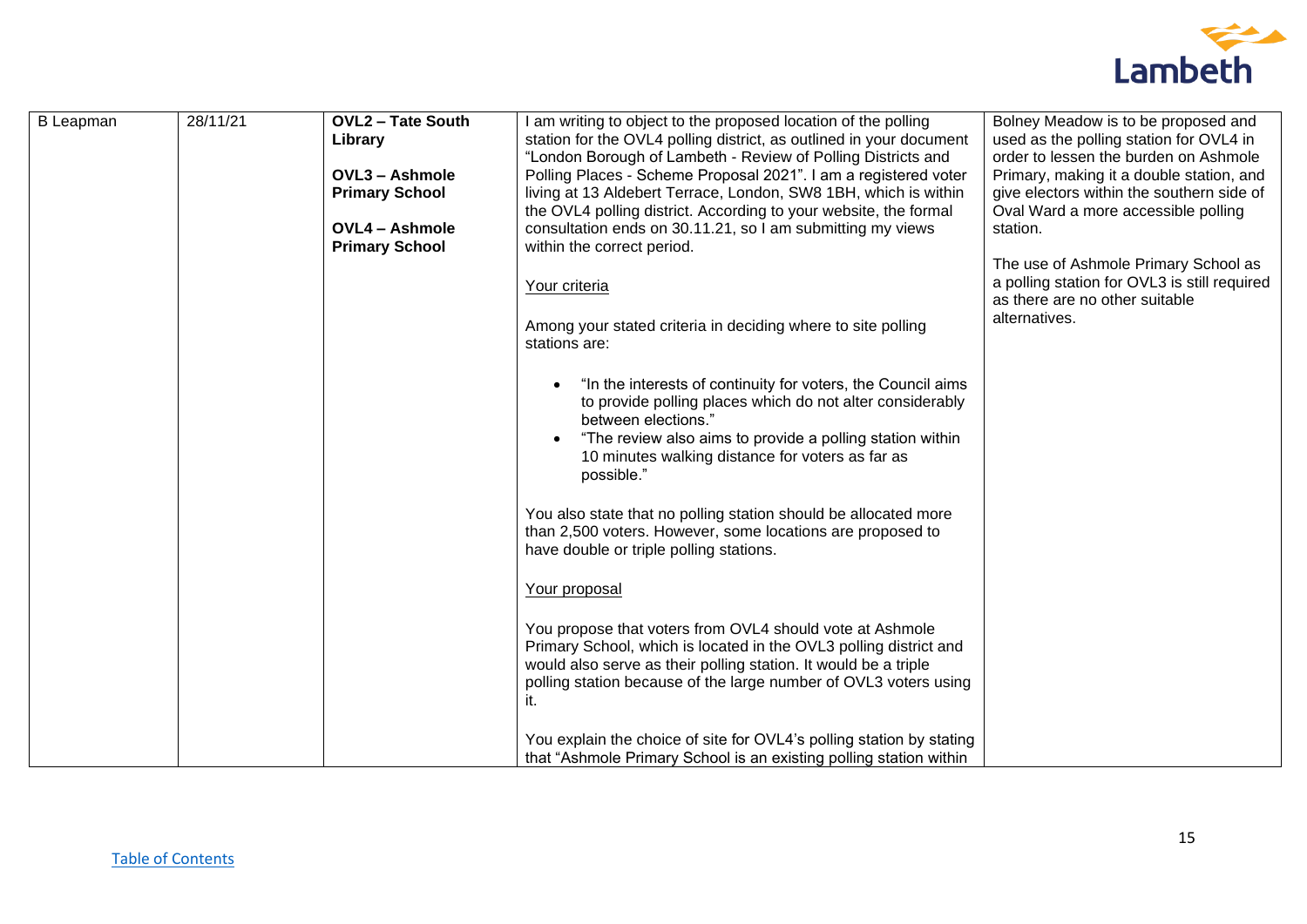

|  | the current Oval ward. No alternatives were considered as no            |  |
|--|-------------------------------------------------------------------------|--|
|  | other suitable venues could be identified in this part of the ward."    |  |
|  |                                                                         |  |
|  | My objections                                                           |  |
|  |                                                                         |  |
|  |                                                                         |  |
|  | According to Google Maps, Ashmole Primary School is 1,000               |  |
|  | metres from my home and the walking time is 12 minutes. It              |  |
|  | would be in excess of 10 minutes' walking time for most or all of       |  |
|  | the 2,000 voters of OVL4. However, this time estimate is for a fit      |  |
|  | person, and people who are elderly or disabled might take half an       |  |
|  | hour to walk that distance (including my elderly father, with whom      |  |
|  |                                                                         |  |
|  | I live). I believe this is an unfair distance to expect voters to walk, |  |
|  | and I believe it would reduce turnout in this part of the ward,         |  |
|  | which is bad for democracy. It goes against your own criterion of       |  |
|  | a 10-minute limit on walking distance                                   |  |
|  |                                                                         |  |
|  | Previously voters in this part of the borough have voted at Bolney      |  |
|  | Meadow Community Centre on Bolney Street, and before that at            |  |
|  | St Stephen's Primary School on Dorset Road. These are                   |  |
|  | nowhere near Ashmole Primary School. Thus the selection of              |  |
|  |                                                                         |  |
|  | Ashmole Primary School also goes against your criterion of              |  |
|  | continuity for voters.                                                  |  |
|  |                                                                         |  |
|  | My suggestions                                                          |  |
|  |                                                                         |  |
|  | I propose that the council considers returning to the use of            |  |
|  | Bolney Meadow Community Centre or St Stephen's Primary                  |  |
|  |                                                                         |  |
|  | School, both of which are within OVL4, for use as the OVL4              |  |
|  | polling station.                                                        |  |
|  |                                                                         |  |
|  | If neither of these are available, I suggest the council looks again    |  |
|  | for alternative sites within OVL4.                                      |  |
|  |                                                                         |  |
|  |                                                                         |  |
|  | Should nowhere in OVL4 be available, I suggest the council sites        |  |
|  | the polling station for OVL4 at the Tate South Lambeth library.         |  |
|  | This building is already proposed to be used as a polling station       |  |
|  | for a part of Oval ward, the OVL2 polling district, so it would         |  |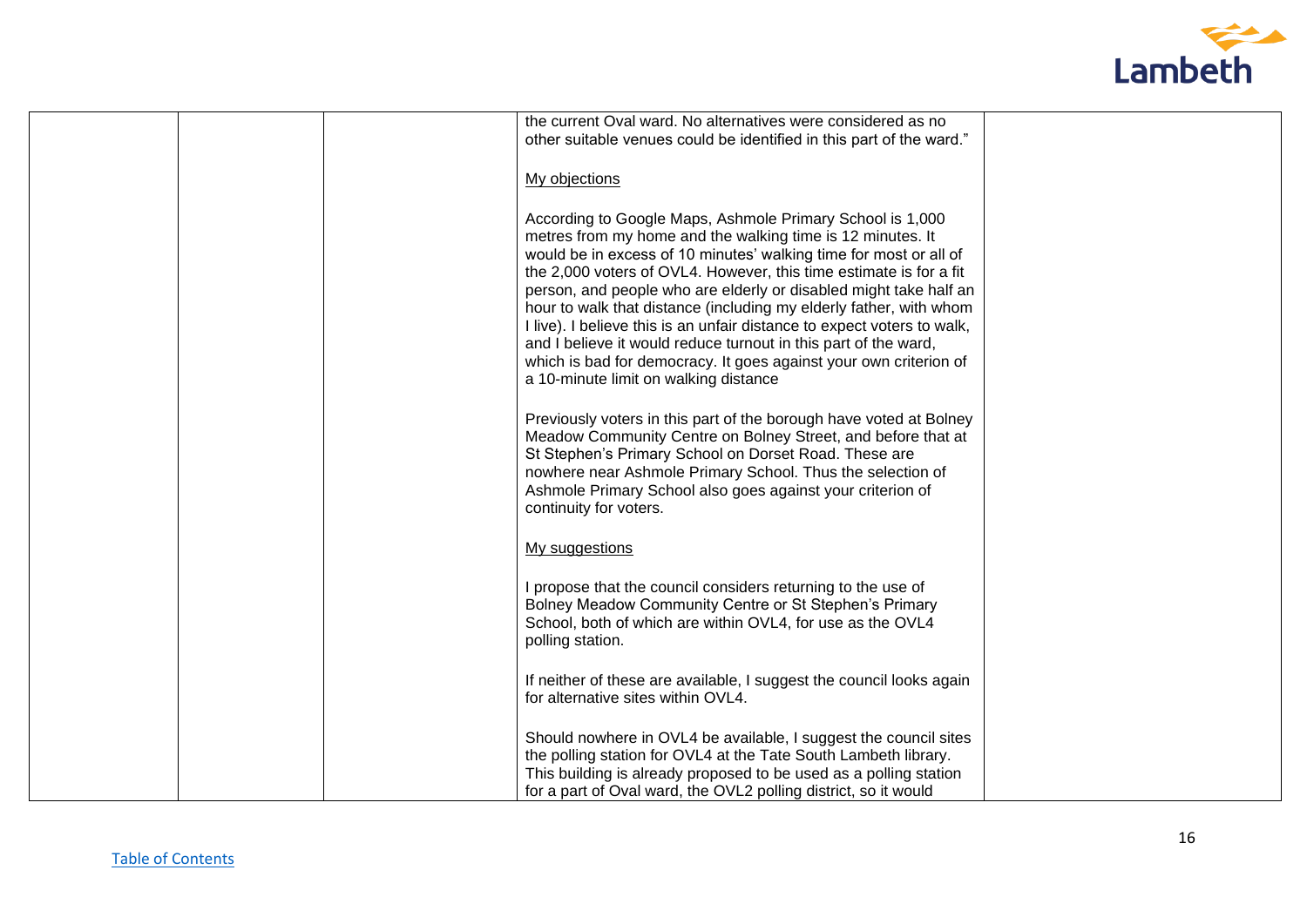

|           |          |                                                | become a double polling station. Every voter in OVL4 lives closer<br>to the Tate South Lambeth library than to Ashmole Primary<br>School, and it is also a better-known landmark for residents in<br>this part of the ward.<br>Should this be impossible – say, due to size constraints at the<br>library – then I would suggest putting the OVL4 polling station in<br>Mursell Tenant's Hall. This is not as well-known or as easily<br>accessible as the Tate South Lambeth library, but it is<br>nevertheless nearer for every voter in OVL4 than Ashmole<br>Primary School. Mursell Tenant's Hall is already proposed for use<br>as a polling station in the SWL3 polling district of the<br>neighbouring Stockwell West & Larkhall ward, so it would<br>become a double polling station. I see that the council's current<br>set of proposals do include plans for some cross-ward polling<br>station sites (such as Larkhall Primary School), so this shouldn't<br>be a reason to rule out the use of Mursell Tenant's Hall.<br>I hope this is of help and I look forward to seeing the outcome of<br>the consultation.<br>Yours sincerely,<br><b>B</b> Leapman |                                                                                                                                                                                                                                                                     |
|-----------|----------|------------------------------------------------|-----------------------------------------------------------------------------------------------------------------------------------------------------------------------------------------------------------------------------------------------------------------------------------------------------------------------------------------------------------------------------------------------------------------------------------------------------------------------------------------------------------------------------------------------------------------------------------------------------------------------------------------------------------------------------------------------------------------------------------------------------------------------------------------------------------------------------------------------------------------------------------------------------------------------------------------------------------------------------------------------------------------------------------------------------------------------------------------------------------------------------------------------------------------------|---------------------------------------------------------------------------------------------------------------------------------------------------------------------------------------------------------------------------------------------------------------------|
| M Leopold | 29/11/21 | <b>OVL4 - Ashmole</b><br><b>Primary School</b> | I am writing in response to the consultation on polling stations in<br>the new Oval ward. I object to the polling station proposal for the<br>OVL4 district which will not have a polling station within its<br>boundaries, with voters instead being forced to vote at Ashmole<br>Primary School, a considerable distance from the OVL4 district.<br>In an area with a poor voter turnout as it is, this feels unwise                                                                                                                                                                                                                                                                                                                                                                                                                                                                                                                                                                                                                                                                                                                                                | Bolney Meadow is to be proposed and<br>used as the polling station for OVL4 in<br>order to lessen the burden on Ashmole<br>Primary, making it a double station, and<br>give electors within the southern side of<br>Oval Ward a more accessible polling<br>station. |
|           |          |                                                | The Tate South Lambeth Library is already designated as a<br>polling station for the adjacent OVL2 polling district. This polling<br>station would be closer to almost every property in the OVL4                                                                                                                                                                                                                                                                                                                                                                                                                                                                                                                                                                                                                                                                                                                                                                                                                                                                                                                                                                     | The use of Ashmole Primary School as<br>a polling station for OVL3 is still required<br>as there are no other suitable<br>alternatives.                                                                                                                             |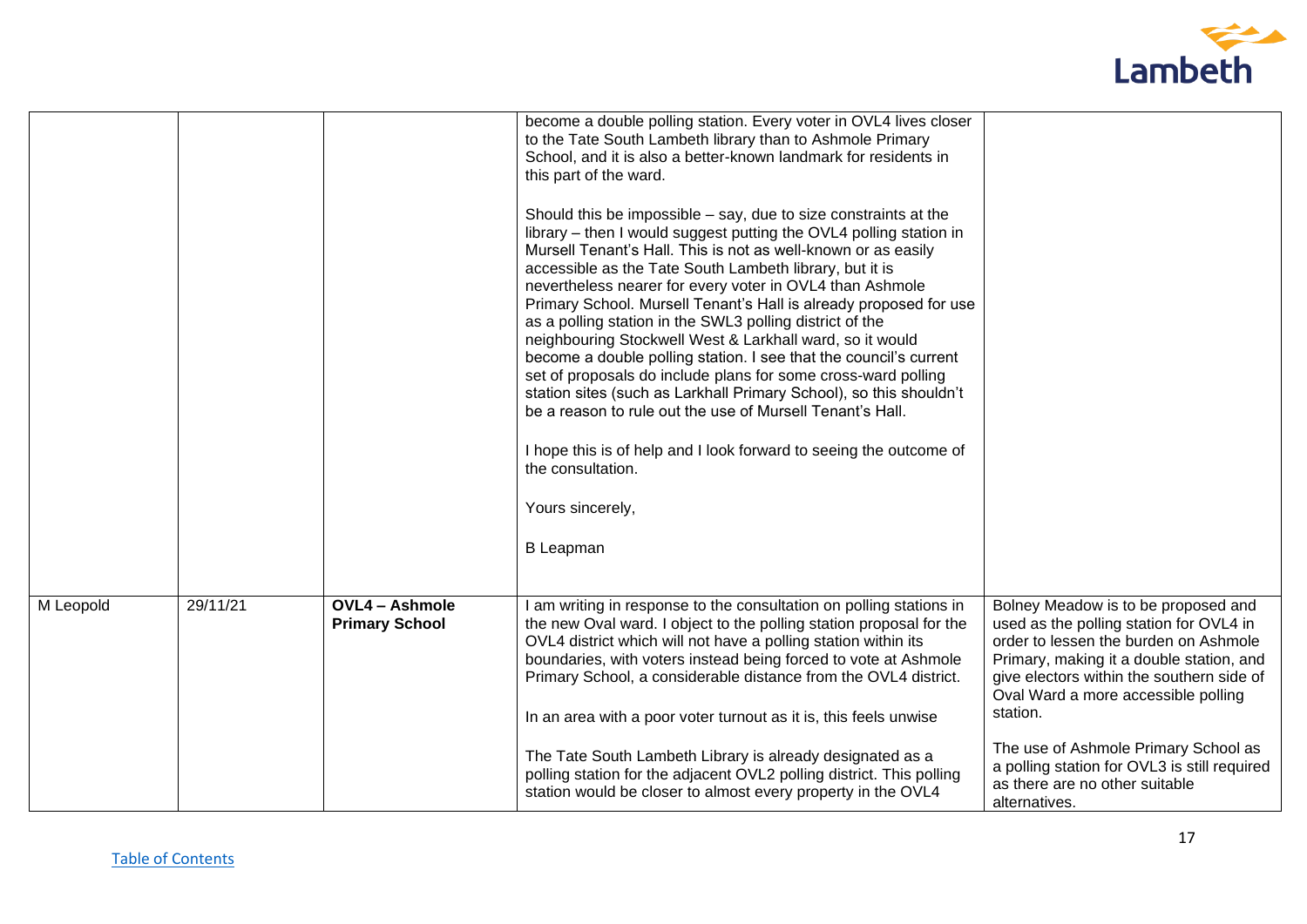

|           |          |                                                | district than the proposed polling station at Ashmole school. I                                                                                                                                                                                                                                                                                                                                                                                                                                                                                                                                                                                                                                                                                                                                                                                                                                                                                                                                                                                                                                                                                              |                                                                                                                                                                                                                                                                                                                                                                                                                |
|-----------|----------|------------------------------------------------|--------------------------------------------------------------------------------------------------------------------------------------------------------------------------------------------------------------------------------------------------------------------------------------------------------------------------------------------------------------------------------------------------------------------------------------------------------------------------------------------------------------------------------------------------------------------------------------------------------------------------------------------------------------------------------------------------------------------------------------------------------------------------------------------------------------------------------------------------------------------------------------------------------------------------------------------------------------------------------------------------------------------------------------------------------------------------------------------------------------------------------------------------------------|----------------------------------------------------------------------------------------------------------------------------------------------------------------------------------------------------------------------------------------------------------------------------------------------------------------------------------------------------------------------------------------------------------------|
|           |          |                                                | believe this will increase voter participation.                                                                                                                                                                                                                                                                                                                                                                                                                                                                                                                                                                                                                                                                                                                                                                                                                                                                                                                                                                                                                                                                                                              |                                                                                                                                                                                                                                                                                                                                                                                                                |
|           |          |                                                | A simple, but obvious change.                                                                                                                                                                                                                                                                                                                                                                                                                                                                                                                                                                                                                                                                                                                                                                                                                                                                                                                                                                                                                                                                                                                                |                                                                                                                                                                                                                                                                                                                                                                                                                |
|           |          |                                                | Thank you for your attention to this matter                                                                                                                                                                                                                                                                                                                                                                                                                                                                                                                                                                                                                                                                                                                                                                                                                                                                                                                                                                                                                                                                                                                  |                                                                                                                                                                                                                                                                                                                                                                                                                |
| D Shak    | 29/11/21 | <b>OVL4 - Ashmole</b><br><b>Primary School</b> | I am writing in response to the consultation on polling stations in<br>the new Oval ward. I object to the polling station proposal for the<br>OVL4 district which will not have a polling station within its<br>boundaries, with voters instead voting at Ashmole Primary<br>School, which is a considerable distance from the OVL4 district.<br>I would like to suggest two alternative arrangements for the OVL4<br>district:<br>a) Using the Bolney Meadow Community Centre as a polling<br>station, as has been the case for the last few elections. The<br>Consultation document states that "No alternatives were<br>considered as no other suitable venues could be identified in this<br>part of the ward." This cannot be the case as Bolney Meadow<br>Community Centre has been used as a polling station.<br>b) If this isn't possible, using the South Lambeth Library as the<br>OVL4 polling station - this is already designated as a polling<br>station for the adjacent OVL2 polling district. This polling station<br>would be closer to almost every property in the OVL4 district than<br>the proposed polling station at Ashmole school. | Bolney Meadow is to be proposed and<br>used as the polling station for OVL4 in<br>order to lessen the burden on Ashmole<br>Primary, making it a double station, and<br>give electors within the southern side of<br>Oval Ward a more accessible polling<br>station.<br>The use of Ashmole Primary School as<br>a polling station for OVL3 is still required<br>as there are no other suitable<br>alternatives. |
| M Leapman | 28/11/21 | <b>OVL4 - Ashmole</b><br><b>Primary School</b> | I live at the extreme southern end of the new Oval ward, the bit<br>which was formerly in Stockwell ward. As an 83-year-old who<br>walks with a stick, it would take me 20 minutes at least to walk to<br>Ashmole Primary School. Tate Library or St. Stephen's Scl live at<br>the extreme southern end of the new Oval ward, the bit which<br>was formerly in Stockwell ward. As an 83-year-old who walks<br>with a stick, it would take me 20 minutes at least to walk to<br>Ashmole Primary School. Tate Library or St. Stephen's School<br>would be much more convenient.                                                                                                                                                                                                                                                                                                                                                                                                                                                                                                                                                                                | Bolney Meadow is to be proposed and<br>used as the polling station for OVL4 in<br>order to lessen the burden on Ashmole<br>Primary, making it a double station, and<br>give electors within the southern side of<br>Oval Ward a more accessible polling<br>station.<br>The use of Ashmole Primary School as<br>a polling station for OVL3 is still required<br>as there are no other suitable<br>alternatives. |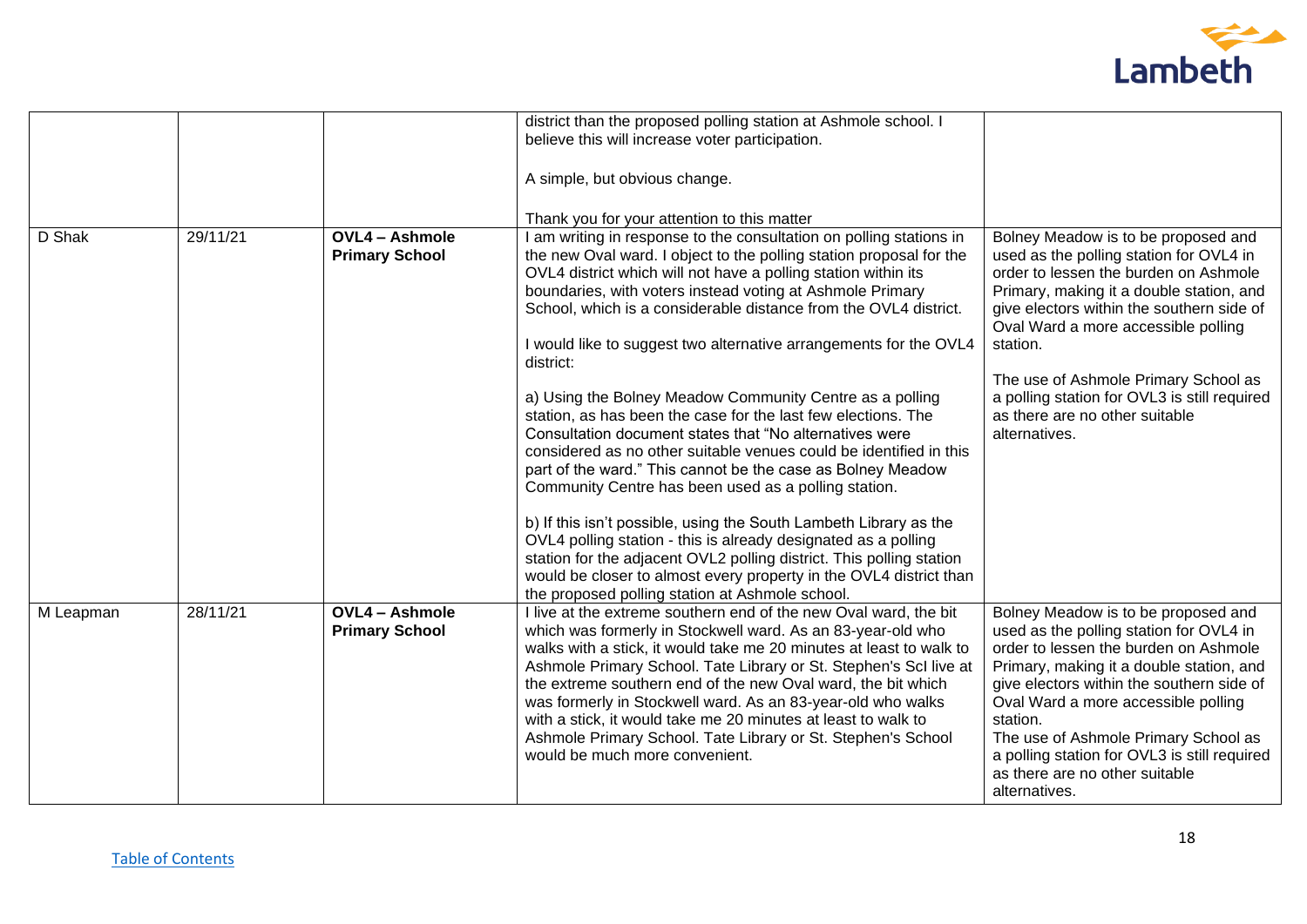

| <b>Name</b> | <b>Date</b> | <b>Polling Place</b>                           | Representation                                                                                                                                                                                                                                                                                                                                                                                                                                                                                                                                                                                                                                                                                                                                                                                                                                      | <b>Representation Comments</b>                                                                                                                                                                                                                                                                                                                                                                                 |
|-------------|-------------|------------------------------------------------|-----------------------------------------------------------------------------------------------------------------------------------------------------------------------------------------------------------------------------------------------------------------------------------------------------------------------------------------------------------------------------------------------------------------------------------------------------------------------------------------------------------------------------------------------------------------------------------------------------------------------------------------------------------------------------------------------------------------------------------------------------------------------------------------------------------------------------------------------------|----------------------------------------------------------------------------------------------------------------------------------------------------------------------------------------------------------------------------------------------------------------------------------------------------------------------------------------------------------------------------------------------------------------|
| E Gibson    | 23/11/21    | <b>OVL4 - Ashmole</b><br><b>Primary School</b> | I am writing to ask why Bolney Meadow Community Centre is no<br>longer being used as a polling station. Ashmole School is a fair<br>distance from part of the ward.                                                                                                                                                                                                                                                                                                                                                                                                                                                                                                                                                                                                                                                                                 | Bolney Meadow is to be proposed and<br>used as the polling station for OVL4 in<br>order to lessen the burden on Ashmole<br>Primary, making it a double station, and<br>give electors within the southern side of<br>Oval Ward a more accessible polling<br>station.<br>The use of Ashmole Primary School as<br>a polling station for OVL3 is still required<br>as there are no other suitable                  |
|             |             |                                                |                                                                                                                                                                                                                                                                                                                                                                                                                                                                                                                                                                                                                                                                                                                                                                                                                                                     | alternatives.                                                                                                                                                                                                                                                                                                                                                                                                  |
| N Sanders   | 29/11/21    | <b>OVL4 - Ashmole</b><br><b>Primary School</b> | I am horrified to learn that, as a resident of Aldebert Terrace, the<br>new proposals would require me to get to Ashmole Primary<br>School to vote. I am a strong believer in local democracy and a<br>conscientious voter, but I am also in my late seventies and suffer<br>from nerve problems in my legs which considerably impede my<br>walking. I can comfortably get to the Bolney Meadows Hall which<br>has been used in our recent elections, and I can get to the South<br>Lambeth Library, but Ashmole Primary School is much too far for<br>comfort and will be a massive disincentive to me in voting. As<br>the South Lambeth Library is already proposed as a polling<br>station, I am at a loss to understand why I should not be allowed<br>to vote there.<br>Please reconsider this potential damaging blow to local<br>democracy. | Bolney Meadow is to be proposed and<br>used as the polling station for OVL4 in<br>order to lessen the burden on Ashmole<br>Primary, making it a double station, and<br>give electors within the southern side of<br>Oval Ward a more accessible polling<br>station.<br>The use of Ashmole Primary School as<br>a polling station for OVL3 is still required<br>as there are no other suitable<br>alternatives. |
| V Aylmer    | 29/11/21    | <b>OVL4 - Ashmole</b><br><b>Primary School</b> | I am worried to find that under these new proposals I will have to<br>get all the way from Aldebert Terrace to Ashmole Primary School<br>to vote. I really can't understand why I couldn't go to my local<br>library (South Lambeth) which is already going to be a polling<br>station for other people in the borough.<br>Please reconsider this                                                                                                                                                                                                                                                                                                                                                                                                                                                                                                   | Bolney Meadow is to be proposed and<br>used as the polling station for OVL4 in<br>order to lessen the burden on Ashmole<br>Primary, making it a double station, and<br>give electors within the southern side of<br>Oval Ward a more accessible polling<br>station.                                                                                                                                            |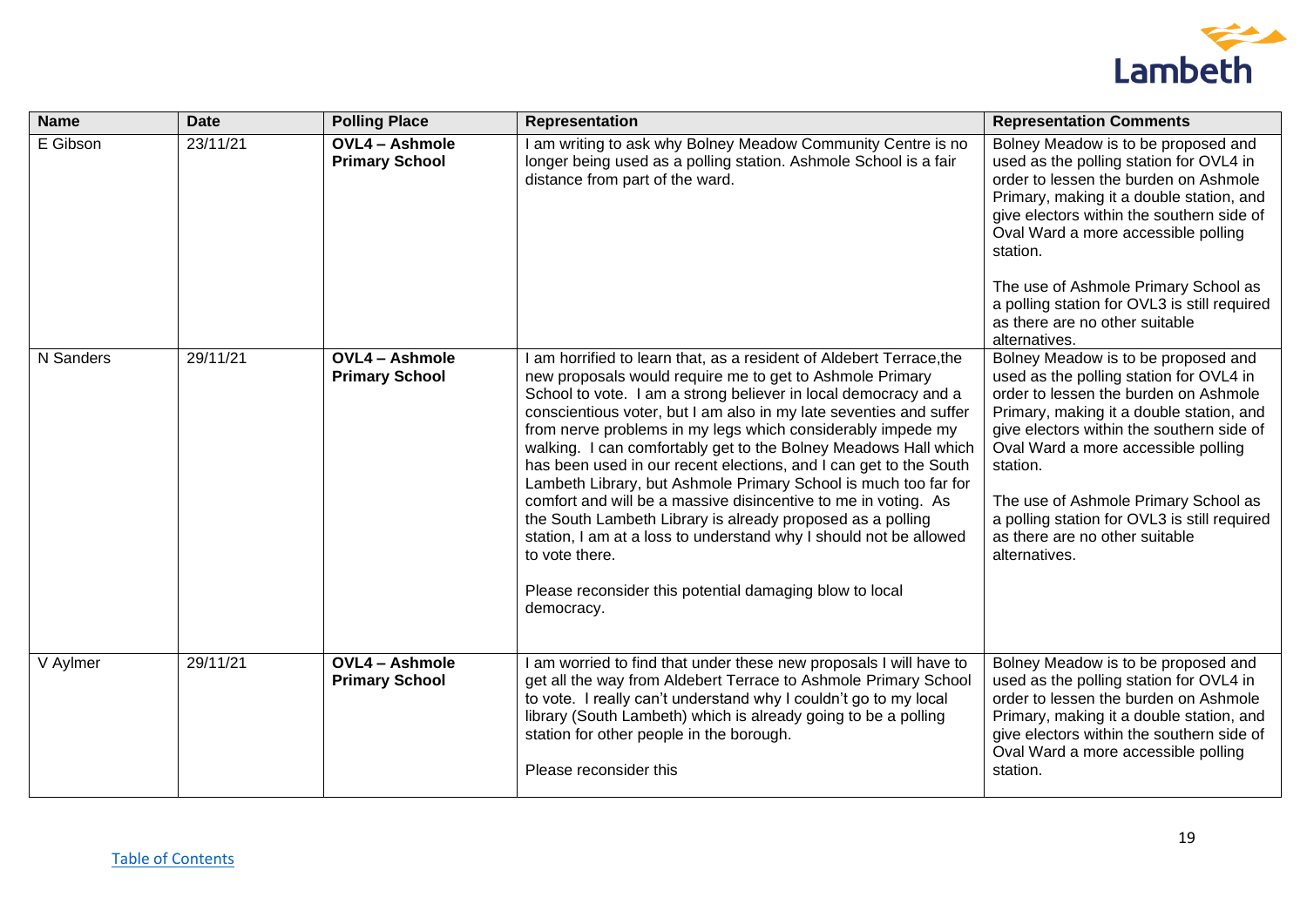

# <span id="page-19-0"></span>15. St Martin's Ward

| <b>Name</b>          | <b>Date</b> | <b>Polling Place</b>                                                            | Representation                                                                                                                                                                                                                                                                                                                                                                                                                                                                                                                                                                                                                                                                                                                                                                                | <b>Representation Comments</b>                                                                                                                      |
|----------------------|-------------|---------------------------------------------------------------------------------|-----------------------------------------------------------------------------------------------------------------------------------------------------------------------------------------------------------------------------------------------------------------------------------------------------------------------------------------------------------------------------------------------------------------------------------------------------------------------------------------------------------------------------------------------------------------------------------------------------------------------------------------------------------------------------------------------------------------------------------------------------------------------------------------------|-----------------------------------------------------------------------------------------------------------------------------------------------------|
| MP Helen Hayes       | 30/11/21    | <b>SMA2 - Deronda Hall</b><br><b>SMA4 - The Salvation</b><br><b>Army Church</b> | It is proposed that the polling station for the SMA1 polling district<br>will be the St Martin's Community Centre, SMA2 will be served by<br>the Deronda Hall, SMA3 will be served by the Tulse Hill<br>Methodist Church and SMA4 by the Salvation Army Church Hall.<br>I make no comment on the proposals for SMA1 and SMA3 which<br>are not within the Dulwich and West Norwood constituency. I<br>support the proposals for SMA2 and SMA4, however, it should be<br>noted that the Deronda Hall is not highly visible within the wider<br>SMA2 area, and the only vehicular access to it is off the busy<br>main road of Tulse Hill. Consideration should therefore be given<br>to the signage for this polling station, so that it is easy to find for<br>local residents living in SMA2. | It has been noted that Deronda Hall is<br>not too visible and will need lots of<br>signage in order for voters to locate this<br>new polling place. |
| R Wright<br>Resident | 07/11/21    | <b>St Martin's Ward</b>                                                         | I am had a look through the proposed changes and the only<br>points I can make are as follows:<br>The re-naming of the wards is helpful to clearly identify<br>their location, though think 'Tulse Hill' would be better<br>than 'St Martin's, as it is more recognised location.<br>Although the population of the wards vary, adjusting<br>them to be broadly similar makes sense.<br>There maybe some movement of polling station ward<br>allocations, which may affect numbers of those coming<br>in. I cannot easily see what changes have been<br>proposed to the locations on the maps.<br>I have no comments about the location of the ward<br>boundaries.                                                                                                                            |                                                                                                                                                     |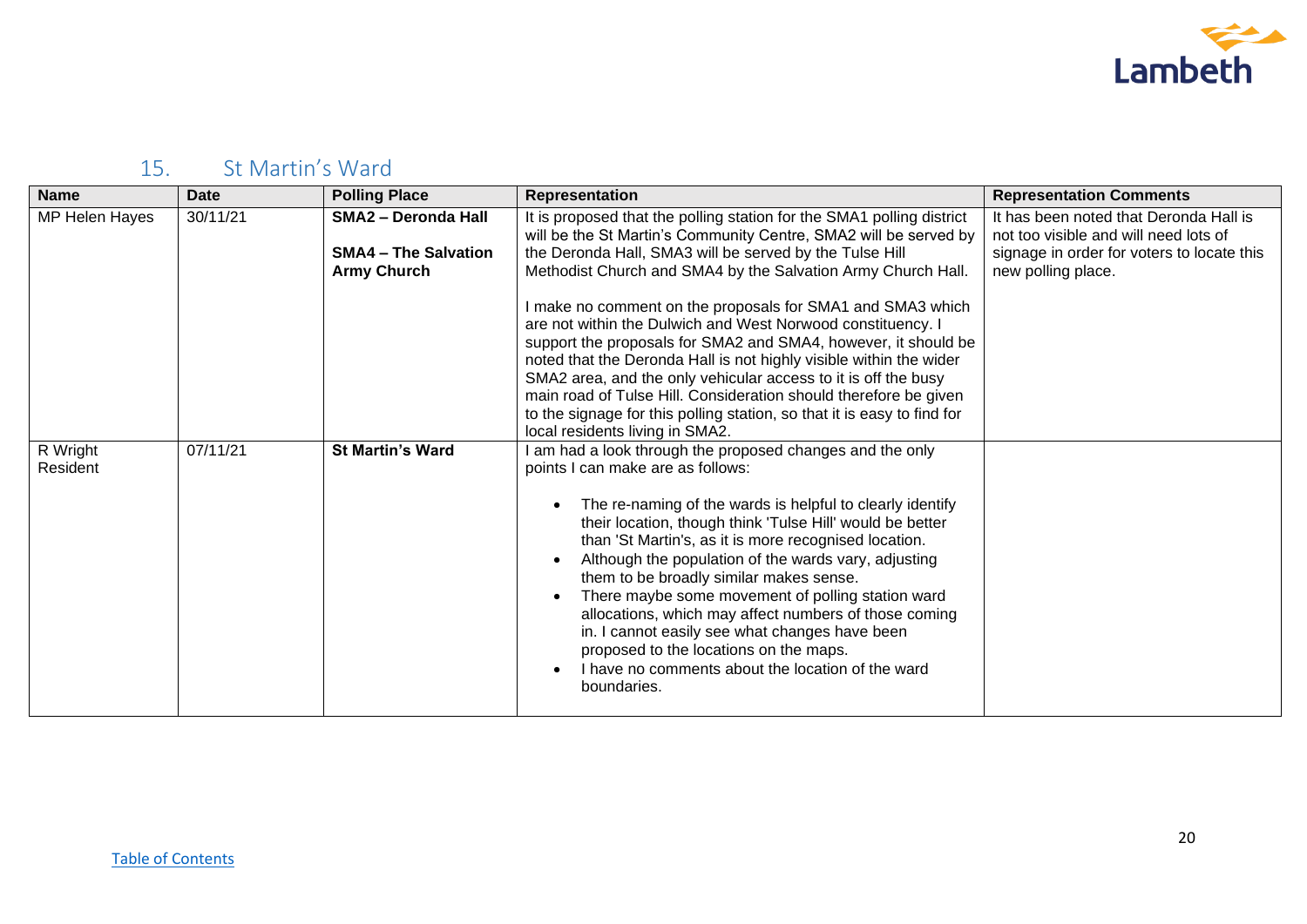

| <b>West Norwood</b> | 28/11/21 | <b>SMA4 - The Salvation</b> | St. Martin's Ward                                                                                                               |  |
|---------------------|----------|-----------------------------|---------------------------------------------------------------------------------------------------------------------------------|--|
| Forum               |          | <b>Army Church</b>          |                                                                                                                                 |  |
|                     |          |                             | We support the recommended locations as an excellent<br>geographical spread has been achieved. We trust that this will          |  |
|                     |          |                             | enable the review to achieve the 10 minutes walking distance                                                                    |  |
|                     |          |                             | target.                                                                                                                         |  |
|                     |          |                             |                                                                                                                                 |  |
|                     |          |                             | We are aware that the Salvation Army Hall (Norwood Road) has                                                                    |  |
|                     |          |                             | been shut for many months and assume that a guarantee has<br>been obtained that the Hall will be available long term for future |  |
|                     |          |                             | elections.                                                                                                                      |  |
|                     |          |                             |                                                                                                                                 |  |
|                     |          |                             |                                                                                                                                 |  |

#### <span id="page-20-0"></span>16. Stockwell East Ward

No representations have been made for this ward.

#### <span id="page-20-1"></span>17. Stockwell West & Larkhall Ward

No representations have been made for this ward.

| <b>Name</b>           | Date     | <b>Polling Place</b>                                | Representation                                                                                                                                                                                                                                                                                                                                                                                                                                      | <b>Representation Comments</b>                                                                                                                                                                                        |
|-----------------------|----------|-----------------------------------------------------|-----------------------------------------------------------------------------------------------------------------------------------------------------------------------------------------------------------------------------------------------------------------------------------------------------------------------------------------------------------------------------------------------------------------------------------------------------|-----------------------------------------------------------------------------------------------------------------------------------------------------------------------------------------------------------------------|
| T Rutland<br>Resident | 21/11/21 | <b>SCV1 - St Andrew's</b><br>R.C. Primary<br>School | I am a resident in SUD polling district and wanted to express my<br>support for continuing to use St Andrew's RC Primary School as<br>the polling station for this district.<br>It is easy to access from the entire area it services and there are<br>few other options in this district. Retaining the same polling<br>station will provide helpful continuity when this polling district<br>moves from the old Streatham Wells ward into the new | The school will need to continue to be<br>used as a polling station as we were<br>unable to find an alternative when<br>drafting the initial scheme. No<br>alternatives have been put forward<br>during consultation. |

#### <span id="page-20-2"></span>18. Streatham Common & Vale Ward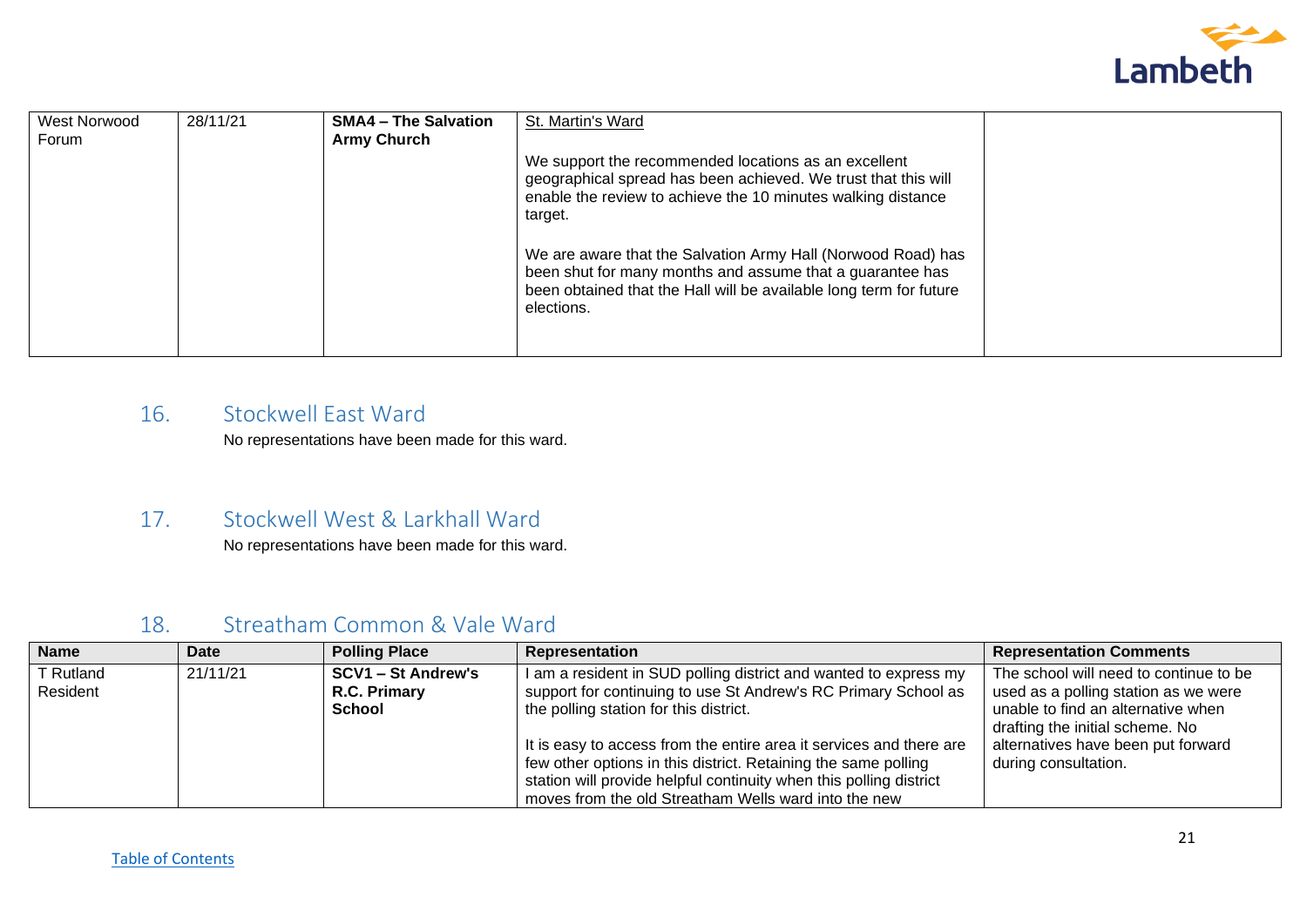

|  | Streatham Common and Vale ward. This would minimise any<br>confusion for voters and hopefully make it as easy as possible for<br>them to cast their vote. |  |
|--|-----------------------------------------------------------------------------------------------------------------------------------------------------------|--|
|--|-----------------------------------------------------------------------------------------------------------------------------------------------------------|--|

### <span id="page-21-0"></span>19. Streatham Hill East Ward

| <b>Name</b>           | <b>Date</b> | <b>Polling Place</b>                                             | <b>Representation</b>                                                                                                               | <b>Representation Comments</b>                                                                                               |
|-----------------------|-------------|------------------------------------------------------------------|-------------------------------------------------------------------------------------------------------------------------------------|------------------------------------------------------------------------------------------------------------------------------|
| A C James<br>Resident | 13/11/21    | <b>SHE1 - Streatham</b><br><b>Wells Primary</b><br><b>School</b> | I have looked at the proposed polling stations for the Streatham<br>Hill East wards and not that 3 out of the 4 are in schools.     | Suggestions for alternative venues were<br>taken into consideration. St Simon & St<br>Jude's Church, Streatham Hill Theatre, |
|                       |             | <b>SHE2 - St Margaret The</b>                                    | That means that a large number of children will lose a day's<br>schooling for every local or national election + the effect of the  | Palace Road Community Building, and<br>Darby & Joan Club were reviewed as                                                    |
|                       |             | Queen                                                            | massive inconvenience for their parents etc.                                                                                        | potential alternatives.                                                                                                      |
|                       |             | <b>SHE3 - The Livity</b><br><b>School</b>                        | Especially following the need to catch up after the last 2 years of<br>Covid, we SHOULD NOT BE USING SCHOOLS.                       | However, the suggested alternatives<br>either did not meet necessary criteria for<br>polling places or were not specific     |
|                       |             | <b>SHE4 - Hitherfield</b><br><b>Children's Centre</b>            | The reason given is, normally, that "no alternative & suitable<br>location exists" which, frankly, is rubbish.                      | enough to be investigated. St Simon &<br>St Jude's Church and Streatham Hill<br>Theatre were not in a central location for   |
|                       |             |                                                                  | There are church halls (one in Hillside, for example), community<br>venues (Streatham Hill Theatre or the new Community building in | either SHE1 or SHE2.                                                                                                         |
|                       |             |                                                                  | Palace Road) or other venues (Darby & Joan Club or the<br>Constitution Club in Leigham Court Road) all of which are very            | The Darby and Joan Club/Woodlawns<br>Centre on Leigham Court Road is in the                                                  |
|                       |             |                                                                  | suitable for the minimal amount of use required on polling day.                                                                     | neighbouring Streatham Wells ward and<br>would therefore disadvantage voters.                                                |
|                       |             |                                                                  | Lambeth Council SHOULD RECONSIDER IT'S USE OF AND<br>STOP USING SCHOOLS for polling days.                                           |                                                                                                                              |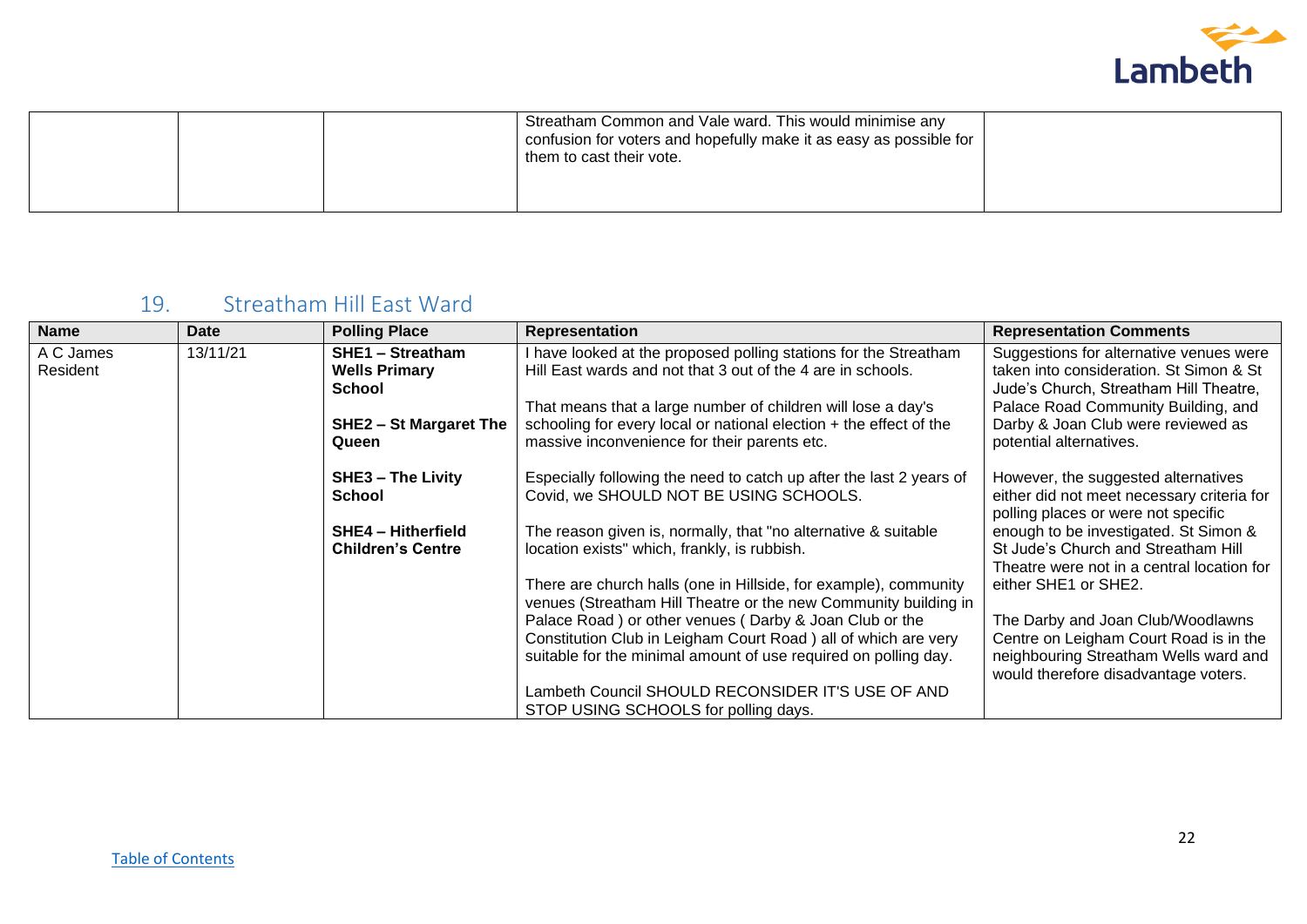

#### <span id="page-22-0"></span>20. Streatham Hill West & Thornton Ward

| <b>Name</b>             | <b>Date</b> | <b>Polling Place</b>                                        | <b>Representation</b>                                                                                                                                                                                                                                                                                                              | <b>Representation Comments</b> |
|-------------------------|-------------|-------------------------------------------------------------|------------------------------------------------------------------------------------------------------------------------------------------------------------------------------------------------------------------------------------------------------------------------------------------------------------------------------------|--------------------------------|
| A Demetriou<br>Resident | 13/11/21    | SWT1 - Henry<br><b>Cavendish Primary</b><br>School (Balham) | I am shortly going to become a resident of the SWT1 polling<br>district (living on Hydethorpe road.) I would like to express a view<br>in favour of keeping Henry Cavendish Primary School (Balham)<br>as the polling station for this part of the ward. My reasons for this<br>are three-fold:                                    |                                |
|                         |             |                                                             | 1) First, as an existing polling station, it is known to locals in the<br>area and therefore, keeping this as an existing station ensures<br>familiarity and continuity;<br>2) It is in relatively easy reach of all the residents in SWT1<br>3) I have seen the venue - it is spacious enough to accommodate<br>plenty of voters. |                                |
|                         |             |                                                             | I hope the above will be taken into consideration.                                                                                                                                                                                                                                                                                 |                                |

#### <span id="page-22-1"></span>21. Streatham St Leonard's Ward

No representations have been made for this ward.

#### <span id="page-22-2"></span>22. Streatham Wells Ward

| <b>Name</b>               | <b>Date</b> | <b>Polling Place</b>    | <b>Representation</b>                                             | <b>Representation Comments</b>                 |
|---------------------------|-------------|-------------------------|-------------------------------------------------------------------|------------------------------------------------|
| <b>Cllr Malcolm Clark</b> | 11/11/21    | SWE2 - Sunnyhill        | My initial response to one specific part of the Streatham Wells   | Cllr Clark has proposed that we redraw         |
|                           |             | <b>Primary School</b>   | ward boundaries and polling stations you have drawn up is one of  | the boundaries around SWE2, SWE3,              |
|                           |             |                         | shock, dismay and utter frustration at not being listened to when | SWE4 paying particular focus on the            |
|                           |             | <b>SWE3 - Sunnyhill</b> | we had our initial pre-consultation discussion.                   | walking distance from Julian's Primary         |
|                           |             | <b>Primary School</b>   |                                                                   | School from Valley Road Estate. These          |
|                           |             |                         | I urge you to reconsider the polling location, and if             | comments were acknowledged.                    |
|                           |             | $SWE4 - Julian's$       | necessary the boundaries, for SWE4.                               |                                                |
|                           |             | <b>Primary School</b>   |                                                                   | Final recommendations therefore                |
|                           |             |                         | The new SWE4 polling station location fails one of your key       | reallocate a significant part of the initially |
|                           |             |                         | tests/considerations - on distance and ease of access - and       | proposed SWE4 polling district to SWE2         |
|                           |             |                         | would potentially disenfranchise some of our most vulnerable and  | and SWE3, with residents voting at             |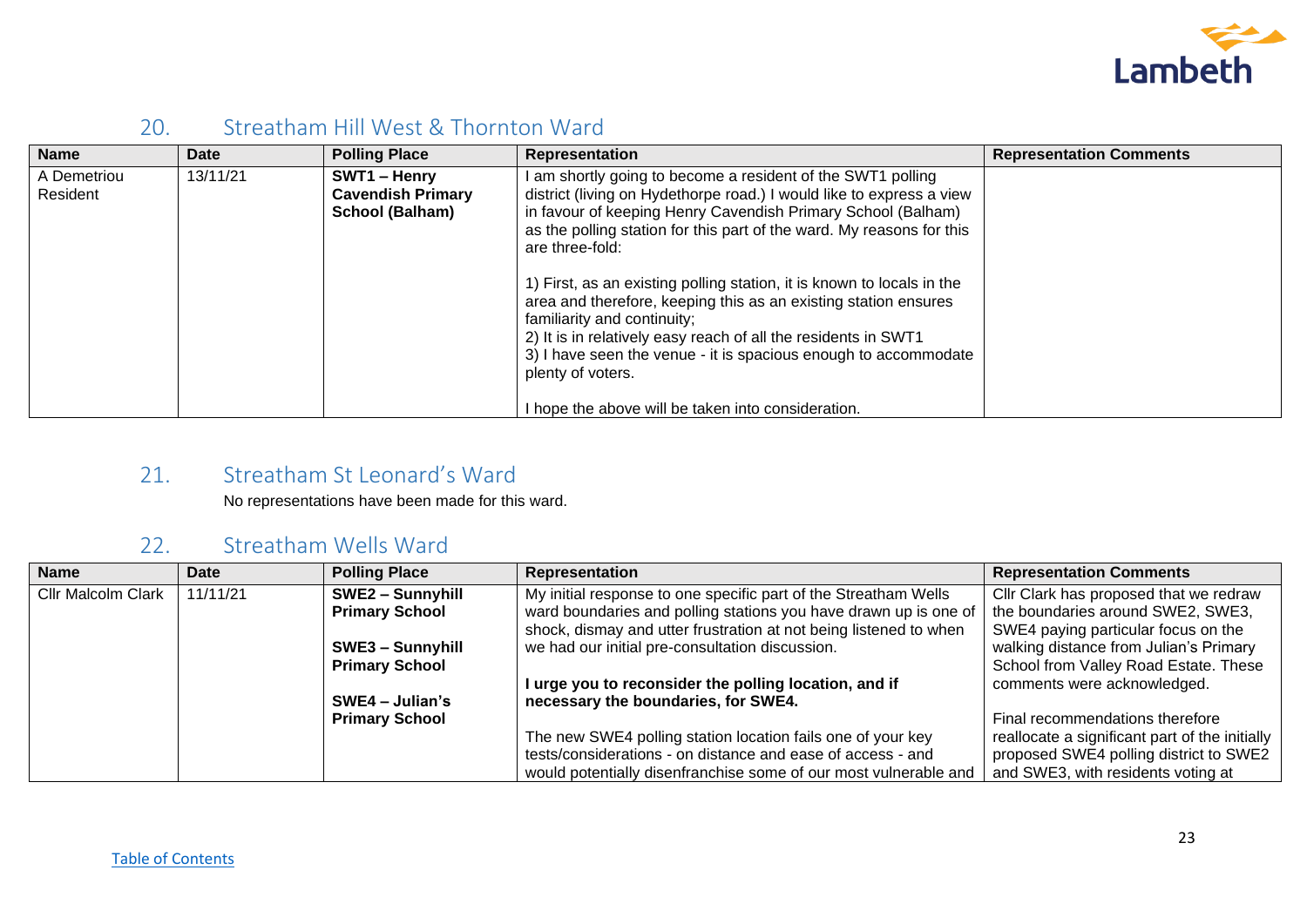

|  | least well off residents (on Valley Road Estate and Spa View<br>sheltered housing).                                                                                                                                                                                                                                                                                                                                                                                                                                                                | Sunnyhill Primary School instead of<br>Julian's Primary School. |
|--|----------------------------------------------------------------------------------------------------------------------------------------------------------------------------------------------------------------------------------------------------------------------------------------------------------------------------------------------------------------------------------------------------------------------------------------------------------------------------------------------------------------------------------------------------|-----------------------------------------------------------------|
|  | Valley Road Estate (and the neighbouring blocks of social<br>housing on Curtis Field Road and South Oak Rd, and on Namba<br>Roy Close too) comprise of several hundred households. Spa<br>View sheltered housing on Wells Close has 30-odd residents and<br>is also Council-run. Together this area forms a pocket of<br>deprivation, and with many people suffering poor mental health<br>and/or multiple co-morbidities.                                                                                                                         |                                                                 |
|  | The Council should be doing all it can to make voting easier<br>for parts of the community which already have greater<br>barriers to participation  not making it harder.                                                                                                                                                                                                                                                                                                                                                                          |                                                                 |
|  | The location of a polling station at Julian's make no sense for<br>people from Valley Road Estate and surrounding area<br>1. There is no easy or quick walking or public transport<br>route from the Valley Road Estate to Julian's Primary<br>School.<br>2. It is a significant change for the worse compared to their<br>current polling station of Sunnyhill School - a much much<br>shorter walk from anywhere on the Estate and a location<br>they would anyway pass (or almost pass) when exiting<br>the Estate and so not an inconvenience. |                                                                 |
|  | <b>Physical barriers</b>                                                                                                                                                                                                                                                                                                                                                                                                                                                                                                                           |                                                                 |
|  | Unigate Woods and the lack of permeability between the Valley<br>Rd Estate and Leigham Court Road is a major factor that does<br>not seem to have been considered.                                                                                                                                                                                                                                                                                                                                                                                 |                                                                 |
|  | In addition, the topography does not seem to have been<br>considered. The only walking routes between Valley Road and<br>Julian's School are either Wellfield Walk (a very steep and long<br>path) or up two sets of hills (the slightly more gentle slope of<br>Valley Rd, and the short sharp steep ascent up the first bit of<br>Leigham Court Road to St Peter's Church).                                                                                                                                                                      |                                                                 |
|  |                                                                                                                                                                                                                                                                                                                                                                                                                                                                                                                                                    |                                                                 |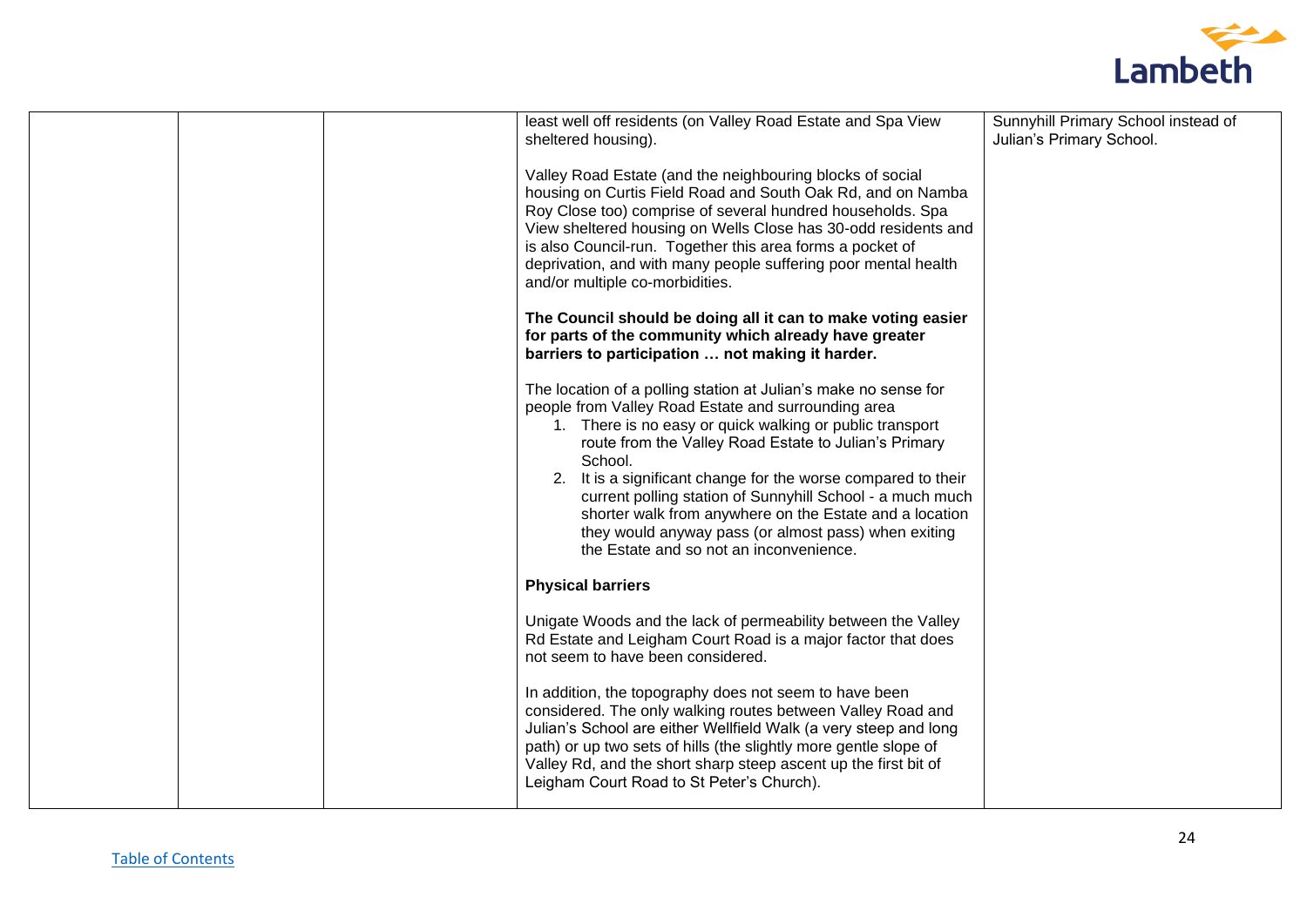

| <b>Walking Distance</b><br>The polling station is well beyond the "within 10 minutes walking<br>distance for voters" that is stipulated as good practice and your<br>guide to what you are trying to achieve.                                                                                                                                                                                                                                                   |  |
|-----------------------------------------------------------------------------------------------------------------------------------------------------------------------------------------------------------------------------------------------------------------------------------------------------------------------------------------------------------------------------------------------------------------------------------------------------------------|--|
|                                                                                                                                                                                                                                                                                                                                                                                                                                                                 |  |
|                                                                                                                                                                                                                                                                                                                                                                                                                                                                 |  |
| I have taken 3 actual addresses from different parts of the Valley<br>Rd Estate, and used google maps to see the walking time - which<br>is between 14-16 minutes each way (and importantly that is with<br>walking speed of an average person, not taking into account any<br>difficulties climbing up the steep hill(s).                                                                                                                                      |  |
| <b>Public Transport</b>                                                                                                                                                                                                                                                                                                                                                                                                                                         |  |
| There is no direct bus service to compensate for this extra<br>walking beyond the recommended guidelines. Residents would<br>have to take the 315 bus up Valley Road (which is only every<br>20 mins in peak time or 30 mins off peak) and then either walk 4-5<br>mins to the polling station, or wait and take a 417 bus a couple of<br>stops to opposite the school entrance. And then they would have<br>to wait and do it all over again to get back home. |  |
| For all these reasons, using Julian's for the polling station for<br>SWE4 as currently drawn is absolutely wrong and I strongly<br>oppose it. Whether you have to redraw the polling district<br>boundaries to ensure Valley Rd Estate and Spa Court is put back<br>to voting at Sunnyhill School (my preference and by far the<br>easiest solution), or to find an alternative polling location (much<br>harder), that is the question.                        |  |
| SWE2 to be redrawn to include part of SWE4 - specifically all<br>addresses within:<br>• Curtis Field Road                                                                                                                                                                                                                                                                                                                                                       |  |
| Roseneath Place (inc Blytheswood Place)<br>Samuel Johnson Close<br><b>James Boswell Close</b><br>South Oak Road                                                                                                                                                                                                                                                                                                                                                 |  |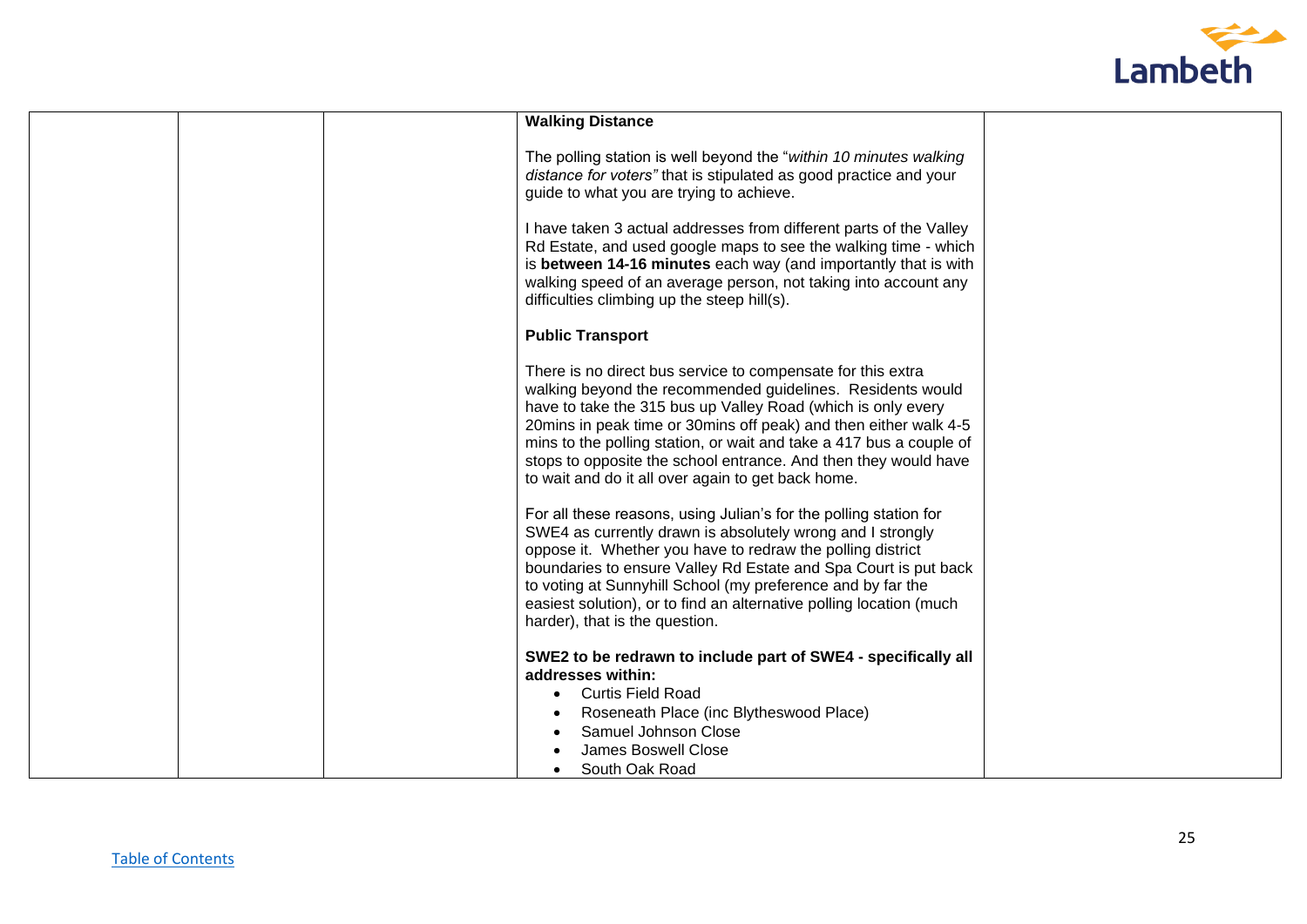

|  | This would seem to work as SWE2 is currently less than 1500          |  |
|--|----------------------------------------------------------------------|--|
|  | electors and would probably still be under the 2500 guidance         |  |
|  | even with including these roads/properties.                          |  |
|  |                                                                      |  |
|  | I would also like to see the following move from SWE4 to             |  |
|  | <b>SWE3:</b>                                                         |  |
|  | • Namba Roy Court                                                    |  |
|  | Spa Court sheltered housing (on Wells Close)                         |  |
|  | <b>Wells Close</b>                                                   |  |
|  |                                                                      |  |
|  | <b>Frances Barber Close</b>                                          |  |
|  | This would seem to work as SWE3 is currently less than 1400          |  |
|  | electors and would easily still be under the 2500 guidance even      |  |
|  | with including these roads/properties.                               |  |
|  |                                                                      |  |
|  | This would solve many of the problems I outlined in my previous      |  |
|  | email, as all electors in streets listed above would be voting at    |  |
|  | Sunnyhill School, rather than Julian's.                              |  |
|  |                                                                      |  |
|  | If this were to make SWE4 small and potentially unviable, I would    |  |
|  | argue that geography and topography constrain any other              |  |
|  | equitable solution.                                                  |  |
|  |                                                                      |  |
|  | However, I would also point out that a small SWE4 might make         |  |
|  | the closure of Julian's Primary School a less attractive             |  |
|  | proposition - given the loss of a day's education and                |  |
|  | inconvenience / childcare costs for not very many electors. I        |  |
|  | would still argue a portakabin in the car park area of Julian's - or |  |
|  | another suitable location if there was one - would be a better       |  |
|  | solution.                                                            |  |
|  |                                                                      |  |
|  | But that is very much a subsidiary point to the main purpose of      |  |
|  | this submission - to put forward a workable solution to the          |  |
|  | problem of Julian's being a very poor polling location for           |  |
|  | hundreds of electors earmarked to be in SWE4 under the               |  |
|  | proposals.                                                           |  |
|  |                                                                      |  |
|  | Hope this is helpful, and is received and viewed favourably.         |  |
|  |                                                                      |  |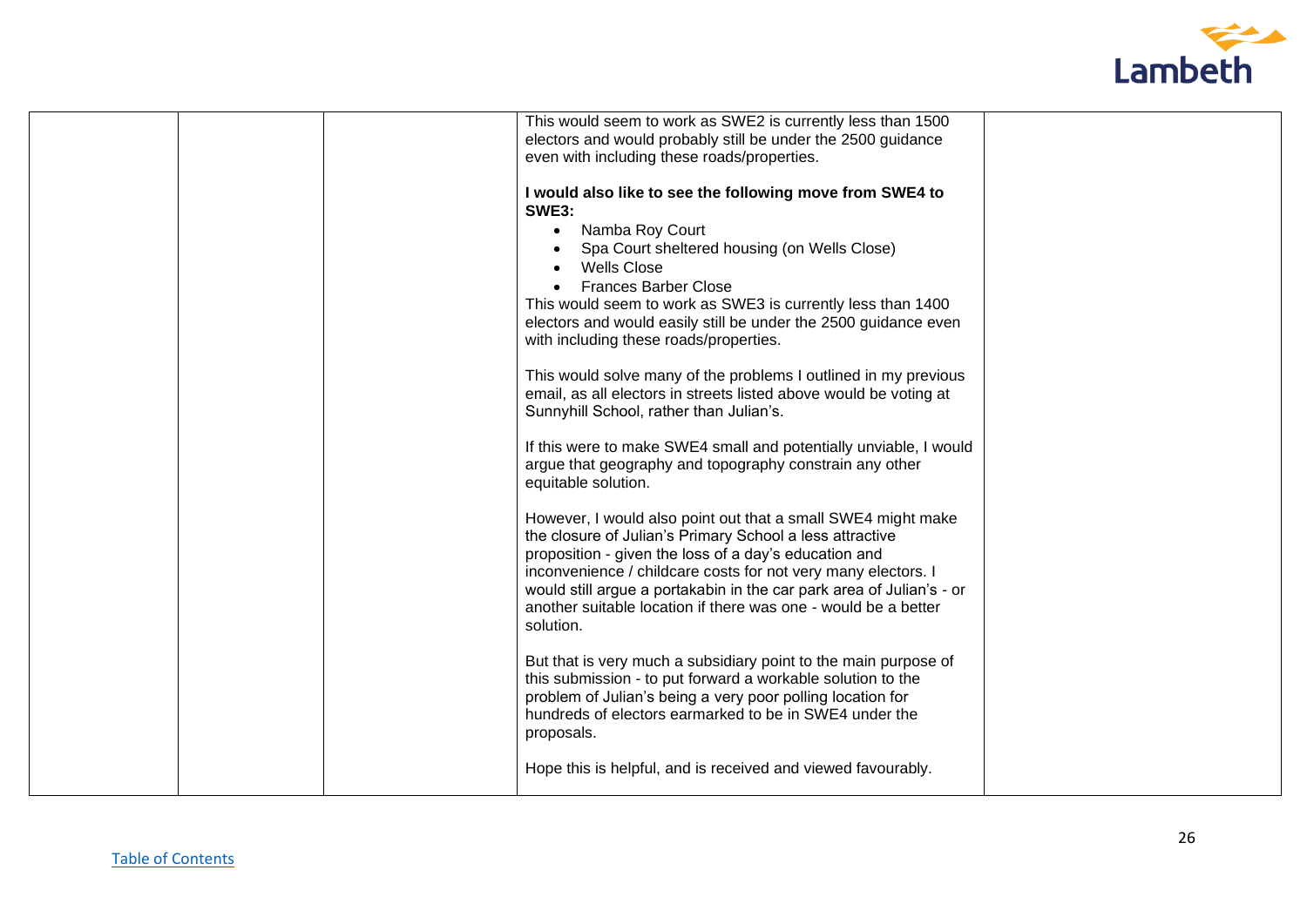

| <b>Name</b>         | Date     | <b>Polling Place</b>                     | <b>Representation</b>                                                                                                                                                                                                                                                                                                                                                                                                                                                                                                                                                                                                                                                                                                           | <b>Representation Comments</b>                                                                                                                                                                                                                                                                                                                                                                                                                                            |
|---------------------|----------|------------------------------------------|---------------------------------------------------------------------------------------------------------------------------------------------------------------------------------------------------------------------------------------------------------------------------------------------------------------------------------------------------------------------------------------------------------------------------------------------------------------------------------------------------------------------------------------------------------------------------------------------------------------------------------------------------------------------------------------------------------------------------------|---------------------------------------------------------------------------------------------------------------------------------------------------------------------------------------------------------------------------------------------------------------------------------------------------------------------------------------------------------------------------------------------------------------------------------------------------------------------------|
| A Gibbs<br>Resident | 02/11/21 | SWE4 - Julian's<br><b>Primary School</b> | Hello - I have already contributed my feedback on this issue via<br>Norwood Forum, but wanted to also respond in person, as I feel<br>very strongly that Lambeth should be taking this opportunity to<br>review polling station locations and, where possible, find<br>alternatives to closing schools.<br>My children are at Julian's Primary School, and I am frustrated by<br>the number of days education they have lost due to recent<br>elections (including unexpected ones in 2017 and 2019), on top<br>of the disruption to their education due to Covid. Where possible,<br>I would hope that alternative locations to schools could be<br>sought.<br>For example, Julian's Streatham site is very close to Macintosh | We will not consider<br>portakabins/marquees for the reasons<br>set out in the initial consultation scheme.<br>Other suggestions were taken into<br>consideration. Macintosh Community<br>Hall, British Home, Worldwide<br>Fellowship Mission Church, NHS<br>Whittington Centre, and Kingdom Hall<br>were reviewed as potential alternatives.<br>However, Worldwide Fellowship Mission<br>Church, NHS Whittington Centre, and<br>Kingdom Hall were not available for use. |
|                     |          |                                          | Court flats which has a community room - this was used as a<br>polling station on one occasion when St Peter's Crypt was out of<br>use. St Luke's primary school is very close to the Worldwide<br>Fellowship Mission church, which could be a suitable alternative<br>location. St Andrew's RC Catholic school is directly opposite a<br>Kingdom Hall and the NHS Whittington Centre, which might have<br>space available in a part of their building without disrupting their<br>other services.                                                                                                                                                                                                                              | Others such as Macintosh Community<br>Hall and British Home were deemed<br>unsuitable due to restrictions in terms of<br>size and accessibility.                                                                                                                                                                                                                                                                                                                          |
|                     |          |                                          | Similarly, the British Home residential building on Crown Lane,<br>near Crown Lane Primary, might have rooms available for<br>hosting events which could function as a polling station without<br>disrupting the lives of residents. Or, some of these buildings<br>could potentially have portakabins or marquees installed on their<br>grounds/car parks for a day for polling to take place. Given we<br>have all got used to making use of these kinds of temporary<br>spaces for Covid testing or vaccination clinics, I see no reason<br>why they couldn't also be considered for polling stations.<br>I am very committed to the right to vote and for voting to be as                                                   |                                                                                                                                                                                                                                                                                                                                                                                                                                                                           |
|                     |          |                                          | easy and accessible to everyone as possible, but I am also tired<br>of my children's education being disrupted by this nearly every                                                                                                                                                                                                                                                                                                                                                                                                                                                                                                                                                                                             |                                                                                                                                                                                                                                                                                                                                                                                                                                                                           |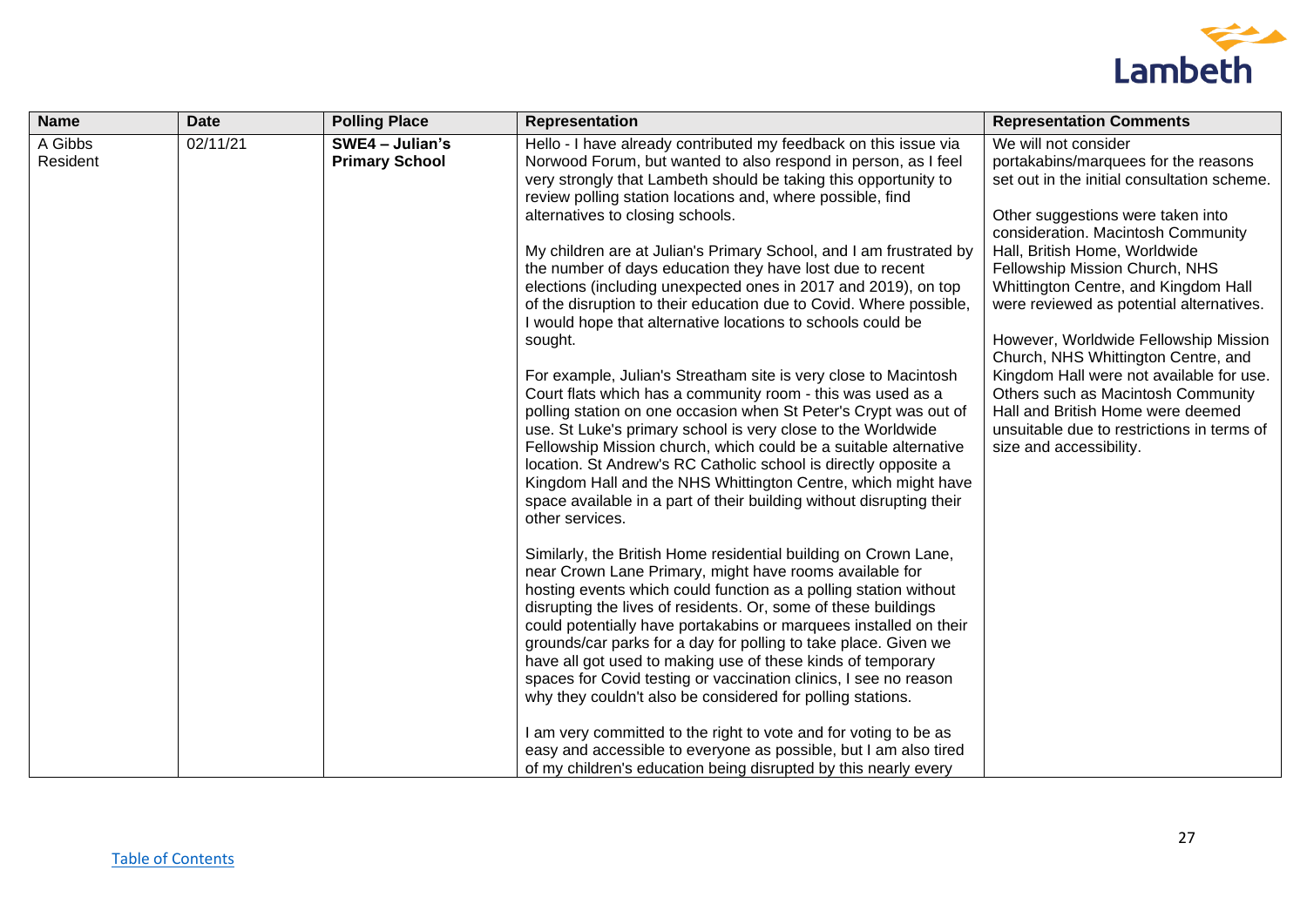

|  | year. I would like to see some constructive work being done on<br>considering alternative sites to schools wherever possible. |  |
|--|-------------------------------------------------------------------------------------------------------------------------------|--|
|  |                                                                                                                               |  |

#### <span id="page-27-0"></span>23. Vauxhall Ward

No representations have been made for this ward.

#### <span id="page-27-1"></span>24. Waterloo & South Bank Ward

| <b>Name</b> | <b>Date</b> | <b>Polling Place</b>    | Representation                                                      | <b>Representation Comments</b>            |
|-------------|-------------|-------------------------|---------------------------------------------------------------------|-------------------------------------------|
| S Da Silva  | 22/11/21    | <b>WSB3 - Oasis Hub</b> | There are no polling stations further along the south bank in the   | The venue will need to continue to be     |
| Resident    |             | Waterloo                | new Waterloo & South Bank ward. The final one is the Oasis          | used as a polling station as we were      |
|             |             |                         | Centre 1 Kennington Road. Everyone along the riverbank from         | unable to find an alternative when        |
|             |             |                         | Westminster bridge south do not have easy access.                   | drafting the initial scheme. No           |
|             |             |                         |                                                                     | alternatives have been put forward        |
|             |             |                         | 120 people per hector, 4 polling stations is not sufficient and all | during consultation.                      |
|             |             |                         | have difficult access for disabled people with either no direct     |                                           |
|             |             |                         | parking outside, stairs or LTN's stopping cars entering during      | Furthermore, New Cut Housing Co-          |
|             |             |                         | certain hours.                                                      | Operative Community Room was              |
|             |             |                         |                                                                     | proposed as the polling place for WSB1,   |
|             |             |                         |                                                                     | it meets walking distance criteria and is |
|             |             |                         |                                                                     | close to several bus routes.              |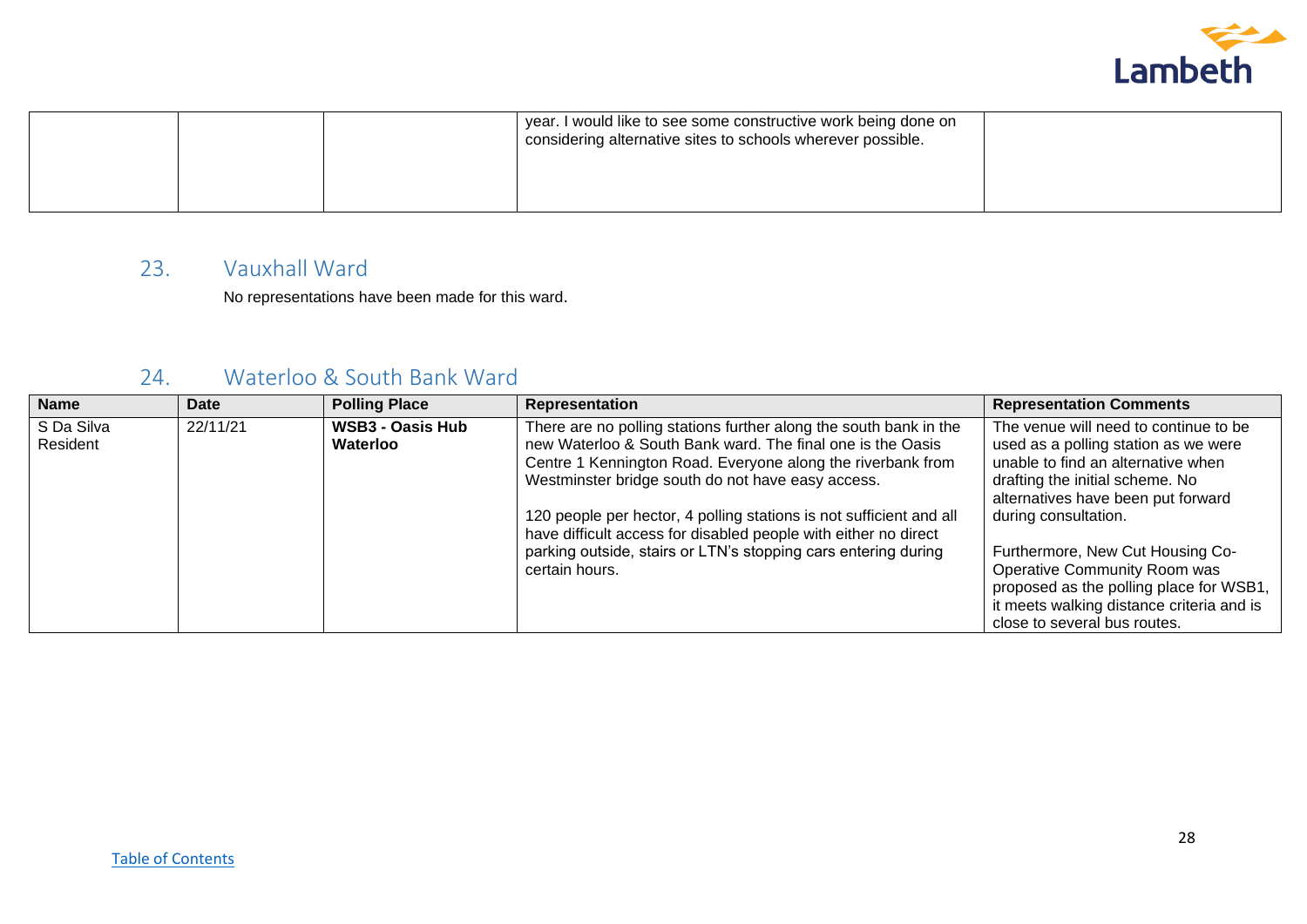

# <span id="page-28-0"></span>25. West Dulwich

| <b>Name</b>            | <b>Date</b> | <b>Polling Place</b>                                                                                                | <b>Representation</b>                                                                                                                                                                                                                                                                                                                                                                                                                                                                                                                                                                                                                                                                                                                                                                                                                                                                                                                                                                                          | <b>Representation Comments</b>                                                                                                                                                                                                                                                                                                                                                                                                                         |
|------------------------|-------------|---------------------------------------------------------------------------------------------------------------------|----------------------------------------------------------------------------------------------------------------------------------------------------------------------------------------------------------------------------------------------------------------------------------------------------------------------------------------------------------------------------------------------------------------------------------------------------------------------------------------------------------------------------------------------------------------------------------------------------------------------------------------------------------------------------------------------------------------------------------------------------------------------------------------------------------------------------------------------------------------------------------------------------------------------------------------------------------------------------------------------------------------|--------------------------------------------------------------------------------------------------------------------------------------------------------------------------------------------------------------------------------------------------------------------------------------------------------------------------------------------------------------------------------------------------------------------------------------------------------|
| Scheimberg<br>Resident | 03/11/21    | <b>WED1 - Peabody Hill</b><br><b>Community</b><br><b>Centre</b><br><b>WED2 - Rosendale</b><br><b>Primary School</b> | I find the division of the WD ward between the two polling<br>stations proposed completely absurd. I would prefer that Holy<br>Trinity Church remains a polling station. That will also mean<br>that you will not have to close Rosendale School when there is<br>an election. I also think that it makes more sense to divide the<br>ward in a north area voting at Holy Trinity and a south area voting<br>at Peabody Hall Community Centre or an alternative place for<br>the south part of the ward. If, despite the inconvenience to<br>children and parents of using Rosendale School you decide to<br>still use it as a polling station, the division in a north and south<br>part of the ward still makes more sense to distribute the votes.                                                                                                                                                                                                                                                          | It is agreed that creating an additional<br>polling district around Holy Trinity and St<br>Matthias Church would provide<br>significantly improved access to voters<br>in this part of the ward. Boundaries have<br>been updated to split voters of WED1 &<br>WED2.<br>The Rosendale Allotments Community<br>Building is very well located but too<br>small for a double.<br>Rosendale Community Centre and All<br>Saints Church are not well located. |
| S Morrow<br>Resident   | 17/11/21    | <b>WED1 - Peabody Hill</b><br><b>Community</b><br><b>Centre</b><br><b>WED2 - Rosendale</b><br><b>Primary School</b> | I am writing in response to the consultation regarding polling<br>station locations.<br>I live in Thurlow Park ward, which will become the new West<br>Dulwich ward.<br>I have reviewed the locations of proposed polling stations and<br>wish to comment as follows:<br>I would request that the current polling station at Holy Trinity<br>1.<br>church in Trinity Rise be retained. The removal of this<br>polling station would mean that residents in Trinity Rise and<br>Brockwell Park Gardens will face the longest journey in the<br>whole borough to get to the proposed new polling station at<br>Peabody Hill.<br>The number of constituents that each polling station serves<br>2.<br>is disproportionate. The vast majority of constituents will<br>need to go to the polling station at Rosendale school,<br>whereas the polling station at Peabody community centre<br>will only be visited by a small number of people. It would<br>make more sense to choose alternative polling stations or | It is agreed that creating an additional<br>polling district around Holy Trinity and St<br>Matthias Church would provide<br>significantly improved access to voters<br>in this part of the ward. Boundaries have<br>been updated to split voters of WED1 &<br>WED2.                                                                                                                                                                                    |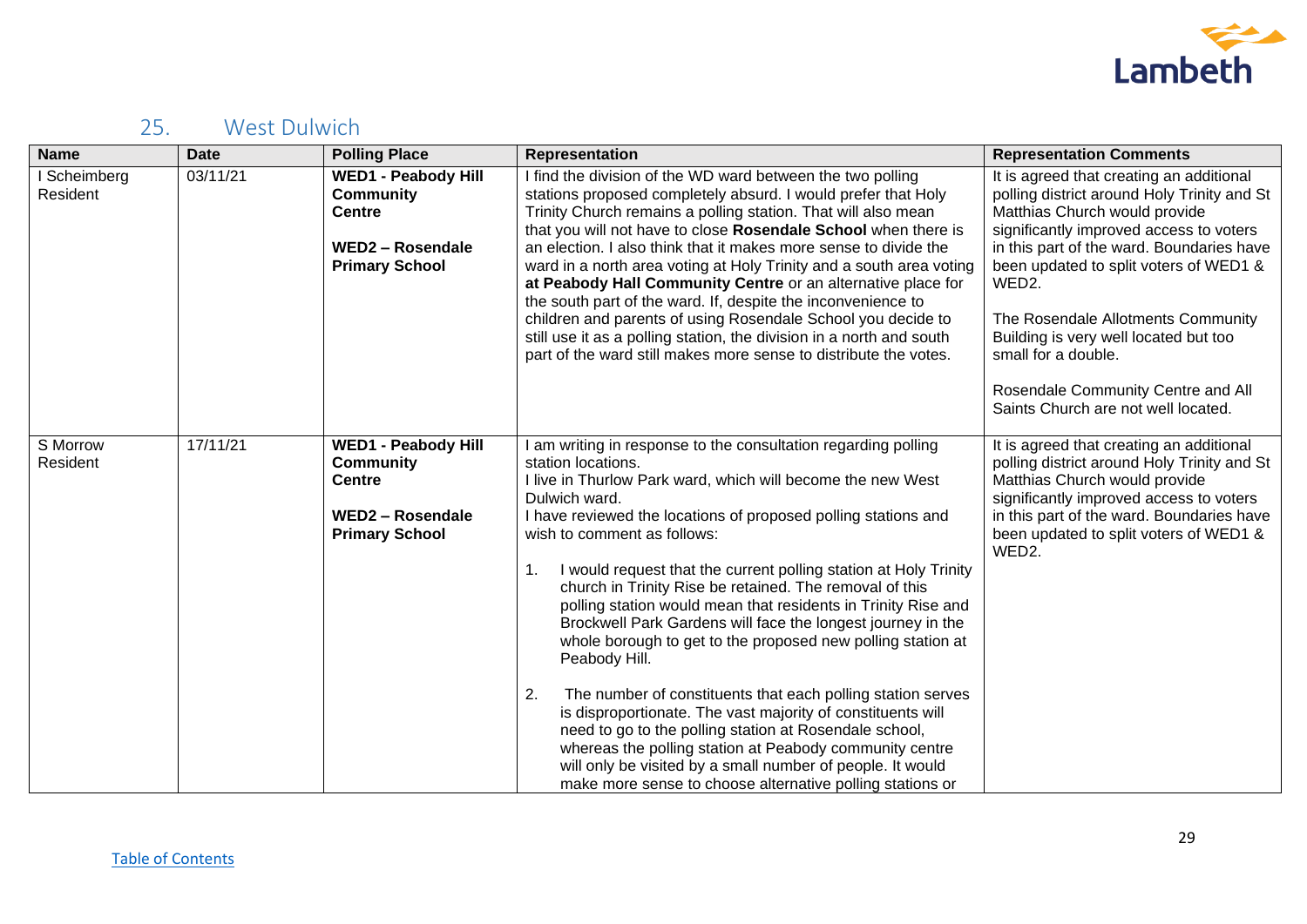

|                        |          |                                                                                                                                                                                                                                             | change the dividing line between polling stations from a<br>North/South axis to an East West Axis.<br>Rather than close Rosendale school for a day, when<br>3.<br>schools are already playing catch up due to the pandemic, it<br>would make more sense to use nearby churches or<br>community centres.                                                                                                                                                                                                                                                                                                                                  |                                                                                                                                                                                                                                                                                                                                                                                                                       |
|------------------------|----------|---------------------------------------------------------------------------------------------------------------------------------------------------------------------------------------------------------------------------------------------|------------------------------------------------------------------------------------------------------------------------------------------------------------------------------------------------------------------------------------------------------------------------------------------------------------------------------------------------------------------------------------------------------------------------------------------------------------------------------------------------------------------------------------------------------------------------------------------------------------------------------------------|-----------------------------------------------------------------------------------------------------------------------------------------------------------------------------------------------------------------------------------------------------------------------------------------------------------------------------------------------------------------------------------------------------------------------|
| S Benyunes<br>Resident | 30/11/21 | <b>WED1 - Peabody Hill</b><br><b>Community</b><br><b>Centre</b>                                                                                                                                                                             | I would like to comment on the siting of the proposed WED1<br>polling station. I am a resident of Trinity Rise and the proposed<br>polling station on the Upper Peabody Estate is in my view most<br>inappropriate. Although not too far as the crow flies, it is a 20-<br>minute walk up a steep hill to reach it, which would moreover<br>render it inaccessible to many residents. Better nearby options<br>for this would be the community hall on the Lower Peabody<br>Estate off Rosendale Road, or Rosendale School, and I would<br>urge you most strongly to reconsider in favour of one of these<br>alternatives.<br>S Benyunes | It is agreed that creating an additional<br>polling district around Holy Trinity and St<br>Matthias Church would provide<br>significantly improved access to voters<br>in this part of the ward.<br>Following on from this, boundaries in the<br>updated WED2 polling district have<br>been extended south, taking in the area<br>around Thurlow Hill, with those residents<br>voting at Peabody Hill Community Hall. |
| MP Helen Hayes         | 30/11/21 | <b>WED1 - Peabody Hill</b><br><b>Community</b><br><b>Centre</b><br>WED2 - Rosendale<br><b>Primary School</b><br>WED3 - Goodwin Hall,<br><b>Chatsworth</b><br><b>Baptist Church</b><br><b>WED4 - Elmworth</b><br><b>Grove Community Hall</b> | It is proposed that the polling station for WED1 should be the<br>Upper Peabody TRA Hall, WED2 should be served by Rosendale<br>Primary School, WED3 should be served by the Goodwin Hall at<br>Chatsworth Baptist Church and WED4 should be served by the<br>Elmworth Community Hall on the Rosendale Gardens Estate.<br>I strongly support these proposals – in particular the proposal to<br>continue to locate a polling station on the Upper Peabody Estate<br>which is geographically isolated from the rest of the ward, is very<br>welcome.                                                                                      |                                                                                                                                                                                                                                                                                                                                                                                                                       |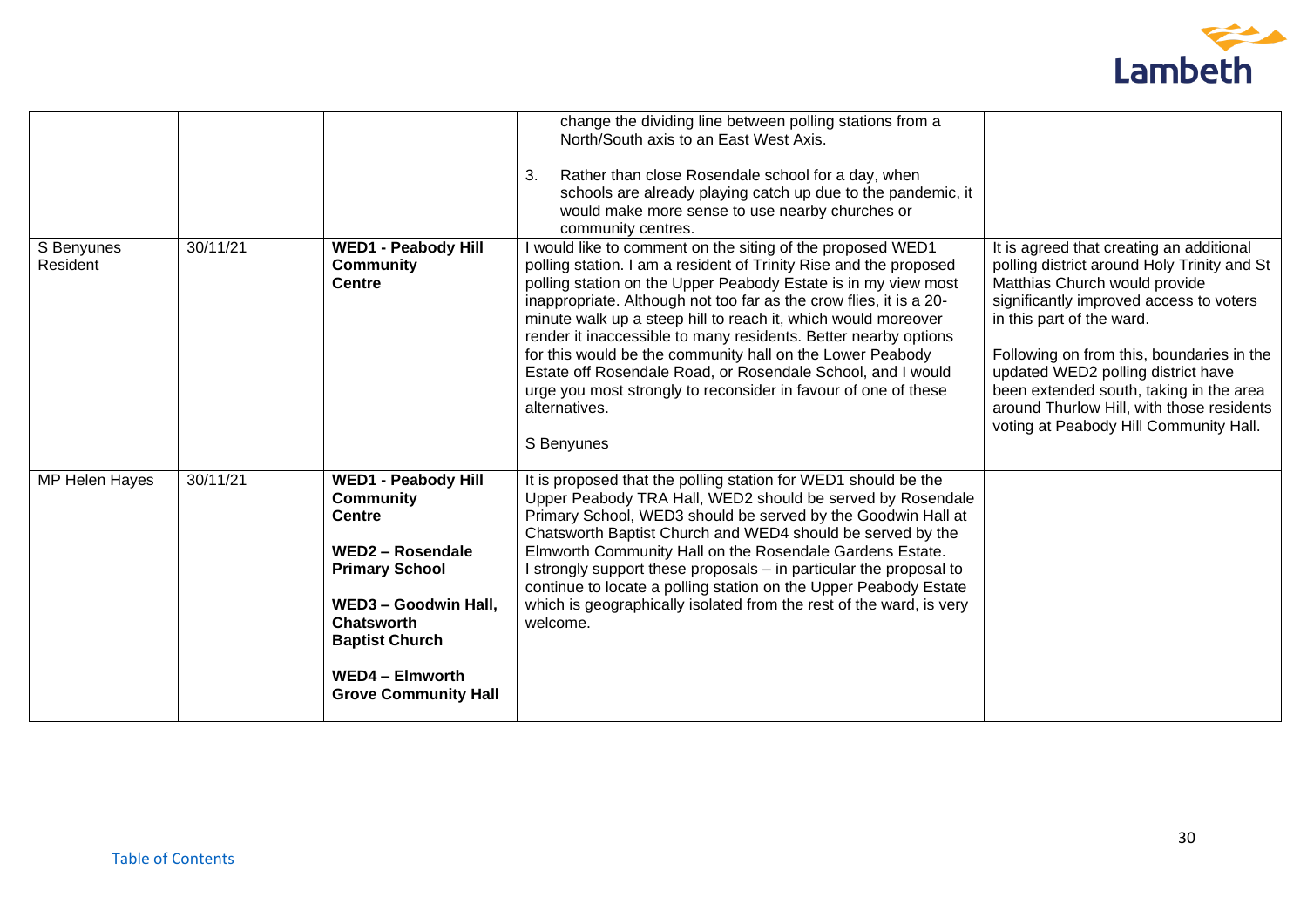

| R Dormandy<br>Resident                      | 30/11/21    | <b>WED1 - Peabody Hill</b><br><b>Community</b><br><b>Centre</b> | As residents in Brockwell Park Gardens and Trinity Rise we find<br>the designation of Peabody Community Hall completely<br>inadequate for us. The Hall is not easily accessible from our<br>roads and will make voting very difficult for many senior citizens.<br>We would prefer that Trinity Church continues to act as a polling<br>station. It is easily accessible, fully level access and large and<br>available during the week without closing a school.<br>R & R Dormandy                                                                                                                                     | It is agreed that creating an additional<br>polling district around Holy Trinity and St<br>Matthias Church would provide<br>significantly improved access to voters<br>in this part of the ward.<br>Following on from this, boundaries in the<br>updated WED2 polling district have<br>been extended south, taking in the area<br>around Thurlow Hill, with those residents<br>voting at Peabody Hill Community Hall. |
|---------------------------------------------|-------------|-----------------------------------------------------------------|-------------------------------------------------------------------------------------------------------------------------------------------------------------------------------------------------------------------------------------------------------------------------------------------------------------------------------------------------------------------------------------------------------------------------------------------------------------------------------------------------------------------------------------------------------------------------------------------------------------------------|-----------------------------------------------------------------------------------------------------------------------------------------------------------------------------------------------------------------------------------------------------------------------------------------------------------------------------------------------------------------------------------------------------------------------|
| <b>Name</b>                                 | <b>Date</b> | <b>Polling Place</b>                                            | <b>Representation</b>                                                                                                                                                                                                                                                                                                                                                                                                                                                                                                                                                                                                   | <b>Representation Comments</b>                                                                                                                                                                                                                                                                                                                                                                                        |
| S Carpenter<br>Resident                     | 30/11/21    | <b>WED1 - Peabody Hill</b><br><b>Community</b><br><b>Centre</b> | As a resident of Brockwell Park Gardens I don't think the<br>designation of Peabody Community Hall is a good idea at all -<br>there are many old people as well as parents of young children<br>and people who leave early and return late from work in BPG and<br>neighbouring Trinity Rise, and having our polling station very<br>nearby at Holy Trinity Church ensures a high turnout at the<br>polls. The Peabody Hall is not easily accessible from our roads<br>and will make voting very difficult for many of us, which will lead<br>to a lower turnout. We wish to keep Holy Trinity as a polling<br>station. | It is agreed that creating an additional<br>polling district around Holy Trinity and St<br>Matthias Church would provide<br>significantly improved access to voters<br>in this part of the ward.<br>Following on from this, boundaries in the<br>updated WED2 polling district have<br>been extended south, taking in the area<br>around Thurlow Hill, with those residents<br>voting at Peabody Hill Community Hall. |
| T Spinks & N<br>Rampley<br><b>Residents</b> | 30/11/21    | <b>WED1 - Peabody Hill</b><br><b>Community</b><br><b>Centre</b> | We are residents of Brockwell Park Gardens and strongly object<br>to proposed changes to the redesignation of local Polling<br>stations. We support retaining Holy Trinity church in Trinity Rise<br>as our local polling station for two reasons:<br>Firstly it is convenient for those in the area, especially those<br>unable to walk far. Secondly, a requirement to use a hall on an<br>estate at some distance would certainly present a deterrent to<br>voting at all- not a desired outcome.<br>Please retain our local church as our polling station!<br>T Spinks & N Rampley                                  | It is agreed that creating an additional<br>polling district around Holy Trinity and St<br>Matthias Church would provide<br>significantly improved access to voters<br>in this part of the ward.<br>Following on from this, boundaries in the<br>updated WED2 polling district have<br>been extended south, taking in the area<br>around Thurlow Hill, with those residents<br>voting at Peabody Hill Community Hall. |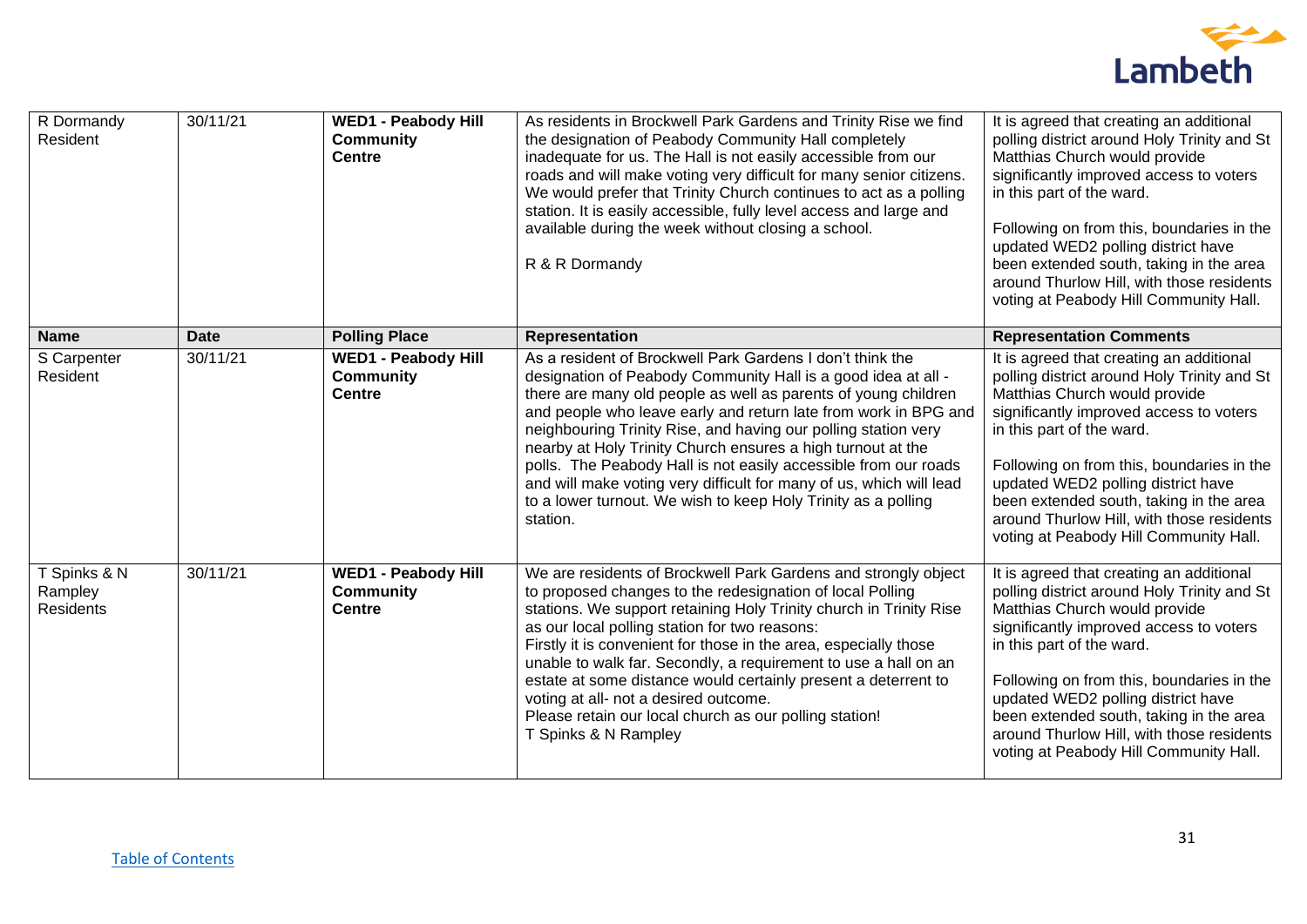

| M McGowan | 30/11/21 | <b>WED1 - Peabody Hill</b> | I believe this is a very strange choice to move a polling station                                                           | It is agreed that creating an additional                                      |
|-----------|----------|----------------------------|-----------------------------------------------------------------------------------------------------------------------------|-------------------------------------------------------------------------------|
| Resident  |          | <b>Community</b>           | from a large church which is v visible in a street close to bus                                                             | polling district around Holy Trinity and St                                   |
|           |          | <b>Centre</b>              | routes to Peabody hall which is actually v difficult to find                                                                | Matthias Church would provide<br>significantly improved access to voters      |
|           |          |                            | It is tucked away at the back of the estate, not near any bus                                                               | in this part of the ward.                                                     |
|           |          |                            | routes and will probably lead to a reduced number of people who                                                             |                                                                               |
|           |          |                            | actually bother to turn up to vote and people attempting to vote                                                            | Following on from this, boundaries in the                                     |
|           |          |                            | but not being able to find the polling station, getting lost and                                                            | updated WED2 polling district have<br>been extended south, taking in the area |
|           |          |                            | giving up.                                                                                                                  | around Thurlow Hill, with those residents                                     |
|           |          |                            | There will be some residents who will not feel comfortable with                                                             | voting at Peabody Hill Community Hall.                                        |
|           |          |                            | walking into an estate they do not know or perhaps know people                                                              |                                                                               |
|           |          |                            | they do not want to meet.                                                                                                   |                                                                               |
|           |          |                            | I think the polling station needs to be in a more neutral place. If                                                         |                                                                               |
|           |          |                            | people believe being in a church is an issue then find another                                                              |                                                                               |
|           |          |                            | community space.                                                                                                            |                                                                               |
|           |          |                            | In an age when it is becoming increasingly difficult to get people                                                          |                                                                               |
|           |          |                            | to vote we need to make it as easy as possible.                                                                             |                                                                               |
|           |          |                            |                                                                                                                             |                                                                               |
|           |          |                            | If it is to be moved relocate it to a school or church elsewhere<br>that will be a community landmark that is easy to spot. |                                                                               |
|           |          |                            |                                                                                                                             |                                                                               |
|           |          |                            | Rosendale school would be a very well-known spot or the church                                                              |                                                                               |
|           |          |                            | on Rosendale / corner of Lovelace Rd. I am sure there are much                                                              |                                                                               |
|           |          |                            | better options than the Peabody hall to encourage people to turn                                                            |                                                                               |
|           |          |                            | up and vote! It will be important to make sure any polling station<br>is easy to find and as accessible as possible.        |                                                                               |
| J Repa    | 30/11/21 | <b>WED1 - Peabody Hill</b> | A mile walk from home at 78 Trinity Rise. Might have to give up                                                             | It is agreed that creating an additional                                      |
| Resident  |          | <b>Community</b>           | voting.                                                                                                                     | polling district around Holy Trinity and St                                   |
|           |          | <b>Centre</b>              |                                                                                                                             | Matthias Church would provide                                                 |
|           |          |                            |                                                                                                                             | significantly improved access to voters<br>in this part of the ward.          |
|           |          |                            |                                                                                                                             | Following on from this, boundaries in the                                     |
|           |          |                            |                                                                                                                             | updated WED2 polling district have                                            |
|           |          |                            |                                                                                                                             | been extended south, taking in the area                                       |
|           |          |                            |                                                                                                                             | around Thurlow Hill, with those residents                                     |
|           |          |                            |                                                                                                                             | voting at Peabody Hill Community Hall.                                        |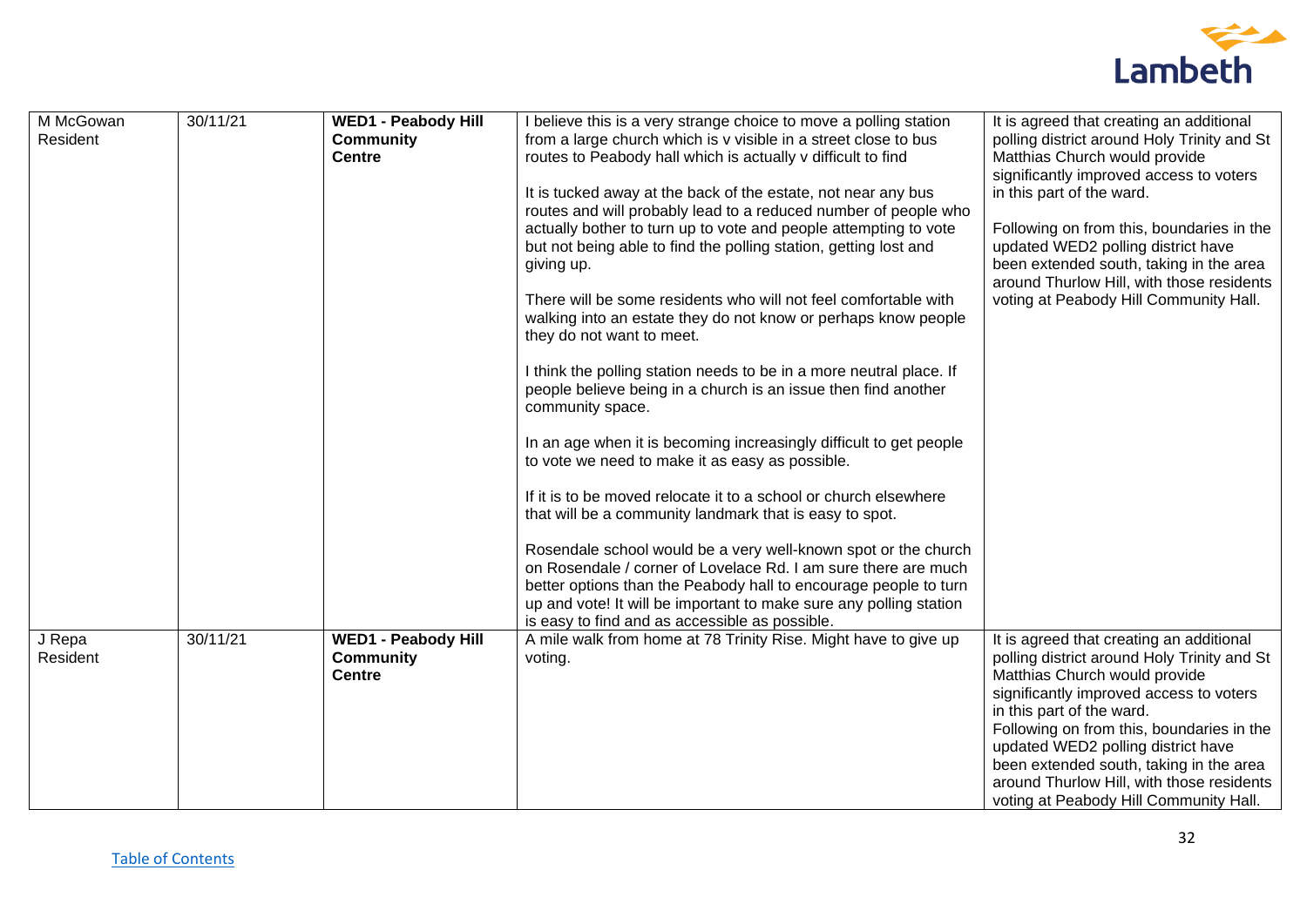

| $P$ Rose                 | 30/11/21    | <b>WED1 - Peabody Hill</b>                                      | As a resident of Brockwell Park Gardens I find the designation of                                                                                                                                                                                                                                                                                                                                                                                                        | It is agreed that creating an additional                                                                                                                                                                                                                                                                                                                                                                              |
|--------------------------|-------------|-----------------------------------------------------------------|--------------------------------------------------------------------------------------------------------------------------------------------------------------------------------------------------------------------------------------------------------------------------------------------------------------------------------------------------------------------------------------------------------------------------------------------------------------------------|-----------------------------------------------------------------------------------------------------------------------------------------------------------------------------------------------------------------------------------------------------------------------------------------------------------------------------------------------------------------------------------------------------------------------|
| Resident                 |             | <b>Community</b><br><b>Centre</b>                               | Peabody Community Hall as my polling station completely<br>unacceptable and ridiculous. The Hall is not easily<br>accessible and will make voting very difficult for many senior<br>citizens and working people who rely on public transport. I would<br>strongly prefer that Trinity church continues to act as a polling<br>station, as I expect many other do too. If that is not possible,<br>Rosendale school would at least make a more reasonable<br>alternative. | polling district around Holy Trinity and St<br>Matthias Church would provide<br>significantly improved access to voters<br>in this part of the ward.<br>Following on from this, boundaries in the<br>updated WED2 polling district have<br>been extended south, taking in the area<br>around Thurlow Hill, with those residents<br>voting at Peabody Hill Community Hall.                                             |
| A Ni Mhorain<br>Resident | 30/11/21    | <b>WED1 - Peabody Hill</b><br><b>Community</b><br><b>Centre</b> | Hello. I'm emailing to voice my objection to taking away this<br>polling station.                                                                                                                                                                                                                                                                                                                                                                                        | It is agreed that creating an additional<br>polling district around Holy Trinity and St<br>Matthias Church would provide<br>significantly improved access to voters<br>in this part of the ward.<br>Following on from this, boundaries in the<br>updated WED2 polling district have<br>been extended south, taking in the area<br>around Thurlow Hill, with those residents<br>voting at Peabody Hill Community Hall. |
| <b>Name</b>              | <b>Date</b> | <b>Polling Place</b>                                            | <b>Representation</b>                                                                                                                                                                                                                                                                                                                                                                                                                                                    | <b>Representation Comments</b>                                                                                                                                                                                                                                                                                                                                                                                        |
| H Tarver<br>Resident     | 30/11/21    | <b>WED1 - Peabody Hill</b><br><b>Community</b><br><b>Centre</b> | I object to the change of polling station from trinity church. As a<br>resident of Trinity Rise. I find the designation of Peabody<br>Community Hall unsuitable for local residents. The Hall is not<br>easily accessible from our roads and will make voting very<br>difficult for many senior citizens. We would prefer that Trinity<br>church continues to act as a polling station. If that is not<br>possible, Rosendale school is a good alternative               | It is agreed that creating an additional<br>polling district around Holy Trinity and St<br>Matthias Church would provide<br>significantly improved access to voters<br>in this part of the ward.<br>Following on from this, boundaries in the<br>updated WED2 polling district have<br>been extended south, taking in the area<br>around Thurlow Hill, with those residents<br>voting at Peabody Hill Community Hall. |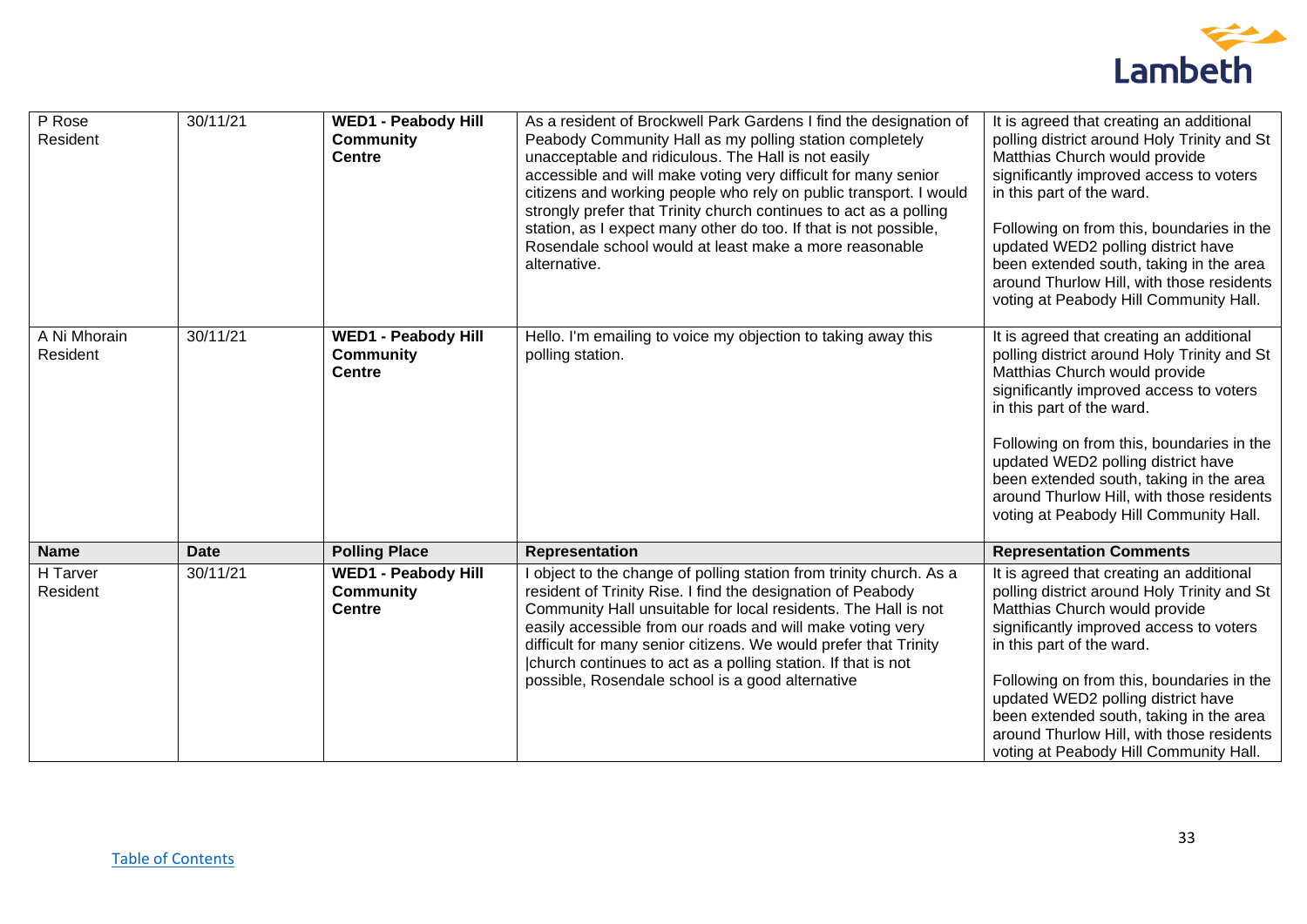

| R Levis<br>Resident  | 30/11/21 | <b>WED1 - Peabody Hill</b><br><b>Community</b><br><b>Centre</b> | "As residents in Brockwell Park Gardens and Trinity Rise we find<br>the designation of Peabody Community Hall completely<br>inadequate for us. The Hall is not easily accessible from our<br>roads and will make voting very difficult for many senior citizens.<br>We would prefer that Trinity   church continues to act as a polling<br>station.                                                                                                                                                                                                                                                                                                                                                                                             | It is agreed that creating an additional<br>polling district around Holy Trinity and St<br>Matthias Church would provide<br>significantly improved access to voters<br>in this part of the ward.<br>Following on from this, boundaries in the<br>updated WED2 polling district have<br>been extended south, taking in the area<br>around Thurlow Hill, with those residents<br>voting at Peabody Hill Community Hall. |
|----------------------|----------|-----------------------------------------------------------------|-------------------------------------------------------------------------------------------------------------------------------------------------------------------------------------------------------------------------------------------------------------------------------------------------------------------------------------------------------------------------------------------------------------------------------------------------------------------------------------------------------------------------------------------------------------------------------------------------------------------------------------------------------------------------------------------------------------------------------------------------|-----------------------------------------------------------------------------------------------------------------------------------------------------------------------------------------------------------------------------------------------------------------------------------------------------------------------------------------------------------------------------------------------------------------------|
| Z Sciver<br>Resident | 30/11/21 | <b>WED1 - Peabody Hill</b><br><b>Community</b><br><b>Centre</b> | As residents in Brockwell Park Gardens and Trinity Rise we find<br>the designation of Peabody Community Hall completely<br>inadequate for us. The Hall is not easily accessible from our<br>roads and will make voting very difficult for many senior citizens.<br>We would prefer that Trinity Church continues to act as a polling<br>station. If that is not possible, Rosendale school is a good<br>alternative.                                                                                                                                                                                                                                                                                                                            | It is agreed that creating an additional<br>polling district around Holy Trinity and St<br>Matthias Church would provide<br>significantly improved access to voters<br>in this part of the ward.<br>Following on from this, boundaries in the<br>updated WED2 polling district have<br>been extended south, taking in the area<br>around Thurlow Hill, with those residents<br>voting at Peabody Hill Community Hall. |
| C Rose<br>Resident   | 30/11/21 | <b>WED1 - Peabody Hill</b><br><b>Community</b><br><b>Centre</b> | As a long-term Lambeth resident and pensioner living<br>in Brockwell Park Gardens SE24, I think the choice of Peabody<br>Community Hall as a polling station is the wrong choice for local<br>residents.<br>The Hall is difficult to find, is not easily accessible for our<br>residents, The walk and climb will make voting difficult for many<br>senior citizens and those with disabilities. The route to the<br>Peabody involves people finding their way in an estate which<br>many of us are not familiar with. I propose that<br>we keep Holy Trinity Church as a polling station. If that is not<br>possible, then both Rosendale Primary School or All Saints<br>Church, West Dulwich, are both more accessible and more<br>suitable. | It is agreed that creating an additional<br>polling district around Holy Trinity and St<br>Matthias Church would provide<br>significantly improved access to voters<br>in this part of the ward.<br>Following on from this, boundaries in the<br>updated WED2 polling district have<br>been extended south, taking in the area<br>around Thurlow Hill, with those residents<br>voting at Peabody Hill Community Hall. |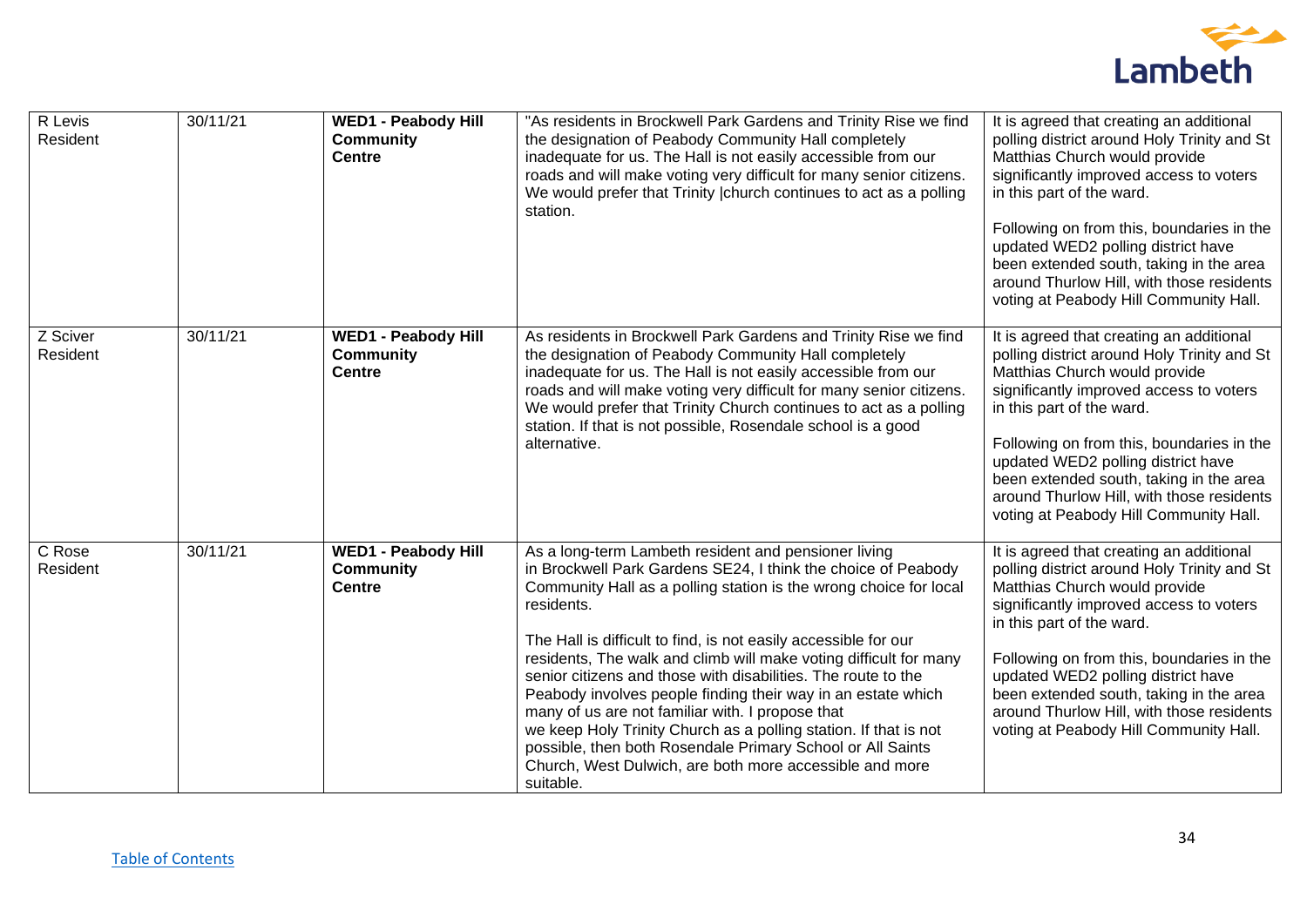

| Cllr Fred Cowell, | 30/11/21 | <b>WED1 - Peabody Hill</b> | This response is from the Thurlow Park councillors, Anna Birley,                                                                 | It is agreed that creating an additional    |
|-------------------|----------|----------------------------|----------------------------------------------------------------------------------------------------------------------------------|---------------------------------------------|
| Cllr Anna Birly,  |          | <b>Community</b>           | Fred Cowell and Peter Ely. Around 70% of the new West Dulwich                                                                    | polling district around Holy Trinity and St |
| Cllr Peter Ely    |          | <b>Centre</b>              | Ward consists of the Thurlow Park ward.                                                                                          | Matthias Church would provide               |
|                   |          |                            |                                                                                                                                  | significantly improved access to voters     |
|                   |          | <b>WED2 - Rosendale</b>    | We have reviewed the proposed polling districts for the new West                                                                 | in this part of the ward.                   |
|                   |          | <b>Primary School</b>      | Dulwich ward and have grave concerns about the proposed                                                                          |                                             |
|                   |          |                            | polling district WED1, which we believe is unviable.                                                                             | Following on from this, boundaries in the   |
|                   |          | WED3 - Goodwin Hall,       |                                                                                                                                  | updated WED2 polling district have          |
|                   |          | <b>Chatsworth</b>          | The Upper Peabody estate is currently a separate polling district                                                                | been extended south, taking in the area     |
|                   |          | <b>Baptist Church</b>      | within Thurlow Park ward, the polling station for this being the                                                                 | around Thurlow Hill, with those residents   |
|                   |          |                            | Peabody Hill Community Centre. The proposed polling district                                                                     | voting at Peabody Hill Community Hall.      |
|                   |          | <b>WED4 - Elmworth</b>     | WED1 expands this to include Trinity Rise, Brockwell Park                                                                        |                                             |
|                   |          | <b>Grove Community</b>     | Gardens and the section of Norwood Road within West Dulwich                                                                      | It was also noted that residents on the     |
|                   |          | Hall                       | ward. However, these roads are geographically separated from                                                                     | eastern edge of the initially proposed      |
|                   |          |                            | the Upper Peabody Estate by a railway line and in some cases                                                                     | WED3 polling district, around Ling's        |
|                   |          |                            | are a 25 -30 minute walk from the Peabody Hill Community                                                                         | Coppice and Carson Road, would have         |
|                   |          |                            | Centre. It is deceptively far because of the sharp hills, natural                                                                | an excessively long walk to their           |
|                   |          |                            | obstacles and lack of rights of way. Furthermore, the area leading                                                               | allocated polling place at Goodwin Hall.    |
|                   |          |                            | up to the hill - bar one road is very badly lit.                                                                                 | This section has therefore been             |
|                   |          |                            |                                                                                                                                  | incorporated into a new WED5 polling        |
|                   |          |                            | Access on foot is possible only via Rosendale Road and the                                                                       | district, voting at Elmworth Grove          |
|                   |          |                            | Lower Peabody Estate or via the South Circular and Birkbeck Hill                                                                 | Community Hall.                             |
|                   |          |                            | which in each case involves climbing a steep hill. This raises<br>significant concern for elderly and more vulnerable residents, |                                             |
|                   |          |                            | especially those who have mobility problems. There are currently                                                                 |                                             |
|                   |          |                            | no public transport options to the Upper Peabody Hall and only                                                                   |                                             |
|                   |          |                            | one very narrow access road.                                                                                                     |                                             |
|                   |          |                            |                                                                                                                                  |                                             |
|                   |          |                            | To address this, we would like to propose the following                                                                          |                                             |
|                   |          |                            | alternative arrangement for polling districts and stations;                                                                      |                                             |
|                   |          |                            |                                                                                                                                  |                                             |
|                   |          |                            | WED1 - Dalkeith Road, Turney Road, Croxted Road (north of                                                                        |                                             |
|                   |          |                            | junction with Dalkeith), Rosendale Road (north of junction with                                                                  |                                             |
|                   |          |                            | Turney and Dalkeith), Hawarden Grove, Guernsey Grove,                                                                            |                                             |
|                   |          |                            | Lairdale Estate, Lower Peabody Estate, Norwood Road,                                                                             |                                             |
|                   |          |                            | Brockwell Park Gardens and Trinity Rise.                                                                                         |                                             |
|                   |          |                            |                                                                                                                                  |                                             |
|                   |          |                            | Proposed polling station - Rosendale School. This is a known                                                                     |                                             |
|                   |          |                            | land mark visible from across the ward, has excellent cycling,                                                                   |                                             |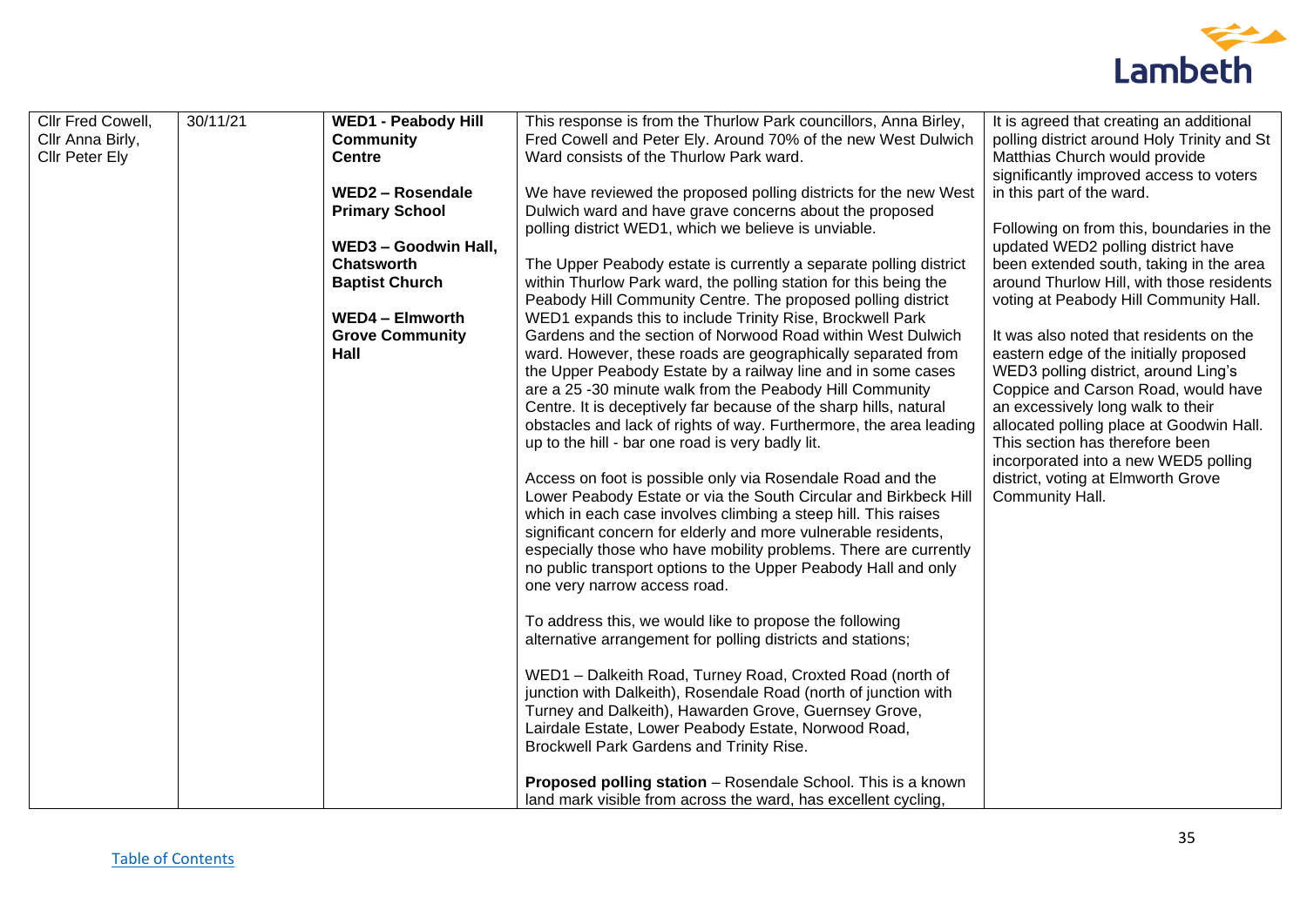

| parking and walking routes and by virtue of being a school is well<br>lit making it safe for those who are voting late at night. The |  |
|--------------------------------------------------------------------------------------------------------------------------------------|--|
| furthest point of this poll district is 10 15 mins walk away.                                                                        |  |
| WED2 - Upper Peabody Estate, Birkbeck Hill, Birkbeck Place,<br>Thurlow Hill, Lovelace Road (between Thurlow Hill and Thurlow         |  |
| Park Road) and Thurlow Park Road (west of Thurlow Hill).                                                                             |  |
| Proposed polling station - Peabody Hill Community Centre. All<br>of these locations are on the hill to the estate from different     |  |
| directions. It is no more than a 10 min walk from any one of these<br>locations to the hall.                                         |  |
| WED3 - Rosendale Road (junction with Turney Road to junction<br>with Eastmearn Road), Lovelace Road (rest), Pymers Mead,             |  |
| Perifield, Cokers Lane, Coney Acre, Walkerscroft Mead, Carson                                                                        |  |
| Road, Cedar Close, Lings Coppice, Thurlow Park Road (from<br>Thurlow Hill to Croxted Road) and Croxted Road (from Dalkieth           |  |
| Rroad to the south end of Lings Coppice).                                                                                            |  |
| Proposed polling station - All Saints Church in Rosendale                                                                            |  |
| Road. This is less than 10 mins walk from all of the points in the<br>district.                                                      |  |
| WED4 - Same as consultation document WED3 less Lings                                                                                 |  |
| Coppice, Carson Road and the sections of Thurlow Park Road,<br>Rosendale Road and Croxted Road included in WED3.                     |  |
|                                                                                                                                      |  |
| Proposed Polling Station - Aspire Community Centre on<br>Robson Road. This is a central point which is easy to access in             |  |
| the area within 10-15 mins of the whole area.                                                                                        |  |
| WED5 - Same as consultation document WED4. A variation on                                                                            |  |
| this would be for the residents of WED5 to use as their polling                                                                      |  |
| station the Emmanuel Youth and Community Centre which is just<br>inside Gipsy Hill and is a proposed polling station for GHL1.       |  |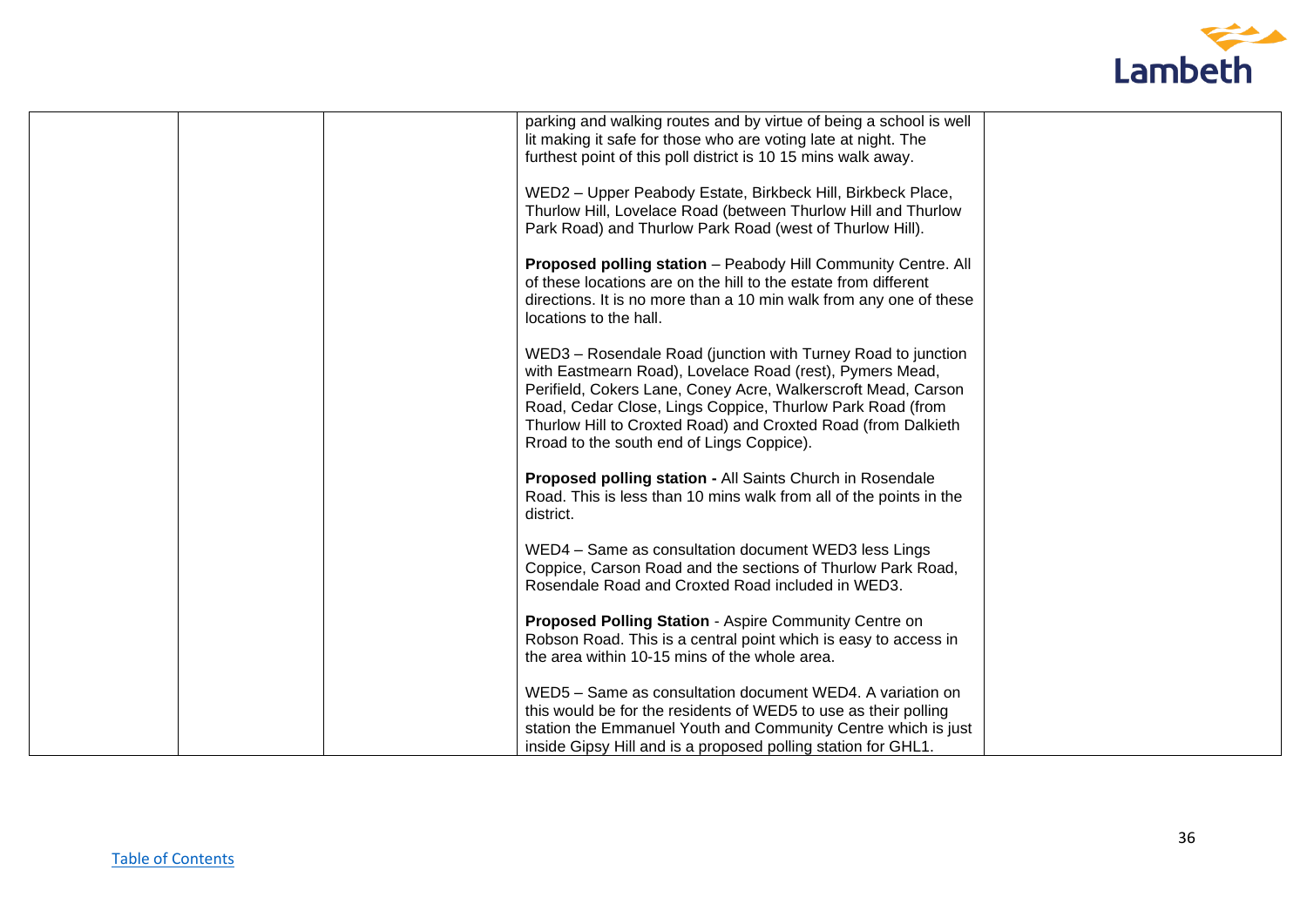

| $\overline{E}$ Smith<br>Resident | 30/11/21 | <b>WED1 - Peabody Hill</b><br><b>Community</b><br><b>Centre</b> | As residents of Trinity Rise we find the designation of Peabody<br>Community Hall completely inadequate for us. The Hall is not<br>easily accessible from our roads and will make voting very<br>difficult for many senior citizens. We would prefer that Trinity<br>church continues to act as a polling station. If that is not possible,<br>Rosendale school is a good alternative.                                                                                                                                                                                                                                                                                                                                  | It is agreed that creating an additional<br>polling district around Holy Trinity and St<br>Matthias Church would provide<br>significantly improved access to voters<br>in this part of the ward.<br>Following on from this, boundaries in the<br>updated WED2 polling district have<br>been extended south, taking in the area<br>around Thurlow Hill, with those residents<br>voting at Peabody Hill Community Hall. |
|----------------------------------|----------|-----------------------------------------------------------------|-------------------------------------------------------------------------------------------------------------------------------------------------------------------------------------------------------------------------------------------------------------------------------------------------------------------------------------------------------------------------------------------------------------------------------------------------------------------------------------------------------------------------------------------------------------------------------------------------------------------------------------------------------------------------------------------------------------------------|-----------------------------------------------------------------------------------------------------------------------------------------------------------------------------------------------------------------------------------------------------------------------------------------------------------------------------------------------------------------------------------------------------------------------|
| Levy<br>Resident                 | 30/11/21 | <b>WED1 - Peabody Hill</b><br><b>Community</b><br><b>Centre</b> | The average local resident spends precious little time in this<br>beautiful church in Trinity Rise. Removing it as our local polling<br>station will make our visits there even less frequent if not<br>disappear altogether. This is without even considering the<br>inconvenience it will cause to many of our older residents and<br>busy parents. Are you trying to create even more voting apathy<br>by making the process as difficult as possible?<br>Please reconsider this poorly thought-out change - you should<br>be encouraging more people to vote, not making it more difficult!                                                                                                                         | It is agreed that creating an additional<br>polling district around Holy Trinity and St<br>Matthias Church would provide<br>significantly improved access to voters<br>in this part of the ward.<br>Following on from this, boundaries in the<br>updated WED2 polling district have<br>been extended south, taking in the area<br>around Thurlow Hill, with those residents<br>voting at Peabody Hill Community Hall. |
| H Rothstein<br>Resident          | 30/11/21 | <b>WED1 - Peabody Hill</b><br><b>Community</b><br><b>Centre</b> | As a resident of Trinity Rise I think the designation of Peabody<br>Community Hall as the new polling station is inappropriate. The<br>Hall is 16 minutes walk from just below the middle of Trinity Rise<br>(by google maps), at the top of a steep hill and at one end<br>of very oddly shaped district. That will make voting very difficult<br>for many senior citizens and will discourage many others from<br>voting who live in Trinity Rise and Brockwell Park Gardens. At a<br>time of decreasing voter turnout, this is not the right thing to do.<br>would prefer that Trinity Church continues to act as a polling<br>station. If that is not possible, Rosendale school is the least worst<br>alternative. | It is agreed that creating an additional<br>polling district around Holy Trinity and St<br>Matthias Church would provide<br>significantly improved access to voters<br>in this part of the ward.<br>Following on from this, boundaries in the<br>updated WED2 polling district have<br>been extended south, taking in the area<br>around Thurlow Hill, with those residents<br>voting at Peabody Hill Community Hall. |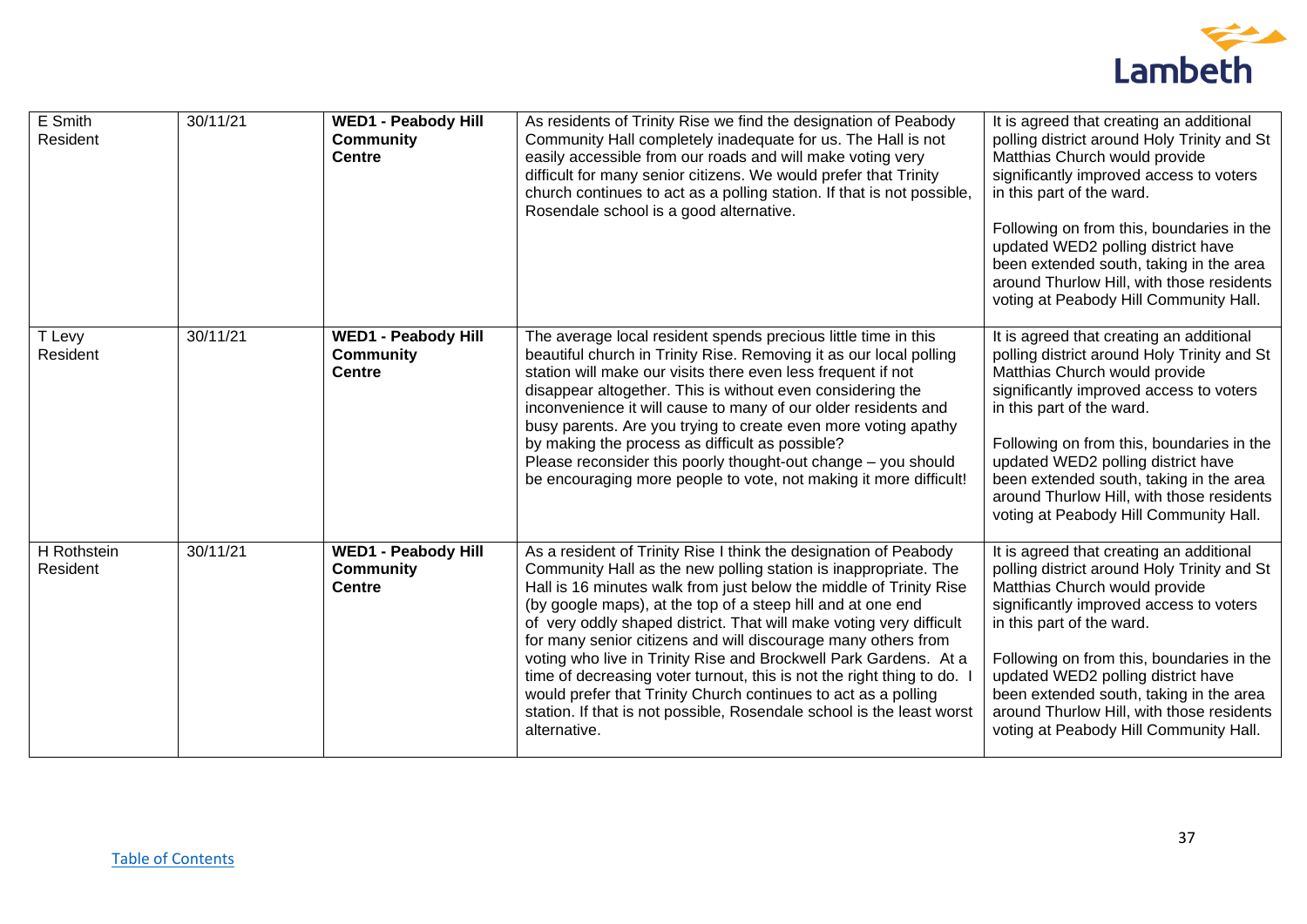

| I J Koschak<br>Resident   | 30/11/21    | <b>WED1 - Peabody Hill</b><br><b>Community</b><br><b>Centre</b> | As residents in Brockwell Park Gardens and Trinity Rise we find<br>the designation of Peabody Community Hall completely<br>inadequate for us. The Hall is not easily accessible from our<br>roads and will make voting very difficult for many senior citizens.<br>We would prefer that Trinity   church continues to act as a polling<br>station. If that is not possible, Rosendale school is a good<br>alternative.                                                                                                                                                              | It is agreed that creating an additional<br>polling district around Holy Trinity and St<br>Matthias Church would provide<br>significantly improved access to voters<br>in this part of the ward.<br>Following on from this, boundaries in the<br>updated WED2 polling district have<br>been extended south, taking in the area<br>around Thurlow Hill, with those residents<br>voting at Peabody Hill Community Hall. |
|---------------------------|-------------|-----------------------------------------------------------------|-------------------------------------------------------------------------------------------------------------------------------------------------------------------------------------------------------------------------------------------------------------------------------------------------------------------------------------------------------------------------------------------------------------------------------------------------------------------------------------------------------------------------------------------------------------------------------------|-----------------------------------------------------------------------------------------------------------------------------------------------------------------------------------------------------------------------------------------------------------------------------------------------------------------------------------------------------------------------------------------------------------------------|
| <b>Name</b>               | <b>Date</b> | <b>Polling Place</b>                                            | Representation                                                                                                                                                                                                                                                                                                                                                                                                                                                                                                                                                                      | <b>Representation Comments</b>                                                                                                                                                                                                                                                                                                                                                                                        |
| C Eames-Jones<br>Resident | 30/11/21    | <b>WED1 - Peabody Hill</b><br><b>Community</b><br><b>Centre</b> | As a resident of Brockwell Park Gardens I find the designation of<br>Peabody Community Hall rather than Holy Trinity Church as the<br>local polling station completely inadequate for myself and others.<br>The Hall is not easily accessible from my road and will make<br>voting very difficult for me as a senior citizen.<br>I would prefer Holy Trinity church, to which I can easily walk,<br>continues to act as a polling station. If that is not possible,<br>Rosendale school would be a more reasonable alternative.                                                     | It is agreed that creating an additional<br>polling district around Holy Trinity and St<br>Matthias Church would provide<br>significantly improved access to voters<br>in this part of the ward.<br>Following on from this, boundaries in the<br>updated WED2 polling district have<br>been extended south, taking in the area<br>around Thurlow Hill, with those residents<br>voting at Peabody Hill Community Hall. |
| K Reynolds<br>Resident    | 30/11/21    | <b>WED1 - Peabody Hill</b><br><b>Community</b><br><b>Centre</b> | As residents in Brockwell Park Gardens and Trinity Rise we find<br>the designation of Peabody Community Hall completely<br>inadequate for us. The Hall is not easily accessible from our<br>roads and will make voting very difficult for many senior citizens.<br>Trinity Church saw a heavy footfall and encouraged people to<br>vote. And this includes the vast number of working parents with<br>all children like myself to get out and vote we request that it<br>continues to act as a polling station. If that is not possible,<br>Rosendale school is a good alternative. | It is agreed that creating an additional<br>polling district around Holy Trinity and St<br>Matthias Church would provide<br>significantly improved access to voters<br>in this part of the ward.<br>Following on from this, boundaries in the<br>updated WED2 polling district have<br>been extended south, taking in the area<br>around Thurlow Hill, with those residents<br>voting at Peabody Hill Community Hall. |